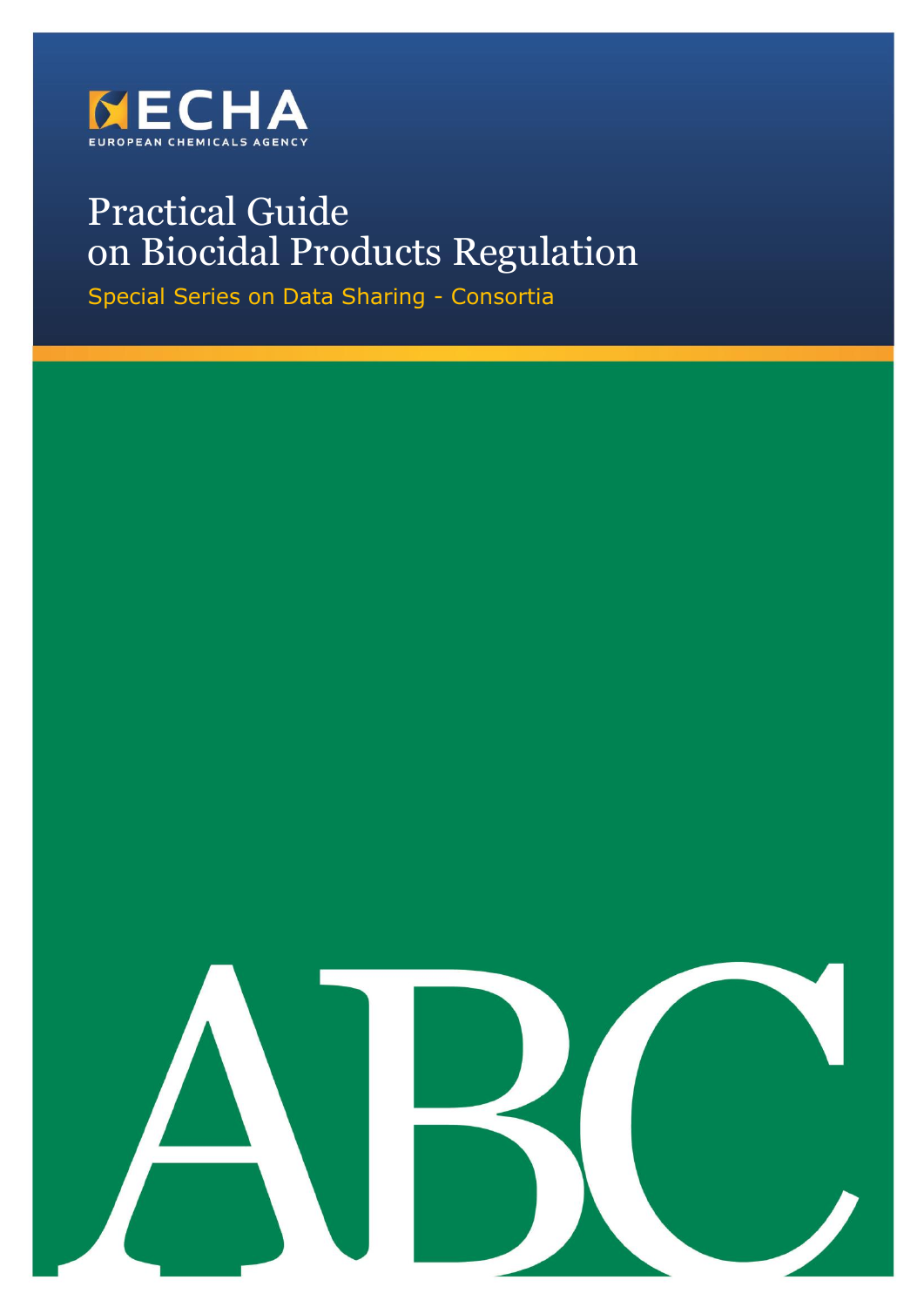### <span id="page-1-0"></span>**LEGAL NOTICE**

This document aims to assist users in complying with their obligations under the Biocidal Products Regulation (BPR). However, users are reminded that the text of the BPR is the only authentic legal reference and that the information in this document does not constitute legal advice. Usage of the information remains under the sole responsibility of the user. The European Chemicals Agency does not accept any liability with regard to the use that may be made of the information contained in this document.

**Practical Guide on Biocidal Products Regulation: Special Series on Data Sharing - Consortia**

**Reference:** ECHA-15-B-06-EN **Cat No.:** ED-01-15-139-EN-N **ISBN-13:** 978-92-9247-139-2 **DOI:** 10.2823/424175 **Publ.date:** April 2015 **Language:** EN

© European Chemicals Agency, 2015

This document will be available in the following 23 languages: Bulgarian, Croatian, Czech, Danish, Dutch, English, Estonian, Finnish, French, German, Greek, Hungarian, Italian, Latvian, Lithuanian, Maltese, Polish, Portuguese, Romanian, Slovakian, Slovenian, Spanish and Swedish.

If you have questions or comments in relation to this document please send them (indicating the document reference, issue date, chapter and/or page of the document which your comment refers) using the Information request form. The feedback form can be accessed via the 'Contact ECHA' page at: <http://echa.europa.eu/contact>

#### **European Chemicals Agency**

Mailing address: P.O. Box 400, FI-00121 Helsinki, Finland Visiting address: Annankatu 18, Helsinki, Finland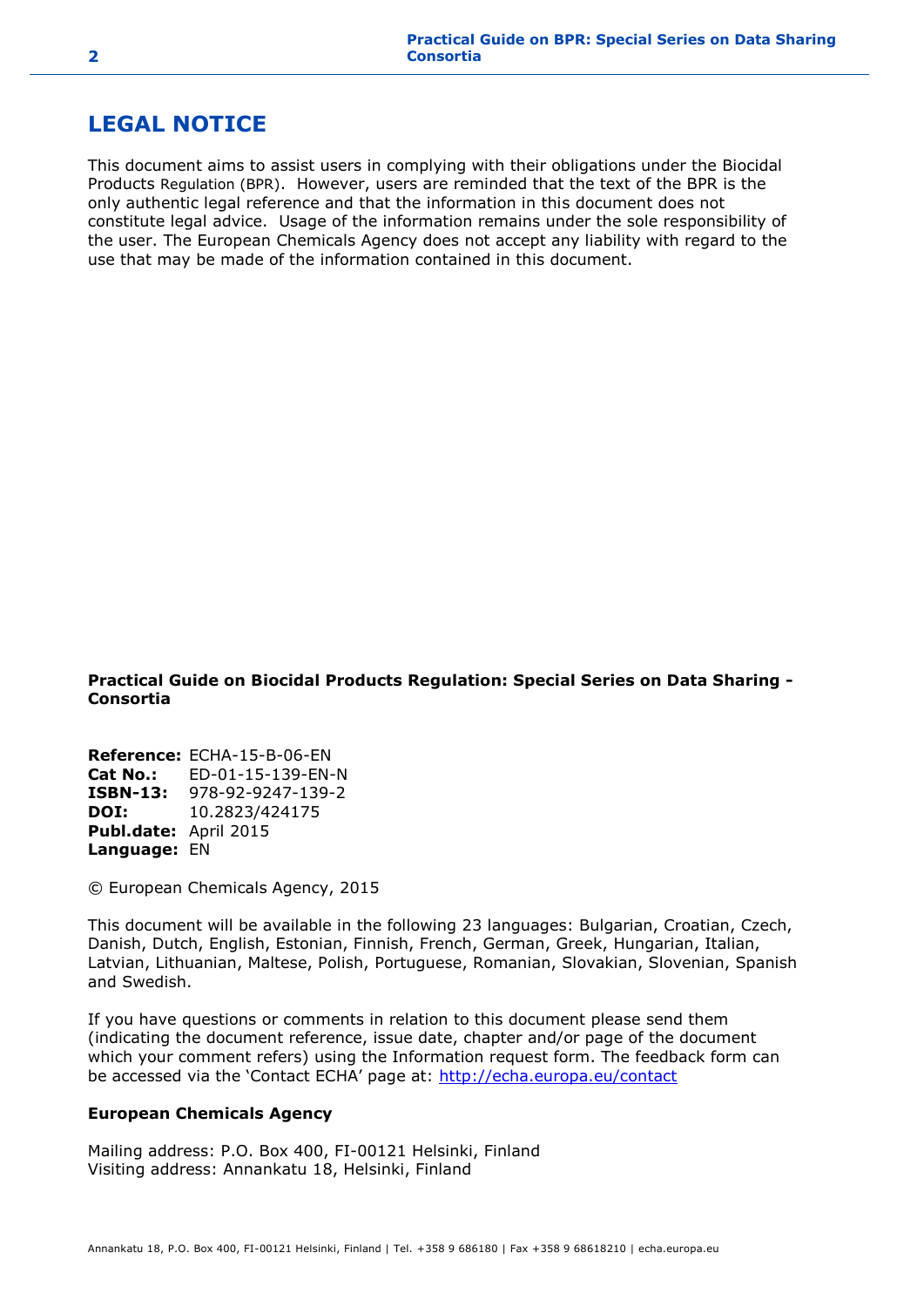## <span id="page-2-0"></span>**DOCUMENT HISTORY**

| <b>Version</b> | <b>Comment</b>              | <b>Date</b>       |
|----------------|-----------------------------|-------------------|
|                | Version 1.0   First edition | <b>April 2015</b> |
|                |                             |                   |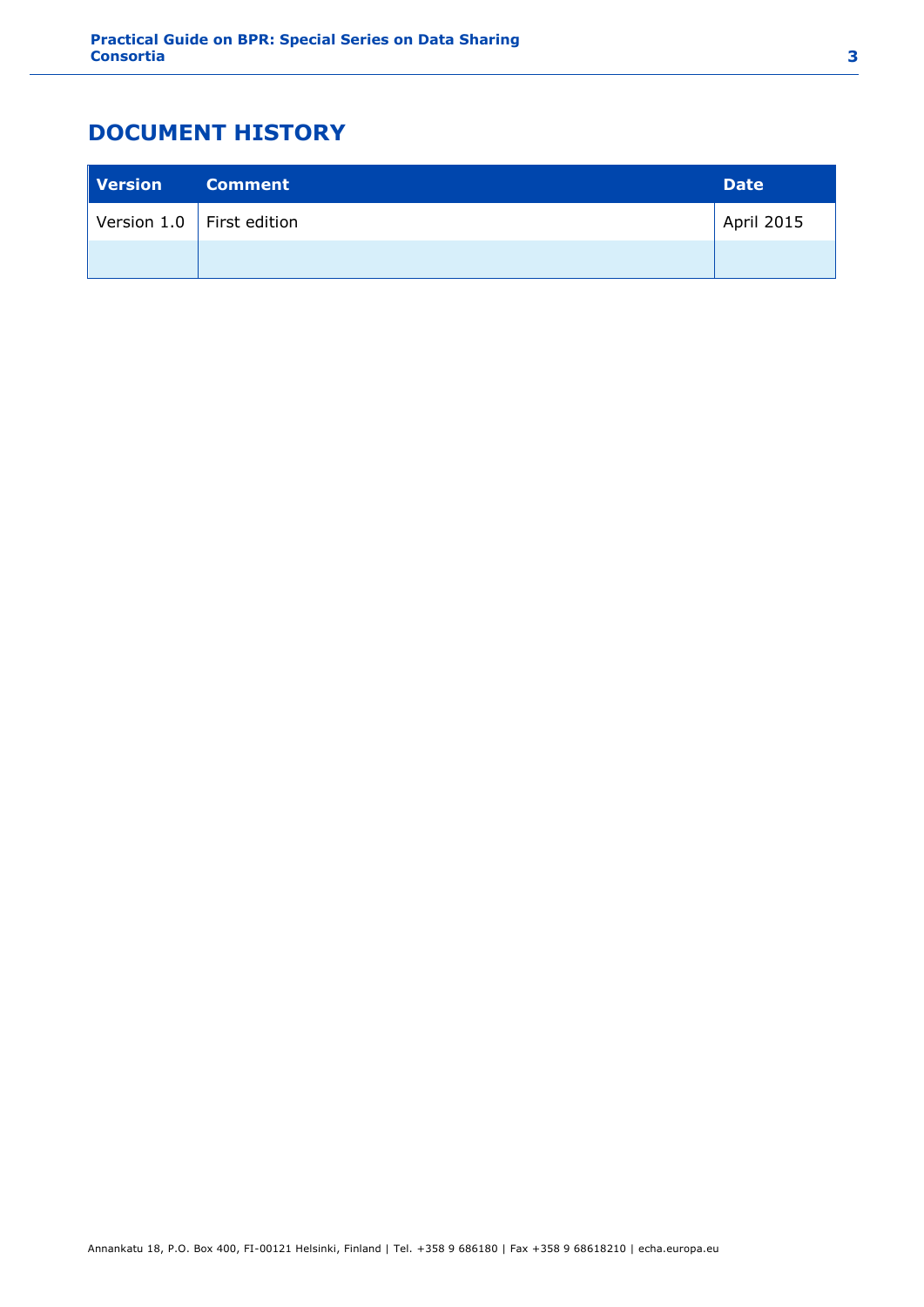### <span id="page-3-0"></span>**PREFACE**

This Practical Guide on Consortia explains the role of consortia in the context of the Biocidal Products Regulation (EU) No 528/2012 (the BPR). It is part of a special series of practical guides on data sharing for the BPR, including also an Introduction to the BPR and SME considerations and Practical Guides on Data Sharing and Letters of Access.

This Practical Guide should not be read in isolation. Other guidance documents are available from the Agency and reference to them is encouraged.

The Special Series of Practical Guides has been developed by the European Commission in consultation with the European Chemicals Agency (the "Agency") and the Member State Competent Authorities (the "MSCAs"), a sample of SMEs, representative associations, law firms and technical consultancies.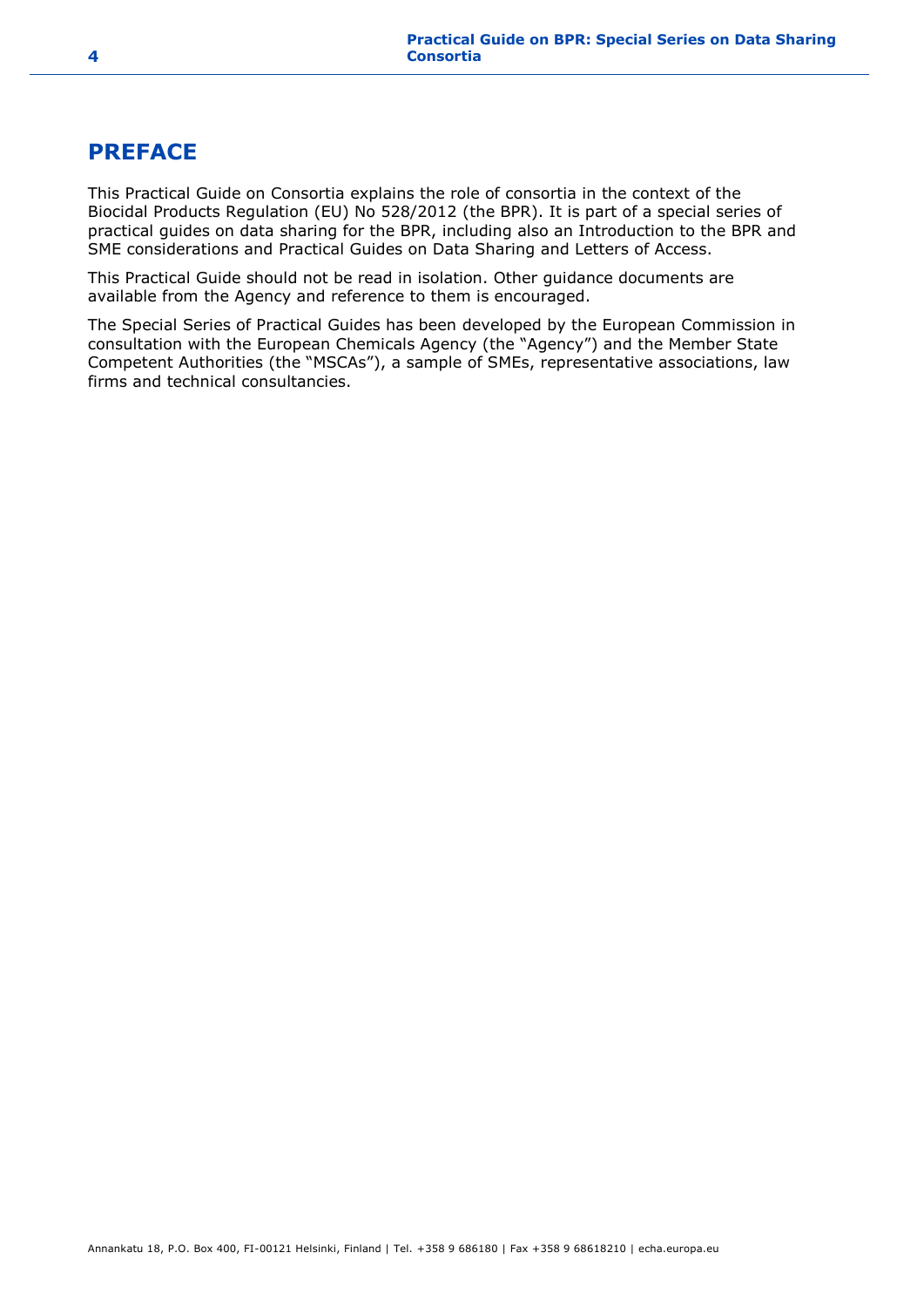### **Table of Contents**

| <b>LEGAL NOTICE</b>                                                            | 2              |
|--------------------------------------------------------------------------------|----------------|
| <b>DOCUMENT HISTORY</b>                                                        | 3              |
| <b>PREFACE</b>                                                                 | $\overline{4}$ |
| <b>LIST OF ABBREVIATIONS</b>                                                   | 6              |
| LIST OF TERMS AND DEFINITIONS                                                  | $\overline{7}$ |
| 1. WHAT IS A CONSORTIUM IN THE CONTEXT OF THE BPR AND WHY ARE                  |                |
| THEY SET UP?                                                                   | 9              |
| 1.1. What?                                                                     | 9              |
| 1.2. The different processes in the BPR for which a consortium could be useful | 9              |
| 1.3. Legal Structure                                                           | 10             |
| 1.4. Why set up a consortium?                                                  | 10             |
| 2. WHAT ARE THE RULES FOR ESTABLISHING AND RUNNING A                           |                |
| <b>CONSORTIUM?</b>                                                             | 11             |
| 3. WHAT ARE THE ADVANTAGES AND DISADVANTAGES OF ESTABLISHING                   |                |
| OR JOINING A CONSORTIUM?                                                       | 14             |
| 4. WHAT SHOULD COMPANIES DO IF THEY ARE THINKING OF SETTING                    |                |
| UP/JOINING A CONSORTIUM?                                                       | 15             |
| 4.1. Setting up a consortium                                                   | 15             |
| 4.2. Joining a consortium                                                      | 16             |
| 5. THE DIFFERENT LEGAL CONCEPTS IN THE BPR WHICH CAN BE USED IN                |                |
| CONNECTION WITH THE SETTING UP OF CONSORTIA                                    | 16             |
| 6. PRACTICAL ISSUES                                                            | 20             |
| 7. COMPETITION LAW ISSUES                                                      | 21             |
| 8. SUMMARY OF BPR CONSORTIA DOS AND DON'TS                                     | 24             |
| 9. FREQUENTLY ASKED QUESTIONS ON CONSORTIA                                     | 25             |
| APPENDIX 1 TEMPLATE PRODUCT CONSORTIUM AGREEMENT                               | 28             |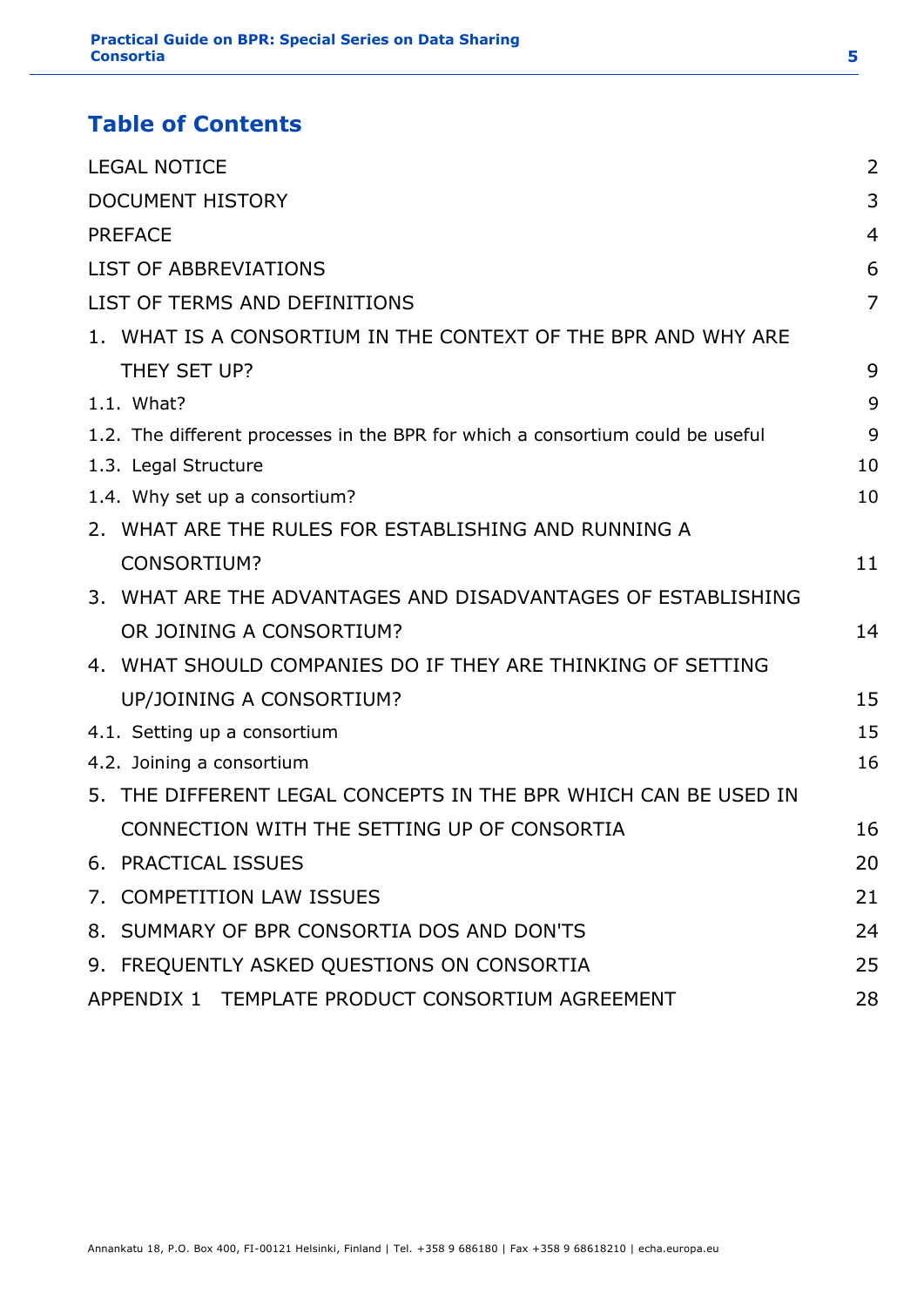### <span id="page-5-0"></span>**List Of Abbreviations**

The following text conventions are used throughout the Practical Guide.

| Standard term /<br><b>Abbreviation</b> | <b>Explanation</b>                                                                                                                                                                                          |
|----------------------------------------|-------------------------------------------------------------------------------------------------------------------------------------------------------------------------------------------------------------|
| AH                                     | Authorisation holder                                                                                                                                                                                        |
| <b>AS</b>                              | Active substance                                                                                                                                                                                            |
| <b>BPD</b>                             | Directive 98/8/EC of the European Parliament and of the Council<br>of 16 February 1998 concerning the placing of biocidal products on<br>the market (Biocidal Products Directive)                           |
| <b>BPF</b>                             | Biocidal product family                                                                                                                                                                                     |
| <b>BPR</b>                             | Regulation (EU) No 528/2012 of the European Parliament and of<br>the Council of 22 May 2012 concerning the making available on<br>the market and use of biocidal products (Biocidal Products<br>Regulation) |
| <b>FU</b>                              | European Union                                                                                                                                                                                              |
| LoA                                    | Letter of access                                                                                                                                                                                            |
| <b>MSCAs</b>                           | Member State Competent Authorities responsible for the<br>application of the BPR, designated under Article 81 of the BPR                                                                                    |
| PT                                     | Product Type                                                                                                                                                                                                |
| R4BP                                   | Register for Biocidal Products                                                                                                                                                                              |
| <b>REACH</b>                           | Regulation (EC) No 1907/2006 of the European Parliament and of<br>the Council of 18 December 2006 concerning the Registration,<br>Evaluation, Authorisation and Restriction of Chemicals (REACH)            |
| <b>SBP</b>                             | Same biocidal product                                                                                                                                                                                       |
| <b>SMEs</b>                            | Small and Medium Sized Enterprises                                                                                                                                                                          |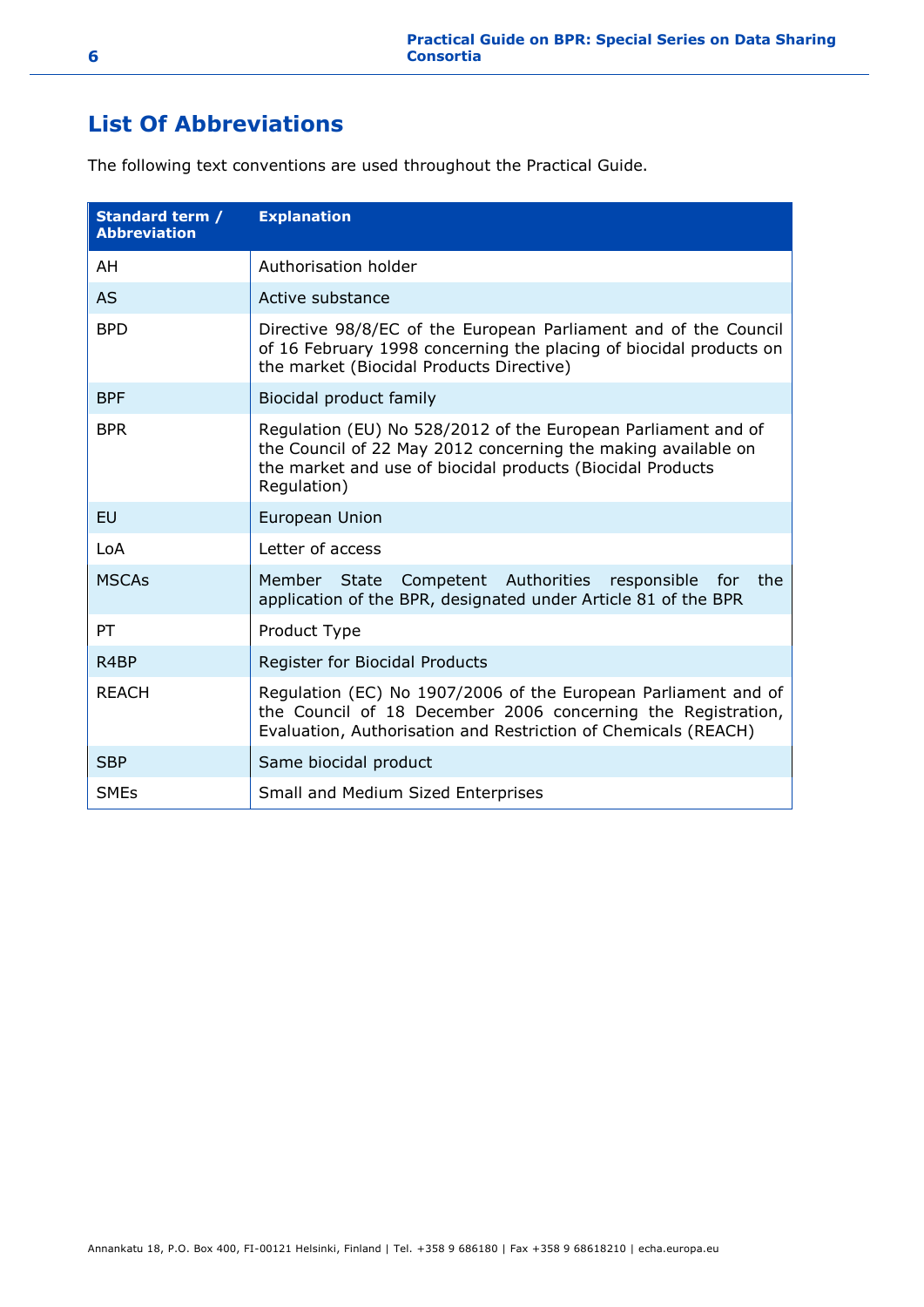### <span id="page-6-0"></span>**List of Terms and Definitions**

For the purposes of the Practical Guides, the definitions in Article 3(1) of the Biocidal Products Regulation (EU) No 528/2012 (BPR) apply. The most relevant definitions are reproduced below, together with other standard terms used in the Practical Guides.

| Standard term /<br><b>Abbreviation</b> | <b>Explanation</b>                                                                                                                                                                                                                                                                                                                                                           |
|----------------------------------------|------------------------------------------------------------------------------------------------------------------------------------------------------------------------------------------------------------------------------------------------------------------------------------------------------------------------------------------------------------------------------|
| Access                                 | The term is used to means the right to refer to data/studies when<br>submitting applications under the BPR, further to an agreement<br>reached with the data owner. Depending on the content of the<br>data sharing agreement, it can also mean the right to inspect hard<br>copies of studies and/or the right to obtain hard copies of studies.                            |
| Agency                                 | European Chemicals Agency, established under Article 75 of<br><b>REACH</b>                                                                                                                                                                                                                                                                                                   |
| Article 95 List                        | The list of relevant substances and suppliers published by the<br>Agency under Article 95(1) of the BPR                                                                                                                                                                                                                                                                      |
| <b>Biocidal</b><br>product<br>family   | A group of biocidal products having (i) similar uses; (ii) the same<br>active substances; (iii) similar composition with specified<br>variations and (iv) similar levels of risk and efficacy (Article<br>$3(1)(s)$ BPR)                                                                                                                                                     |
| Chemical<br>similarity                 | A check which can be made prior to the adoption of the approval<br>decision for an active substance, which assesses the substance<br>identity and chemical composition of an active substance<br>originating from one source with the aim of establishing its<br>similarity regarding the chemical composition of the same<br>substance originating from a different source. |
| Data submitter                         | The company/person which submits the data to the Agency/MSCA<br>in connection with an application under the BPD or BPR                                                                                                                                                                                                                                                       |
| Every effort                           | The level of diligence required when negotiating the sharing of<br>data according to Article 63(1) of the BPR                                                                                                                                                                                                                                                                |
| active<br>Existing<br>substance        | A substance which was on the market on 14 May 2000 as an<br>active substance of a biocidal product for purposes other than<br>scientific or product and process-orientated research<br>and<br>development (Article 3(1)(d) BPR)                                                                                                                                              |
| Fast track                             | One method of obtaining an LoA for Article 95 purposes which<br>envisages limited negotiations and a short written data sharing<br>agreement. Also described as an "over-the- counter" transaction                                                                                                                                                                           |
| Letter of access                       | an original document, signed by the data owner or its<br>representative, which states that the data may be used for the<br>benefit of a third party by competent authorities, the Agency, or<br>the Commission for the purposes of the BPR (Article $3(1)(t)$ BPR)                                                                                                           |
| New<br>active<br>substance             | A substance which was not on the market on 14 May 2000 as an<br>active substance of a biocidal product for purposes other than<br>scientific or product and process-orientated research<br>and<br>development (Article 3(1)(d) BPR)                                                                                                                                          |
| Prospective<br>applicant               | Any person which intends to perform tests or studies for the<br>purposes of the BPR (Article 62(1) BPR)                                                                                                                                                                                                                                                                      |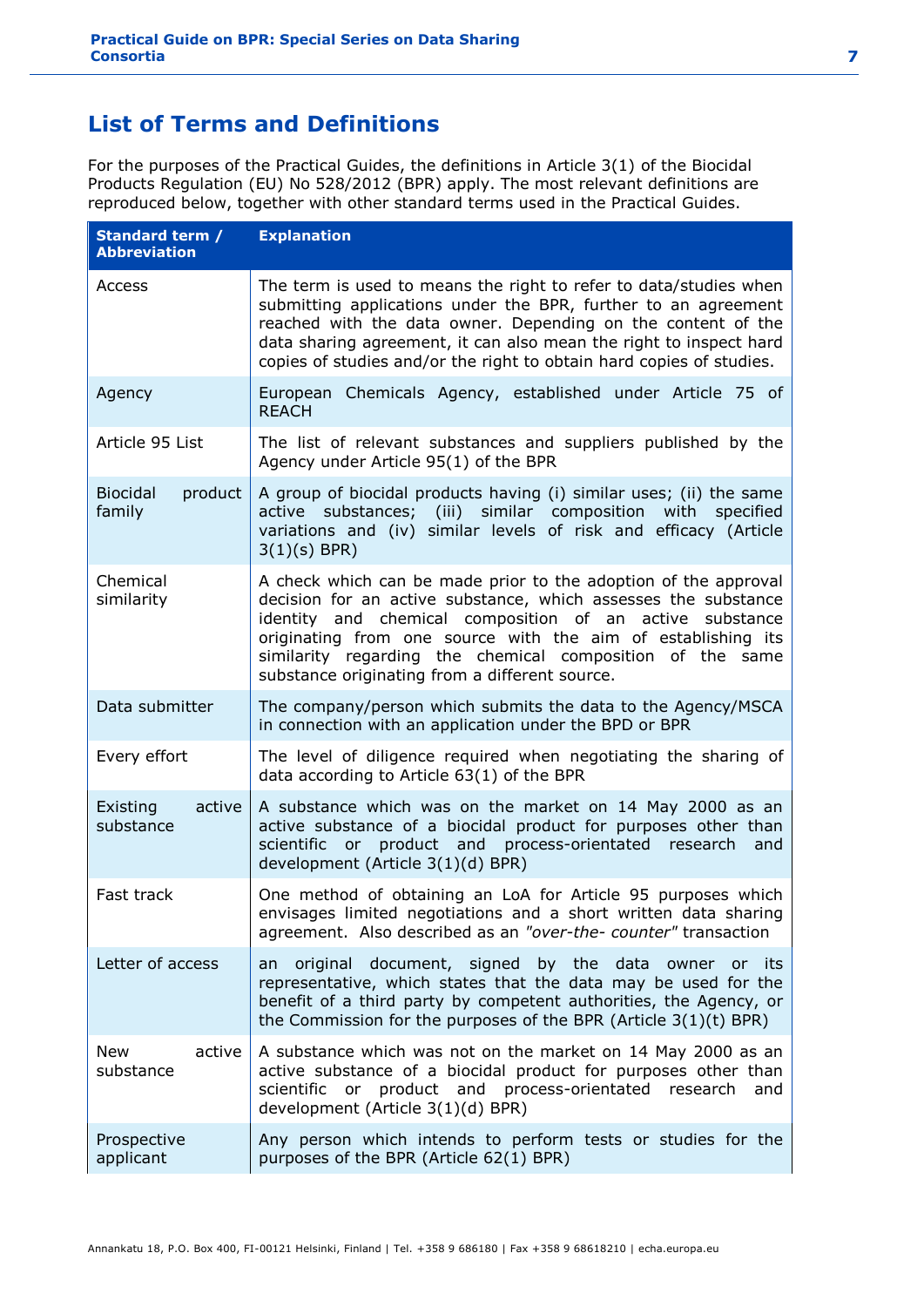#### **Practical Guide on BPR: Special Series on Data Sharing Consortia**

| <b>Standard term /</b><br><b>Abbreviation</b> | <b>Explanation</b>                                                                                                                                                                                                                                                                                                                                                                                                                                                                                                                                                                                                                                                                                                                           |
|-----------------------------------------------|----------------------------------------------------------------------------------------------------------------------------------------------------------------------------------------------------------------------------------------------------------------------------------------------------------------------------------------------------------------------------------------------------------------------------------------------------------------------------------------------------------------------------------------------------------------------------------------------------------------------------------------------------------------------------------------------------------------------------------------------|
| Review<br>Programme                           | The work programme for the systematic examination of all<br>existing active substances contained in biocidal products referred<br>to in Article 89 of the BPR                                                                                                                                                                                                                                                                                                                                                                                                                                                                                                                                                                                |
| Related reference<br>product                  | In the context of an SBP authorisation, this is the biocidal product<br>or product family which has already been authorised, or for which<br>the application has been made, which the SBP is identical to                                                                                                                                                                                                                                                                                                                                                                                                                                                                                                                                    |
| Right to refer                                | Means the right to refer to data/studies when submitting<br>applications under the BPR, further to an agreement reached with<br>the data owner (the right is usually granted through an LoA). This<br>right to refer can also be granted by the Agency following a data<br>sharing dispute under Article 63(3) BPR.                                                                                                                                                                                                                                                                                                                                                                                                                          |
| biocidal<br>Same<br>product                   | A biocidal product/family which is identical to a related reference<br>product/family, as per Commission Implementing Regulation (EU)<br>No 414/2013 of 6 May 2013 specifying a procedure for the<br>authorisation of same biocidal products in accordance with<br>Regulation (EU) No 528/2012 of the European Parliament and of<br>the Council                                                                                                                                                                                                                                                                                                                                                                                              |
| <b>Standard Track</b>                         | One method of obtaining an LoA which envisages detailed<br>discussions on the rights covered by the LoA, together with a<br>detailed written data sharing agreement                                                                                                                                                                                                                                                                                                                                                                                                                                                                                                                                                                          |
| <b>Technical</b><br>Equivalence               | Mean similarity, as regards the chemical composition and hazard<br>profile, of a substance produced either from a source different to<br>the reference source, or from the reference source but following a<br>change to the manufacturing process and/or manufacturing<br>location, compared to the substance of the reference source in<br>respect of which the initial risk assessment was carried out, as<br>established in Article 54 of the BPR (Article 3(1)(w) BPR).<br>Technical equivalence is a requirement for a product authorisation<br>application but is not a requirement for an application under<br>Article 95 of the BPR and is not a legal pre-requisite for data<br>sharing under Article 62 and Article 63 of the BPR |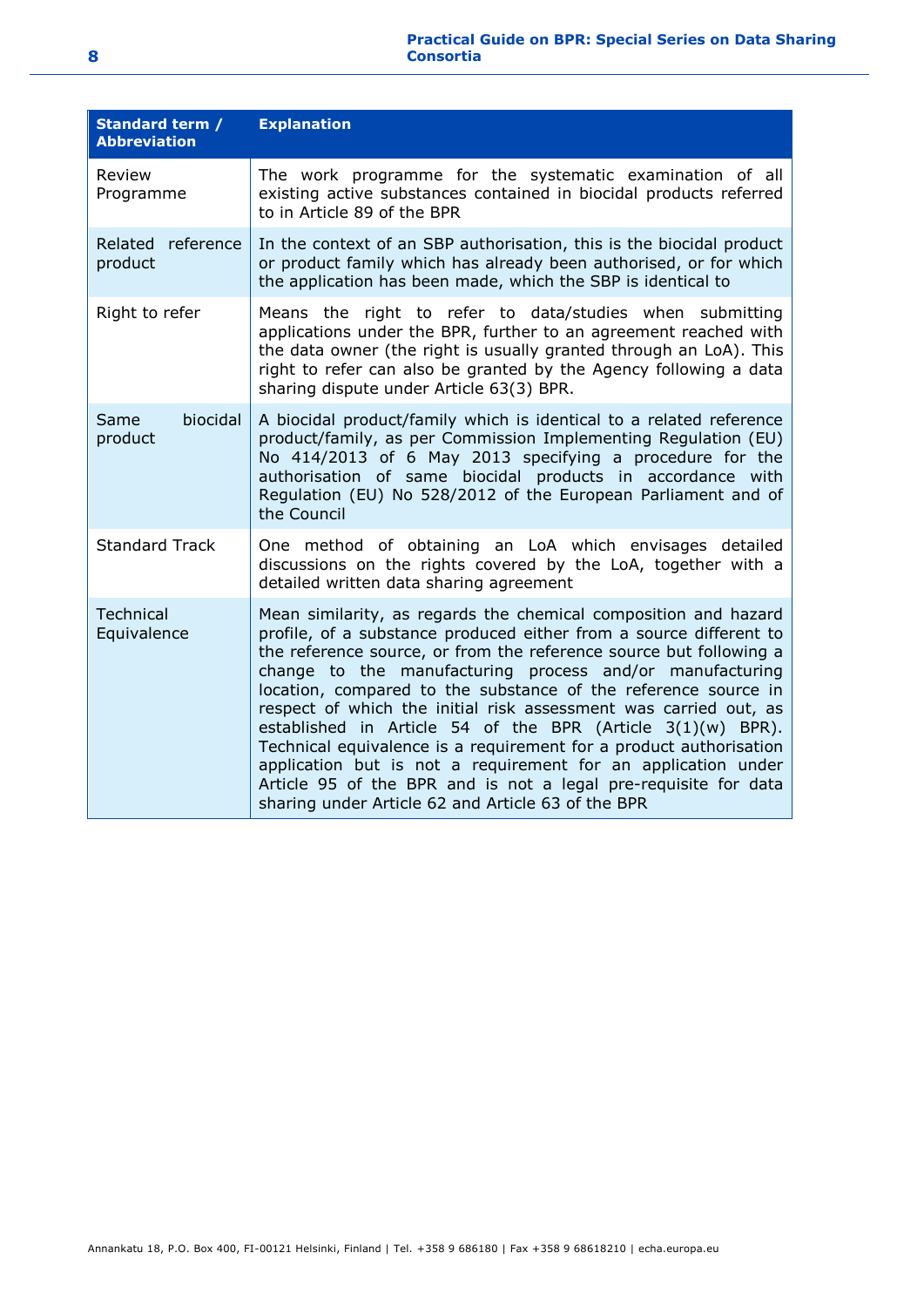### <span id="page-8-0"></span>**1. What is a consortium in the context of the BPR and why are they set up?**

### <span id="page-8-1"></span>**1.1. What?**

The word "consortium" is not found anywhere in the BPR but the forming of consortia could constitute a useful tool which could offer possible benefits in the context of product authorisation applications under the BPR. Under the review programme for existing active substances initiated under the Biocidal Products Directive 98/8/EC (the "**BPD**") the predecessor to the BPR several consortia were formed between manufacturers of active substances or biocidal product formulators.

As a preliminary remark, it should be noted that the rules provided under the BPR are different from the ones provided by Regulation 1907/2006 concerning the Registration, Evaluation, Authorisation and Restriction of Chemicals (the "**REACH Regulation**" 1 ). For example, the REACH Regulation includes requirements for pre-registration, participation in a substance information exchange forum (a "**SIEF**") or joint submission of registrations which are not provided under the BPR. This means that principles applicable to consortia under REACH might not apply to consortia under the BPR, especially if established for purposes of product authorisation.

A consortium is a group:

-

- consisting of more than 2 companies/persons;
- that agrees to work together and to cooperate in order to achieve a common purpose; and
- that agrees to work towards a purpose that is one recognised by the BPR: e.g. seeking the approval of an active substance at European Union (hereafter referred to as "**EU**") level or the preparation of a dossier for product authorisation at EUwide or EU Member State level.

It is not obligatory, however, to call the group of companies/persons a consortium. Different names can perfectly well be used to refer to the working together of two or more companies/persons including "cooperation agreement", "task force" or "registration group". They all mean the same thing: a group of companies/persons that has decided to work together in order to achieve a common goal under the BPR. For the sake of simplicity, this Practical Guide uses the word consortium.

### <span id="page-8-2"></span>**1.2. The different processes in the BPR for which a consortium could be useful**

While the BPR does not include any provisions on consortia, it does provide for concepts such as the biocidal product family (the "**BPF**") or the same biocidal product (the "**SBP**") and indeed, the simplified biocidal product authorisation procedure, which have been developed in order to facilitate the process of applying for product authorisations for companies such as SMEs and to reduce cost and administration issues for both applicants and regulators.

The very nature of the first two concepts at least (BPF and SBP) allows the coming together of like-minded companies/persons. Accordingly, companies/persons seeking a BPF and/or an SBP authorisation may want to consider forming a consortium to get the full benefits from these concepts.

<sup>1</sup> Regulation (EC) 1907/2006 of the European Parliament and of the Council of 18 December 2006 concerning the Registration, Evaluation, Authorisation and Restriction of Chemicals (REACH), OJ L 396 30.12.2006, p. 1.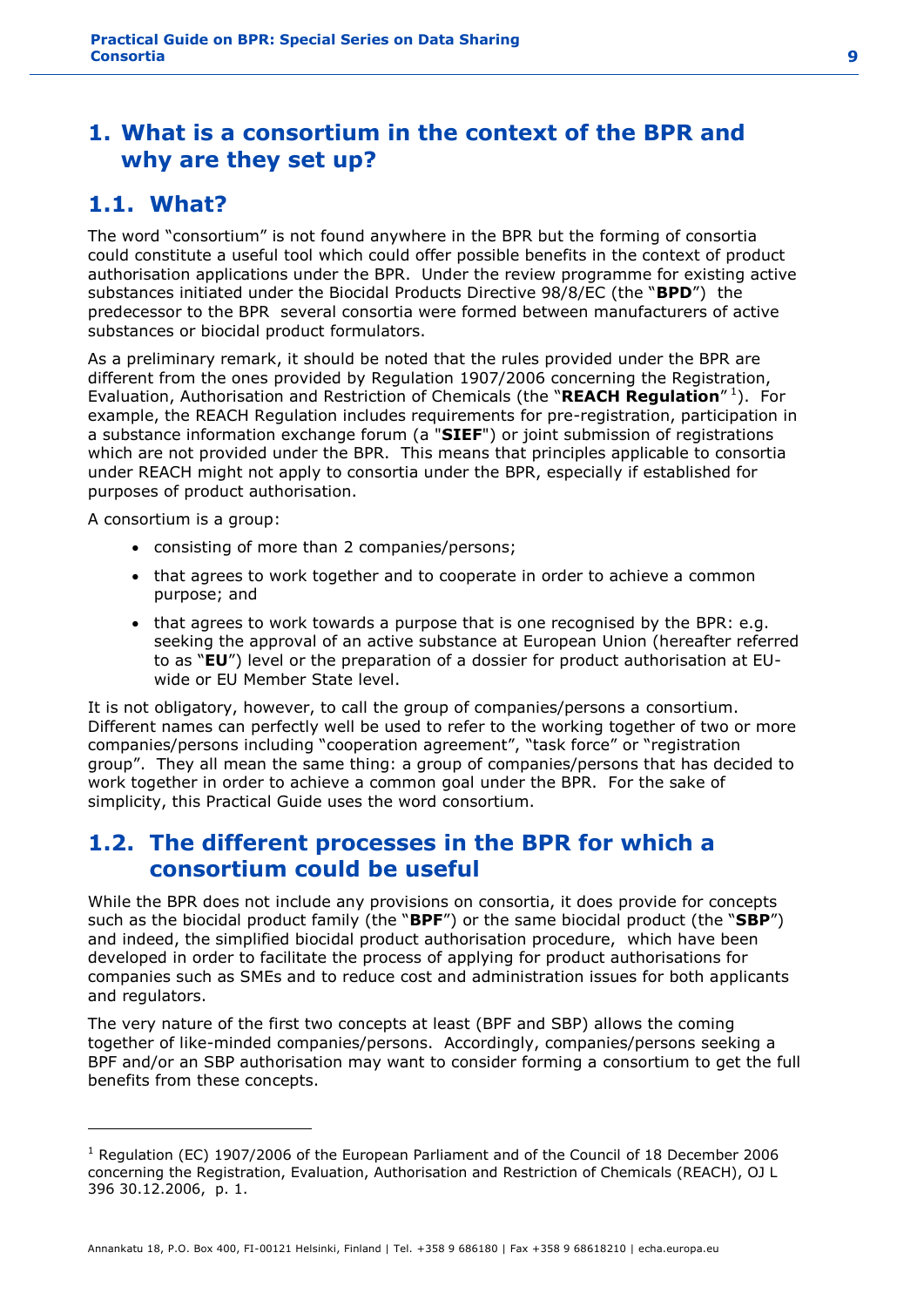In principle, a consortium is not a legal entity. It is simply a grouping of companies/persons connected to each other by the common purpose as established in general by a written agreement or contract between them. A template for such an agreement is given in **Appendix 1.** 

### <span id="page-9-0"></span>**1.3. Legal Structure**

Certain consortia may, however, choose to establish themselves as a separate legal entity. Such an entity:

- would have its own legal personality;
- amongst other things, it could be the body to submit the application for product authorisation on behalf of the members or be the authorisation holder (the "**AH**"); and
- it may have to consider tax implications depending on the legal vehicle it chooses to be set up in; it will have to consider how funds are transferred between members and the consortium vehicle, how invoices are paid, and how third party companies seeking access compensate the consortium, etc.

The choice of legal vehicle could include, e.g. a European Economic Interest Grouping under Council Regulation (EEC) No 2137/85 $^2$  or a limited liability company. Whatever choice is made, the rules for setting up and drafting the statutes of such a legal entity will usually be provided under national legislation. National legislation will probably also cover the provisions to be included in the legal statutes as well as the procedure for modification or publication. This means that the template consortium agreement should in principle not be used as a basis, but rather as a complement to the required legal statutes. Such matters are beyond the scope of this Practical Guide.

In principle, the choice of establishing a consortium as a legal entity would most often depend on the need to use the consortium as AH or to cater for liability issues involving the members. However, it should also take into consideration the flexibility provided by the national legislation (e.g. in terms of provisions to be included in the legal statutes, procedure for decision-making or acts to be published) and the consequences that the possible dissolution of the consortium could have on the product authorisations.

### <span id="page-9-1"></span>**1.4. Why set up a consortium?**

There are two principal reasons why the use of consortia could have possible benefits for product authorisation under the BPR.

Firstly, from the point of view of the company/person affected by the BPR, setting up a consortium allows companies to share costs. Those costs could include:

- The contracting of outside laboratories to conduct new studies;
- The hiring of external technical or legal consultants;
- The day-to-day costs of monitoring and steering the evaluation/authorisation process; and
- Eventually, the payment of authorisation fees to MSCAs or to the Agency.

In effect, the principal attraction of a consortium is that it offers economies-of-scale benefits for its members. This may in particular be important for companies/persons with fewer resources, such as SMEs.

<sup>&</sup>lt;sup>2</sup> Council Regulation (EEC) No 2137/85 of 25 July 1985 on the European Economic Interest Grouping (EEIG), OJ L 199 31.7.1985, p.9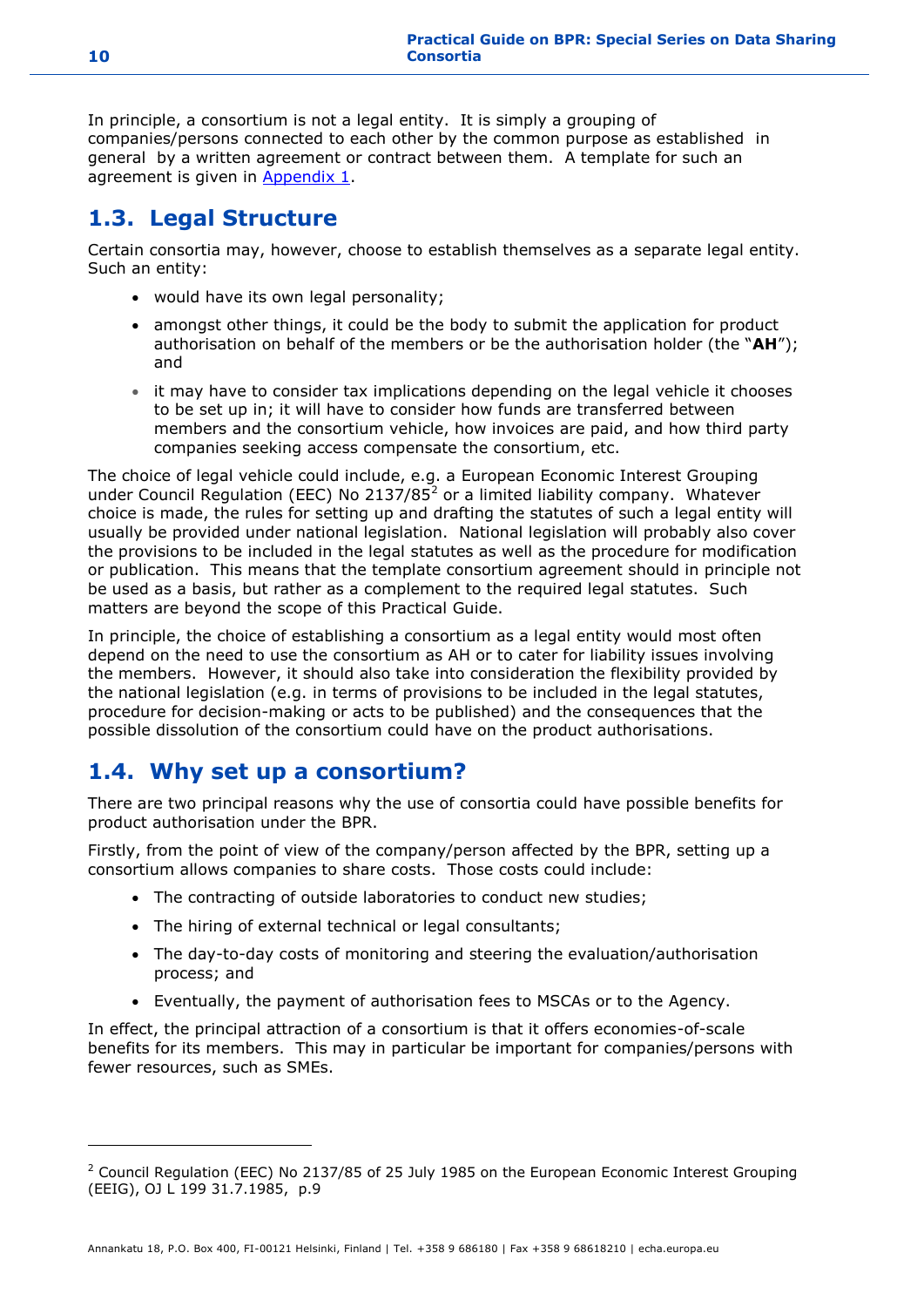Secondly, from the point of view of the regulator, the formation of consortia reduces the risk of (inadvertent) duplicative testing, as well as submission of different dossiers, requiring multiple assessments.

It should be noted that consortia might also have disadvantages, notably in terms of time and costs necessary for setting up and running the consortium, the need to keep some information confidential or possible conflicts between members which should be balanced with the benefits before deciding to set up a consortium (see  $section 3$  below on advantages and disadvantages of establishing or joining a consortium).

### <span id="page-10-0"></span>**2. What are the rules for establishing and running a consortium?**

In short, there is no strict set of rules that have to be followed by each and every consortium or consortium member (unless the consortium is a legal entity, in which case the national legislation must be complied with).

In principle, the members of a consortium can include any rule they wish in their consortium agreement, subject to the law<sup>3</sup> and, in particular, as long as the rule is in line with, among others, the BPR (e.g. data sharing) and competition law (e.g. non-disclosure of commercially sensitive information, the avoidance of dividing up the market, etc).

If there is one thing that each consortium would benefit from, however, it is that there should be clear rules on how the consortium is to be run and for those rules to be contained in a written document. In order to ensure its smooth running and transparency, therefore, it is recommended that specific provisions in the consortium agreement be included on the following key points. This will also assist in avoiding disputes arising both during the term and operation of the consortium and once the purpose of the consortium has come to an end.

#### **Organisation of the consortium**

The greater the number of members, the more practical it will be to establish a decisionmaking structure, usually involving steering (or executive) and technical committees in order to take decisions. Such committees are not always required, of course, but with different interests being inevitable, it may be that such are necessary. Since the number of members could increase the longer the consortium exists, it is recommended to establish a structure and a decision-making process right from the start. It is, in any event, advisable to have some sort of structure, which could involve a steering committee, technical committee and a consortium manager (internal or external). By having that, the consortium runs less of a risk of losing its direction and it is more likely to achieve the purpose for which it was set up.

The role of the consortium manager can be important notably in the reporting of the costs, the handling of the budget, the organisation of meetings and dealings with third parties. An external consortium manager can be useful to avoid a possible conflict of interest for a member acting as consortium manager. For purposes of data sharing under the BPR, if the consortium manager acts as the "case owner" in R4BP3 it will be the "data submitter", and accordingly responsible for facilitating contacts between a company/person seeking data access (a "**prospective applicant**") and the data-owning members of the consortium. If the consortium manager is an independent (external) person, he/she can also handle commercially sensitive information which may be needed from the members and ensure compliance with competition law.

 $3$  The national law governing the consortium agreement will be normally stated in the agreement; also the private international law rules may apply. It is beyond the scope of this Practical Guide to explain it in any detail.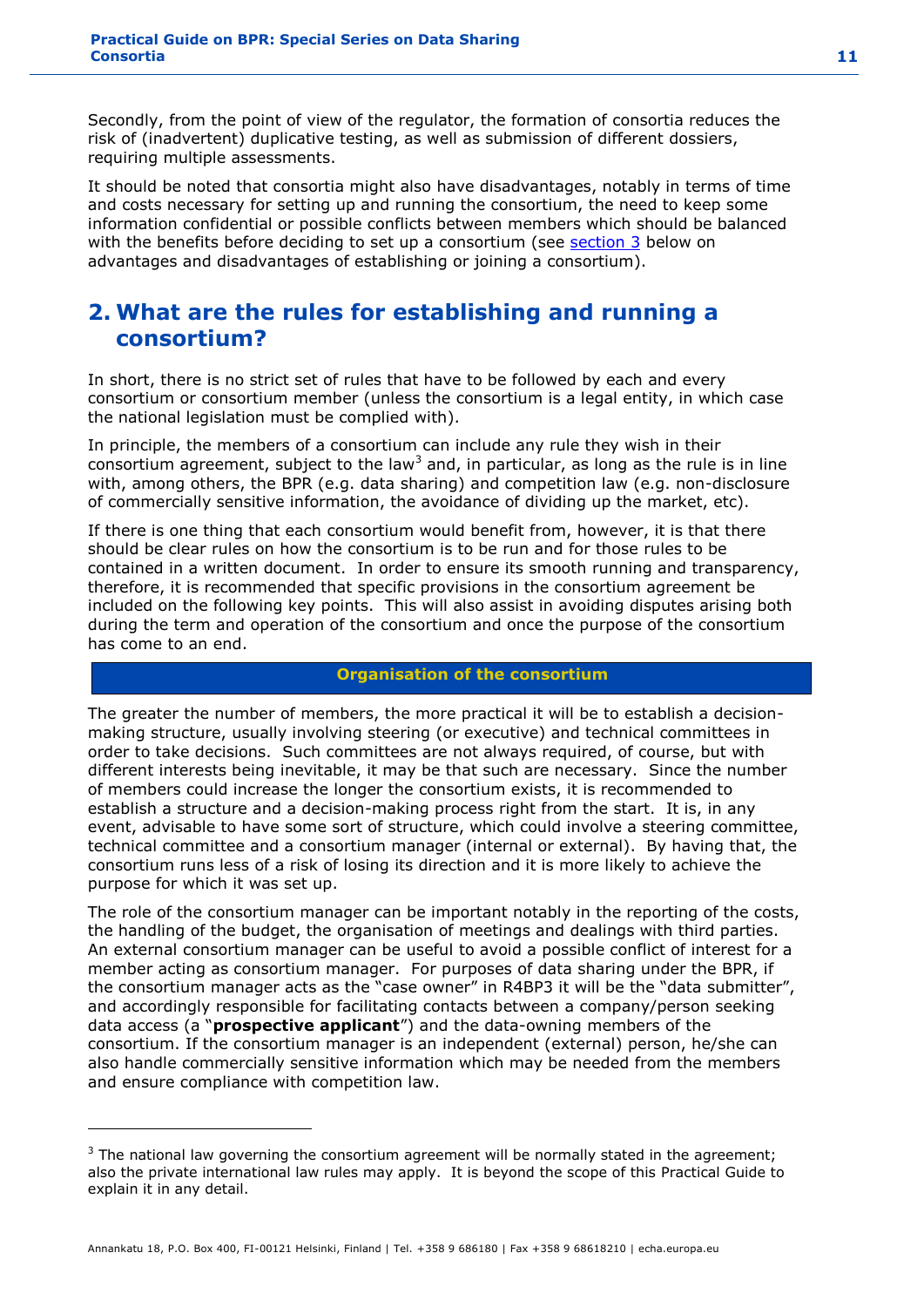#### **Voting rights**

Unanimous voting is, in general, the best procedure to take into account the interests of all parties. However, in the case of a consortium, it should be avoided in order to prevent blocking situations caused by a single member.

The risk is clear: one member, whatever its importance, could prove to be an obstacle to the achievement of the purpose for which the consortium has been established. It should be assumed as a matter of principle that a form of majority vote is accepted as representing a reasonable decision which will avoid the situation of one company effectively having a right of veto.

On the flipside of majority voting rules, one must guard against rules which work in favour of certain categories/types of member within the consortium. An alternative could be to apply simple majority voting for most decisions and unanimity voting for important decisions such as decisions on costs above a certain financial value. Other options could also be explored such as a weighted voting system.

#### **Membership**

Clear and objective conditions for membership should be provided for, as well as the procedure and the voting rules (e.g. majority voting) to accept new members. A transparent appeal mechanism should also be established where a prospective member is refused membership.

While the BPR provides obligations regarding data sharing and data access, it does not cover what could constitute the membership of a consortium. What this means is that:

- members can decide to open up membership, or restrict it, to certain types and classes of company/person, provided that they comply with applicable competition law rules; and
- they can do so as long as there are rules in place allowing the consortium to provide access to the data it owns under fair, transparent and non-discriminatory conditions and that they make every effort to share the data with third parties which request it for BPR purposes.<sup>4</sup>

Clear, objective provisions on the withdrawal or exclusion of a member should also be included, as well as the consequences, notably on possible reimbursement of membership dues that have already been paid, the rights to use the data and the share of future compensation.

The members should also provide rules in case of legal entity changes, notably due to a merger or acquisition of a member, as well as a transfer of membership rights to another member or to a third party.

All these are conditions that should be unambiguously detailed in an agreement in order to avoid disagreements as far as possible (on which, see [Appendix 1\)](https://activity.echa.europa.eu/sites/act-5/process-5-3/docs/01_Biocides/Practical%20Guides/ECHA%20documents/ECHA_PG_Consortia_v2.docx#_Hlk415231687).

#### **Definition of membership costs and cost allocation**

Rules should be included on likely future costs, how they will be reported and how the costs will be shared. In principle, the costs should be shared fairly, transparently and nondiscriminatorily. It could therefore be decided to share equally the costs between all members (each member paying the same amount). However, other mechanisms of calculating the contributions to be made by each company/person could be considered to reflect the different nature of the member company/person.

For example, sharing costs between an SME and a large/multi-national company could be made by reference to other mechanisms and factors such as the total tonnage of the

<sup>&</sup>lt;sup>4</sup> See the Practical Guide on Data Sharing for details on those conditions.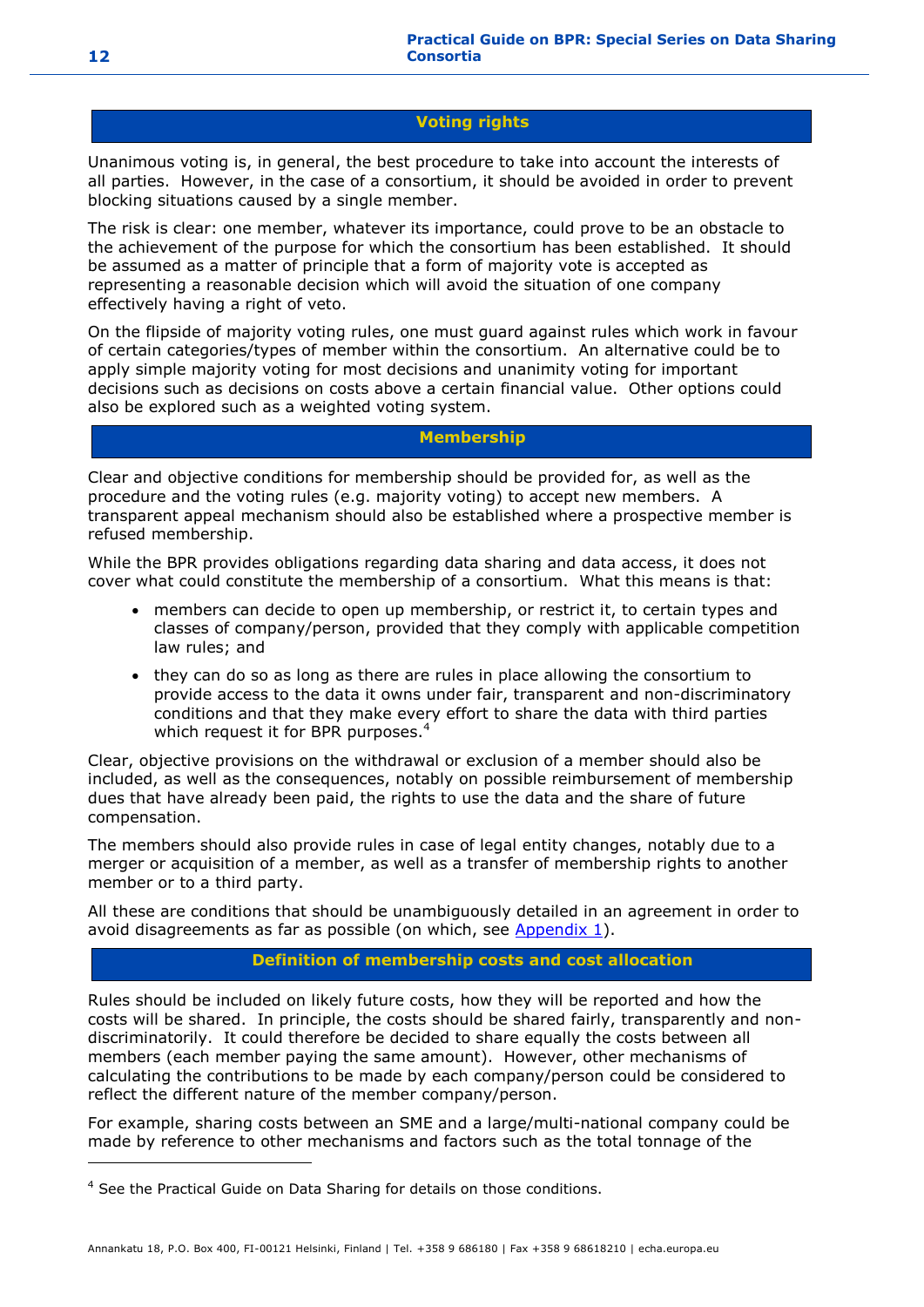substance/product produced or placed/made available on the EU market by each member company (the confidentiality of such information may need to be ensured by the consortium manager). Whatever the mechanism chosen, the key is to find the one that fairly reflects the different characteristics and capabilities of the different constituents of the membership.

#### **Access to data for third parties**

According to Article 63 of the BPR, if a prospective applicant seeks access to data owned by another company/person (a "**data owner**"), both parties must make "every effort" to reach an agreement on the sharing of the data (see section 3.2 of the Practical Guide on Data Sharing). Against that regulatory requirement, the members of a consortium will therefore have to decide how they will ensure, as a consortium, compliance with the every effort obligation.

#### **Calculation of compensation costs**

The consortium agreement should include provisions on the establishment of the cost calculation for a letter of access (an "**LoA**"), the procedure for granting an LoA to third parties (i.e. who can issue the LoA, under which conditions, following which procedure and which type of majority voting) and the rule for the sharing of the compensation. If possible, the agreement should also include a template for the LoA and for the data sharing agreement. However, it is important to underline that agreement on data sharing is reached by negotiation. Any prospective applicant seeking access to data owned by the consortium/individual consortium members has the right to challenge any calculation made by the consortium.

#### **Ownership and use of the data**

Provisions in the consortium agreement should clearly stipulate who the owner of the dossier and the data in the dossier is, a description of the studies that are owned, and the specific use to which they can be put by the members (e.g. only product authorisation under the BPR, other uses, uses outside the EU, etc). There should also be provisions on whether the rights to use the data are extended to affiliates and customers of the members.

Where existing data owned by one of the consortium's members are included in the dossier, and where these are shared with the other members of the consortium, the rights granted to the other members should be specifically detailed (e.g. is there a right to an LoA or will full-blown ownership be conferred on each member, and, in both cases, for which use?).

#### **Competition law compliance**

The members must comply with competition law, which means (amongst other things) that they should not exchange any commercially sensitive information (e.g. information on products, customers, prices, market share, etc), which could have a potentially restrictive effect on open and fair competition.

This obligation is particularly important in case of consortia related to product authorisation because information on products could easily be considered as confidential. In this regard, it should be noted that information which may need to be shared under the BPR, related to uses (or product types), markets (Member States where authorisation is sought) and costs (as part of data sharing compensation) is generally seen as commercially sensitive and will need to be handled with care, possibly through an independent third party. See below at [section 7](https://activity.echa.europa.eu/sites/act-5/process-5-3/docs/01_Biocides/Practical%20Guides/ECHA%20documents/ECHA_PG_Consortia_v2.docx#_Hlk415232179) for more information.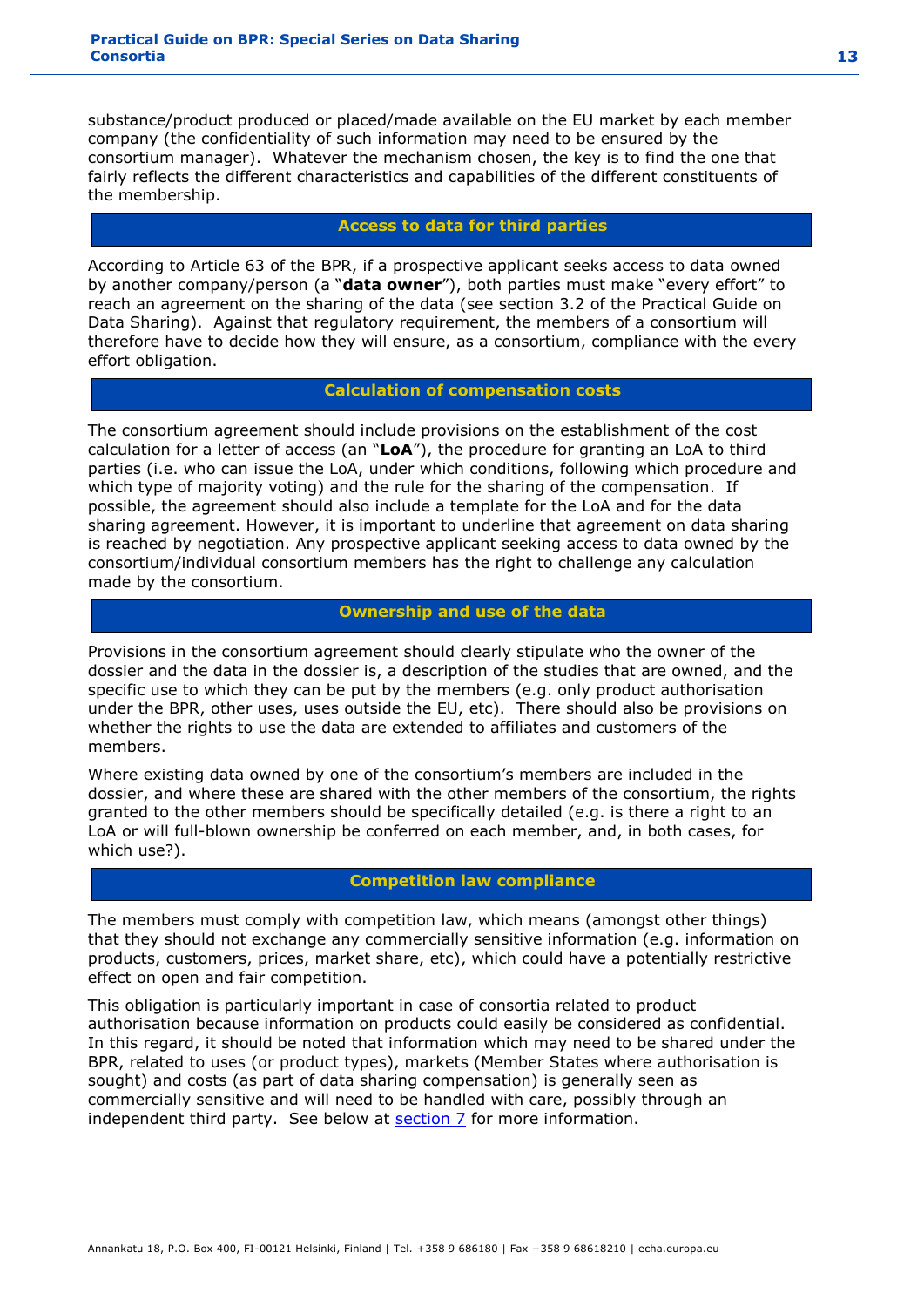#### **Standard clauses**

The agreement should include provisions on budget, books of account, consequences in case of breach or default, assignment, amendment, applicable law and arbitration or jurisdiction.

### <span id="page-13-0"></span>**3. What are the advantages and disadvantages of establishing or joining a consortium?**

| The advantages of establishing or<br>joining a consortium may include                                                                                                                                                                                                                                                                                                                                 | The disadvantages <sup>5</sup> may include:                                                                                                                                                                                                                                                                |
|-------------------------------------------------------------------------------------------------------------------------------------------------------------------------------------------------------------------------------------------------------------------------------------------------------------------------------------------------------------------------------------------------------|------------------------------------------------------------------------------------------------------------------------------------------------------------------------------------------------------------------------------------------------------------------------------------------------------------|
| ✔ Pooling resources: clearly this is of most<br>interest to those companies/persons with<br>(expert) resources<br>limited<br>human<br>and<br>therefore time to dedicate to the sometimes<br>onerous tasks that the BPR imposes on<br>companies/persons. Being able to rely on<br>others with that expertise should greatly<br>assist in allowing the company/person to fulfil<br>its BPR obligations. | X Potential conflict of members' interests:<br>e.g. issues over ownership and access to<br>existing data, member companies undergoing<br>restructuring or being acquired<br>by third<br>parties,<br>disagreements<br>and<br>on<br>the<br>development of the dossier or the need to<br>conduct new studies. |
| ✔ Avoiding inadvertent duplicative testing as<br>well as submission of different dossiers; there<br>is a reduced risk of making mistakes where,<br>in effect, a second opinion can be obtained<br>from companies/persons which understand<br>the BPR and its legal requirements.                                                                                                                      | X Potential tension between members who<br>are actual or potential competitors, and who<br>are possibly of different sizes.                                                                                                                                                                                |
| ✔ Cost savings: it stands to reason that costs<br>incurred in generating studies or obtaining<br>legal/technical advice will be greatly reduced<br>if they are shared out over a greater number<br>of companies/persons. This is therefore<br>particularly attractive to those companies<br>(whether SMEs or part of a wider group of<br>companies) with limited financial budgets.                   | X Possible disagreement on the consortium<br>agreement, such as the decision-making<br>structure, the budgeting, the role of the<br>consortium manager, accounting, etc.                                                                                                                                   |
| √ Time savings: as above, human resources<br>may be limited for a given company/person<br>and a consortium can assist in shouldering<br>some of the regulatory obligations.                                                                                                                                                                                                                           | Possible<br>management/administration<br>$\boldsymbol{\mathsf{x}}$<br>issues.                                                                                                                                                                                                                              |
| Use of knowledge and experience from<br>other companies: as above.                                                                                                                                                                                                                                                                                                                                    | X Possible expenses for legal or scientific<br>consultants, or for external secretary or<br>consortium manager, the need for which you<br>may not agree with.                                                                                                                                              |

<sup>&</sup>lt;sup>5</sup> Note that the application for a single product authorisation in one EU Member State may be more easily undertaken by a company/person acting on its own rather than within a consortium.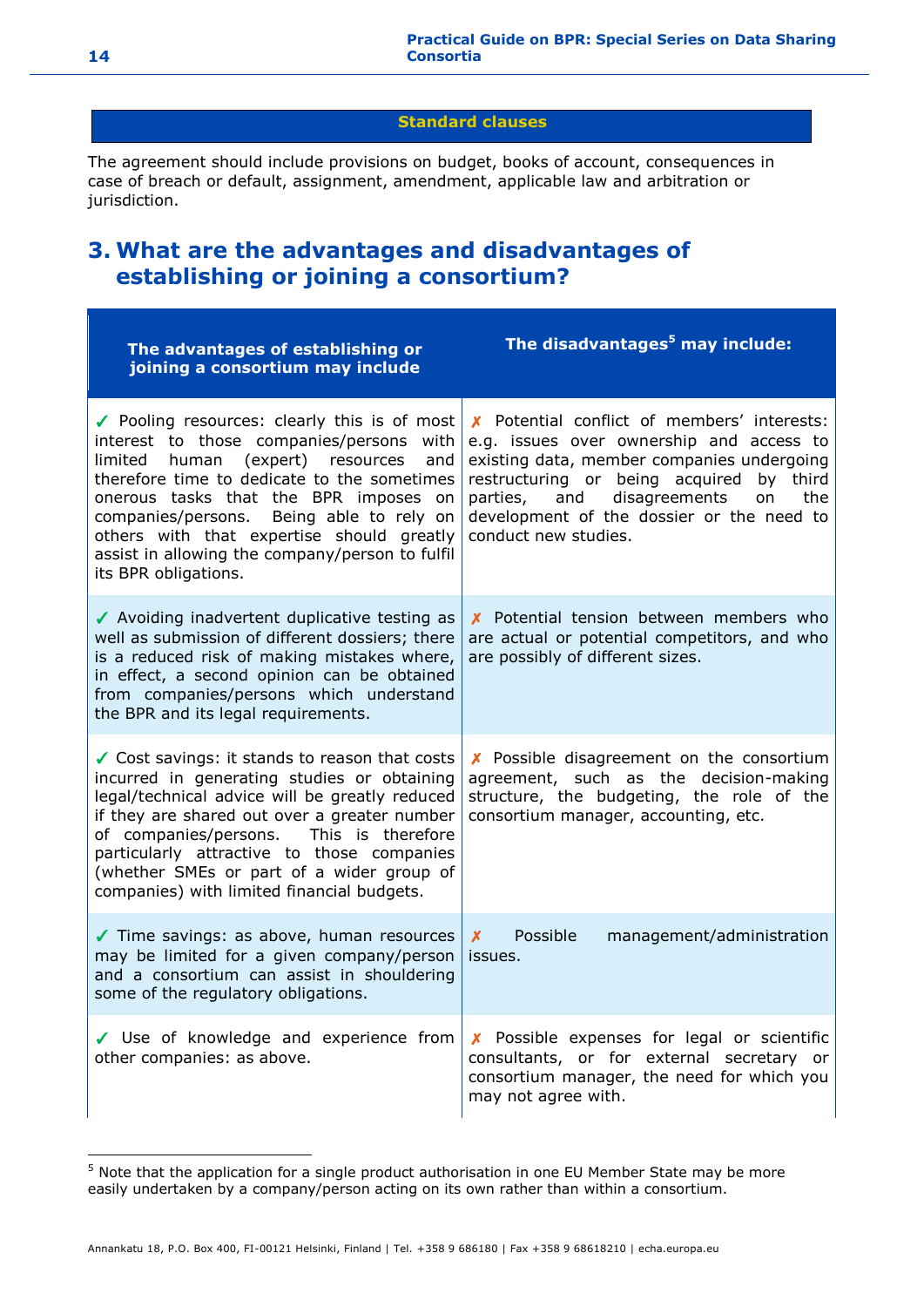| ✔ Possibility to negotiate lower costs where<br>an LoA is needed for data on an active<br>substance, notably regarding the refund<br>mechanism (which could be applied up-front,<br>since the number of applicants is already<br>known, instead of having to wait for<br>reimbursement at a later stage). | <b>X</b> Possible additional expenses and time<br>needed for meetings, calls, etc.                                                                                                                       |
|-----------------------------------------------------------------------------------------------------------------------------------------------------------------------------------------------------------------------------------------------------------------------------------------------------------|----------------------------------------------------------------------------------------------------------------------------------------------------------------------------------------------------------|
|                                                                                                                                                                                                                                                                                                           | $\chi$ Possible delays due to the time necessary<br>to set up the consortium, agreeing on the<br>rules, etc.                                                                                             |
|                                                                                                                                                                                                                                                                                                           | $x$ Increased need for compliance with<br>competition rules given that competitors<br>(whether actual or potential) will have to<br>meet and discuss issues arising from the<br>consortium's activities. |
|                                                                                                                                                                                                                                                                                                           | X Possible increased complexity for data<br>sharing negotiations with third parties                                                                                                                      |

### <span id="page-14-0"></span>**4. What should companies do if they are thinking of setting up/joining a consortium?**

### <span id="page-14-1"></span>**4.1. Setting up a consortium**

Contact other companies that you know, as a result of publicly available information, have a similar interest in setting up a consortium. Ways of finding out include:

- Reviewing the companies/persons (substance or product suppliers) that are supporting the same active substance/product type combinations in the review programme.
- Reviewing the Article 95 of the BPR list for the companies/persons that are included there by the Agency (see [http://echa.europa.eu/information-on](http://echa.europa.eu/information-on-chemicals/active-substance-suppliers)[chemicals/active-substance-suppliers\)](http://echa.europa.eu/information-on-chemicals/active-substance-suppliers).
- Discussing with technical consultants or industry organisations (e.g. national associations or EU federations) and asking them to coordinate contacts to avoid any concern with regard to competition law (see below at [section 7](https://activity.echa.europa.eu/sites/act-5/process-5-3/docs/01_Biocides/Practical%20Guides/ECHA%20documents/ECHA_PG_Consortia_v2.docx#_Hlk415232179) for more information).

A new consortium could be set up with such interested companies/persons, or a sub-group (e.g. for a specific product type) could be created in an existing consortium.

Use the template agreement in  $\Delta p$  and  $\Delta p$  as a good starting point and:

- Agree on the key points;
- Get legal advice to review the consortium agreement;
- Make sure you comply with competition rules;
- Do not disclose any commercially sensitive information to a competitor;
- Try to keep a manageable number of members in order to be fast and efficient but make sure that membership-joining decisions are taken fairly, and according to objective and non-discriminatory reasoning;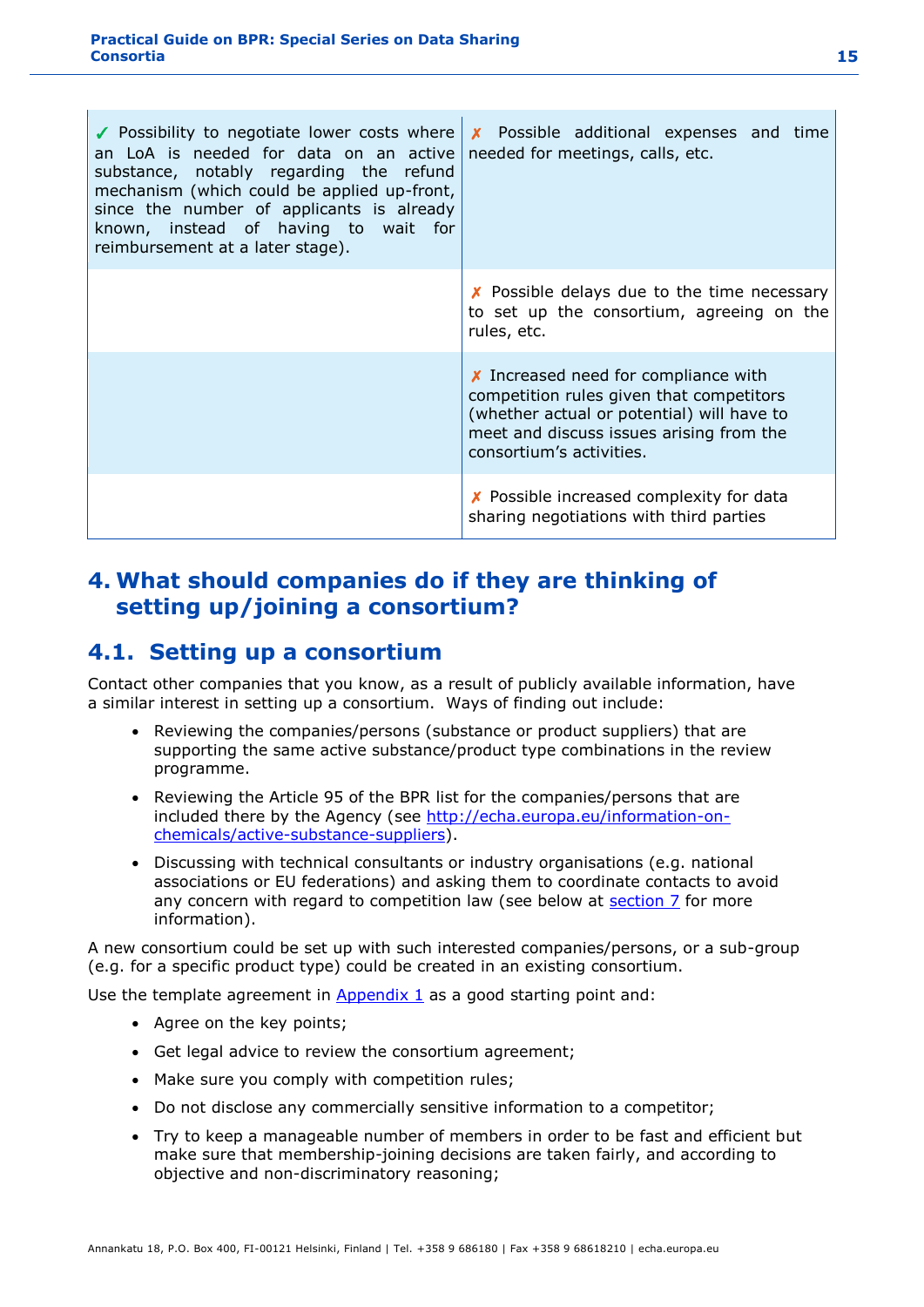- Consider secrecy or non-disclosure agreements in order to engage in discussions for the setting up of a consortium and ensure competition law compliance (see Appendix 3 of the Practical Guide on Data Sharing for a template of one such agreement);
- Consider signing a pre-consortium agreement, including cost-sharing provisions; and
- Consider using an independent third party in order to coordinate all efforts to set up and run the consortium and handle confidential information.

### <span id="page-15-0"></span>**4.2. Joining a consortium**

- Enquire whether a consortium has already been set up and find out if the consortium has a contact person (that should be the case if the consortium has been established with a proper structure). Consider joining a consortium as soon as possible after it is established in order to avoid difficulties with claims that may be made by existing members for late membership fees, sharing of costs, etc.;
- Before joining, ask for details about the consortium and for any supporting documents including a non-confidential version of the agreement setting it up;
- Before joining, check if the scope of the consortium covers your requirements (since such information could be considered as confidential, this will probably have to be done through the technical consultant of the consortium or of the applicant, or another independent third party, which could confirm whether the requirements of the applicant are covered or not); and
- Consider confidentiality or non-disclosure agreements in order to engage in membership negotiations and appropriate competition law compliance guidance (see Appendix 3 of the Practical Guide on Data Sharing for a template of one such agreement).

### <span id="page-15-1"></span>**5. The different legal concepts in the BPR which can be used in connection with the setting up of consortia**

#### **Preliminary remark: the concept of AH**

Article  $3(1)(p)$  of the BPR defines the AH as the person established within the EU who is responsible for the placing on the market of a biocidal product in a particular Member State or in the EU and specified in the authorisation.

This definition does not prevent an independent third party acting in agreement with consortium members (e.g. a consultant) or a consortium established as a legal entity within the EU from being the AH of a product authorisation. Should it be the case, the consortium as AH will be subject to all the relevant obligations in the BPR.

According to Article 17(1) of the BPR, biocidal products will not be made available on the market or used unless authorised in accordance with the BPR. However, the BPR does not make mandatory the placing on the market of authorised products.

Therefore, if an authorisation is granted to a consortium for a single biocidal product or a BPF (with a view to allow consortium members to submit applications for an SBP) and the product(s) covered by the authorisation is/are not placed on the market, the responsibilities of the consortium as AH would be in practice limited to those linked to the lifecycle management of the authorisation (e.g. changes – if any, renewals, annual fees, etc).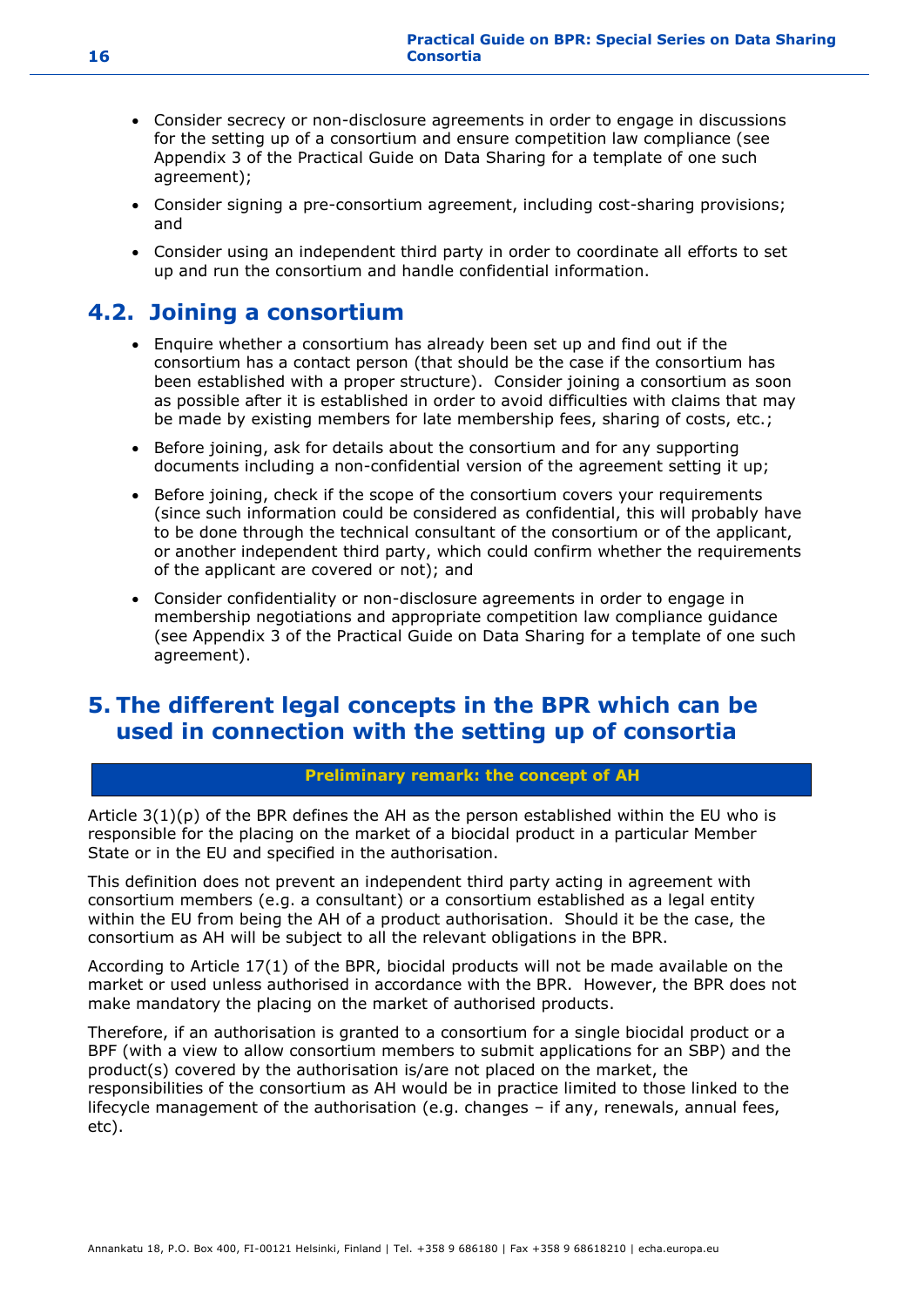Under some circumstances, depending on the specific consortium agreement, consortium members may decide to appoint one of them as "leading member" in order to act as applicant and/or prospective AH.

It should be noted that under R4BP, the "asset owner" is the legal entity that is the "applicant" under the BPR. It can appoint a "case owner" (e.g. a consultant, the manager of the consortium) in order to submit the application on its behalf. The case owner will be responsible for creating the case and following it through its processing, ensuring that invoices are paid, providing any additional information requested by authorities, commenting on any draft evaluation reports or opinions, etc.

For further details, see the Agency's Biocides Submission Manuals.<sup>6</sup>

#### **Biocidal product family: the concept**

Under the BPR, a BPF means a group of biocidal products having:

- similar uses;
- the same active substances;
- similar composition with specified variations; and
- similar levels of risk and efficacy.<sup>7</sup>

The BPR allows applications to be made to an MSCA or to the Agency for the authorisation of a BPF. Such an application must explicitly identify the maximum risks to human health, animal health and the environment and the minimum level of efficacy over the whole potential range of products within the BPF.<sup>8</sup> All products within a BPF are covered by one authorisation under the BPR (each product included in the BPF will have a suffix added to the authorisation number; once the BPF is authorised, only a notification is needed in order to place on the market a new product belonging to the BPF, and which was not explicitly identified in the original authorisation.<sup>9</sup>)

For further details, see the European Commission note for guidance on "*Implementing the*  new concept of biocidal product families"<sup>10</sup> and the Agency's Practical Guides on BPR<sup>11</sup>.

#### **Biocidal Product Families and Consortia**

Companies/persons can decide to cooperate to develop a common dossier for authorisation of a BPF, which will cover the relevant products made available on the market by the members of the consortium. In doing so, the following needs to be considered in the context of setting up the consortium:

- Setting up a consortium offers the possibility of having one complete dossier developed and no additional data would have to be submitted individually by the members of the consortium. An application for a BPF could be submitted at EU level or at Member State level (see below).
- Regarding the actual submission itself, the application could be submitted by an external or in-house technical consultant or the consortium manager on behalf of the consortium members (as case owner acting on behalf of the prospective AH), or by the consortium itself if it has a legal entity. The members could also decide

-

 $9$  Article 17(6) of the BPR.

<sup>6</sup> [http://echa.europa.eu/support/dossier-submission-tools/r4bp/biocides-submission-manuals.](http://echa.europa.eu/support/dossier-submission-tools/r4bp/biocides-submission-manuals)

 $<sup>7</sup>$  Article 3(1)(s) of the BPR.</sup>

<sup>8</sup> Article 19(6) of the BPR.

 $10C-A-Nov14-Doc.5.8$  – Final available at [https://circabc.europa.eu/w/browse/df02104b-d5e3-4b11](https://circabc.europa.eu/w/browse/df02104b-d5e3-4b11-b960-13a0f08133af) [b960-13a0f08133af.](https://circabc.europa.eu/w/browse/df02104b-d5e3-4b11-b960-13a0f08133af)

<sup>11</sup> [http://echa.europa.eu/practical-guides/bpr-practical-guides.](http://echa.europa.eu/practical-guides/bpr-practical-guides)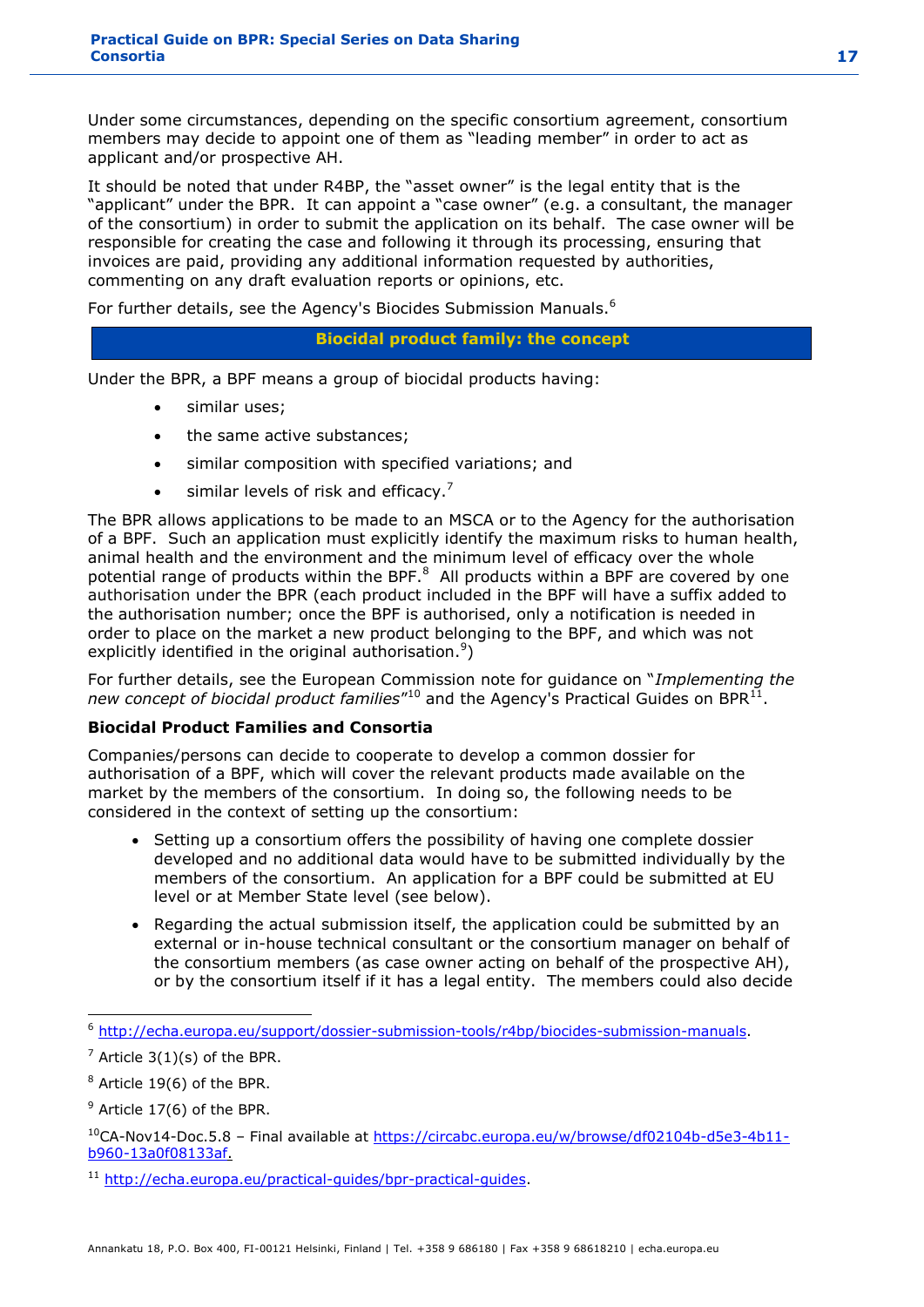to apply through a "leading member" nominated by them, which would act as applicant and/or AH of the BPF authorisation.

- If agreed, all biocidal products included in the BPF would be eligible for marketing by all consortium members in all Member States where the authorisation was granted. Therefore, consortium members would in principle be required to share all biocidal product formulations included in the joint BPF which may not always be straightforward given that the consortium members are often competing companies which are unwilling to engage into such far reaching cooperation or because competition law concerns may arise.
- As an alternative, a joint application could be submitted by the consortium (or by a leading member) for the authorisation of a BPF, in connection with individual applications by each member for the authorisation of an SBP of an individual product of the BPF (see the next section on the SBP application).
- Regarding technical equivalence of the active substance source used in a BPF, consortium members might be using different sources, including the one that was originally assessed for the active substance approval and other source(s). Therefore, the members of the consortium will have to select the source to be included in the dossier (one or multiple) and establish technical equivalence through the Agency where necessary.

**"Standard" Biocidal product authorisation: the concept**

The "Standard" Biocidal product authorisation refers to the situation where an applicant submits an application for the authorisation of a single biocidal product (or several applications for several products) containing the elements referred to in Article 20 of the BPR.

#### **Standard Biocidal product authorisations and Consortia**

Consortium members can also decide to cooperate to develop a common core dossier for a single biocidal product authorisation, in particular if the purpose is to obtain a Union authorisation. In doing so, the following needs to be considered in the context of setting up a consortium:

- The content of the common core dossier developed by the consortium will depend on the products concerned and their uses, and will have to be discussed and established amongst the members, perhaps with the assistance of an external or in-house technical consultant.
- Since the authorisation that is granted is product specific, the application for product authorisation can be submitted separately by each member of the consortium and some additional data on the specific product might still be needed. In other words, while the consortium can pool many activities, each member will still need to undergo the formalities involved in submitting an individual application to the MSCA or to the Agency.
- In case of a joint application, the consortium (or a leading member) could also submit an application for a single biocidal product authorisation and be the AH, while the members of the consortium would each apply individually for an SBP authorisation (see below).

#### **SBP Authorisations: the concept**

A specific procedure is provided for under the Commission Implementing Regulation (EU) No  $414/2013^{12}$  for the authorisation of an SBP.

 $12$  Commission Implementing Regulation (EU) No 414/2013 of 6 May 2013 specifying a procedure for the authorisation of same biocidal products in accordance with Regulation (EU) No 528/2012 of the European Parliament and of the Council, OJ L 125, 7.5.2013, p. 4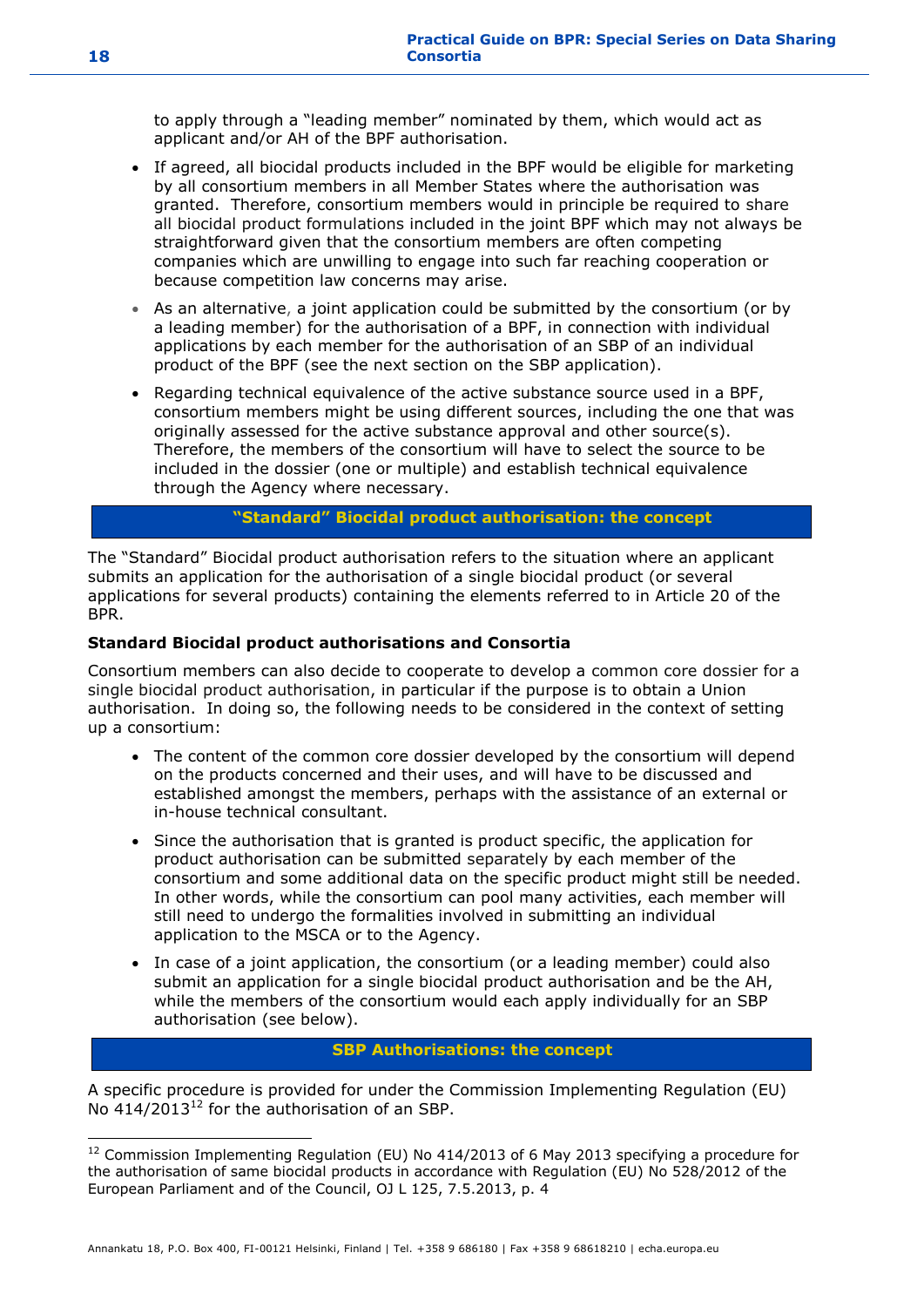Applications for such authorisations are submitted to the MSCA in which a national authorisation has already been granted (to the same company or another company), or for which an application has been submitted, in respect of a biocidal product with the same properties, or to the Agency where there is a pre-existing Union authorisation for a biocidal product with the same properties, or for which an application has been submitted. An authorisation will be issued under essentially the same terms and conditions.

This procedure can only be used for a product (the "**same product**") which is identical to another biocidal product or product family (the "**related reference product**") that has been or is in the process of being authorised, aside from differences that amount to administrative changes.<sup>13</sup> Authorisations of a same product or of a related reference product can be changed or cancelled independently of each other.

For further details, see the Agency's Practical Guides on the BPR.<sup>14</sup>

#### **SBP Authorisations and Consortia**

As mentioned above, applications for SBP authorisations could be used by the members of a consortium within the context of a joint application submitted by the consortium or a leading member for authorisation of a BPF or a single biocidal product.

Regarding the BPF in particular, the consortium (as a legal entity) could submit an application for a BPF (at national or EU level), through the consultant or consortium manager, and at the same time, each member, individually or through the consultant/consortium manager, would submit an application for an SBP, either for a same BPF or for an SBP of an individual product of a BPF.<sup>15</sup> This alternative would allow each member to obtain an authorisation for its own product(s) and would avoid having to rely on the AH, especially in the event of a possible dissolution of a consortium.

It should be noted that in case of a SBP application, an LoA should be obtained to all the data supporting the authorisation of the related reference product (for an individual product of a BPF, the LoA should cover the data relevant for that individual product only). This means that, if the consortium (as a legal entity) obtained an LoA to the complete active substance dossier from a participant in the review programme or an alternative supplier, it would also need to have obtained the right to sub-license the access to the complete active substance dossier to the consortium members in order to be allowed to give them an LoA for their individual SBP applications.

#### **The procedures for each type of authorisation: BPF, standard and SBP**

The application for authorisation of a single biocidal product or a BPF can be submitted according to the procedure for a standard Member State authorisation, mutual recognition in sequence, mutual recognition in parallel, simplified authorisation or Union authorisation.

For further details, see the Agency's Practical Guides on BPR.<sup>16</sup>

The choice between applying for authorisation at EU level or at national level will usually depend on the number of Member States of interest where the members of the consortium want to obtain authorisations for their products, the relevant product type(s) concerned, the properties of the active substance(s) (the "**AS**") contained in the products, the

<sup>-</sup> $13$  e.g. an amendment of an existing authorisation of a purely administrative nature involving no change to the properties or efficacy of the biocidal product or BPF, such as the name of the biocidal product, certain changes in the manufacturer's identity or in manufacturing location or process.

<sup>14</sup> [http://echa.europa.eu/practical-guides/bpr-practical-guides.](http://echa.europa.eu/practical-guides/bpr-practical-guides)

 $15$  For further information see the Commission Note for guidance on "Submission of joint applications for the authorisation of a BPF in connection with individual applications under the SBP Regulation", discussed at the 58th meeting of representatives of the MSCAs the implementation of the BPR, CA-Nov14.Doc.5.9

<sup>16</sup> [http://echa.europa.eu/practical-guides/bpr-practical-guides.](http://echa.europa.eu/practical-guides/bpr-practical-guides)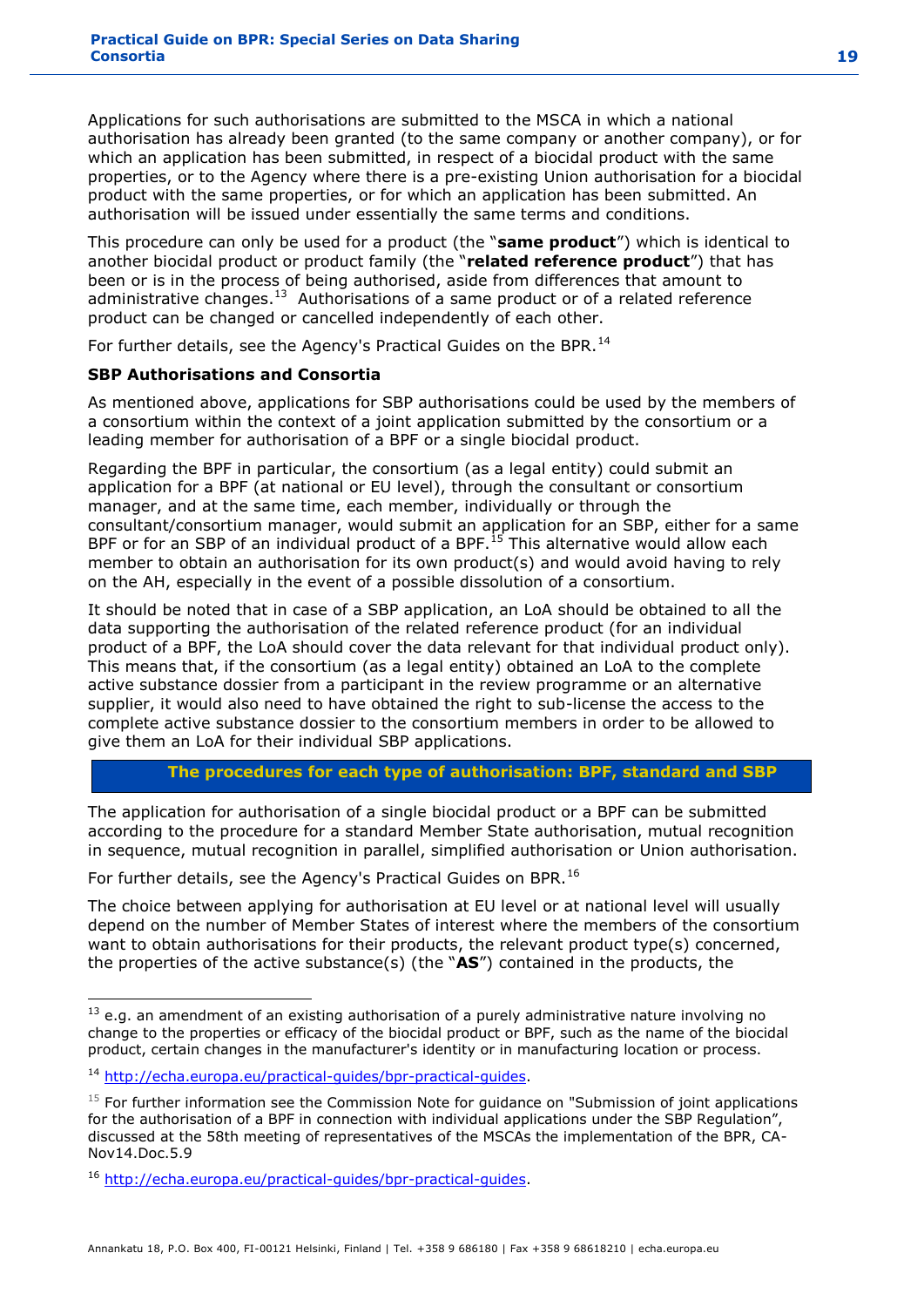conditions of use of the products across the EU and the costs linked to the regulatory lifecycle management of the authorisations (e.g. authorisation fees, annual fees, etc.).

However, it should be noted that an application for an SBP should follow the same procedure as the related reference product. This means that if a BPF has been authorised at EU level, through a Union authorisation, an application for an SBP of an individual product of a BPF cannot be submitted to a Member State with a view to obtaining a national authorisation (and vice versa). $^{17}$ 

### <span id="page-19-0"></span>**6. Practical issues**

The following are possible practical issues that could arise and that will need to be dealt with by the members of the consortium:

- Scope and duration of the consortium should be clearly established;
- Different membership categories (e.g. full member, associate member, or category 1 and category 2 members) representing different voting rights and/or costs contribution levels are possible but should be carefully worked out further to clear and objective criteria;
- All decision-making processes and voting mechanisms should be clear and transparent;
- Conditions for membership and conditions for granting access to data have to be fair and transparent and based on objective criteria, applied in a nondiscriminatory way;
- A venue for meetings should be established; agendas should be set and circulated in advance of all meetings (by the Manager or other person appointed to undertake such administrative tasks) with minutes taken by an appointed person, again for subsequent circulation and approval;
- Clear rules should be established up-front on how to deal with applications for data sharing and membership;
- Clear rules should be established up-front on how to deal with contacts and discussions with regulatory authorities;
- Members should decide how the application should be submitted, by whom, and who should be the AH. In principle, an application could be submitted by the consortium as a legal entity, the technical consultant or consortium manager (on behalf of the members), the lead member (on behalf of the members) or each member individually;
- Rules should ensure flexibility to allow for quick input and reaction from members in order to meet deadlines (e.g. information exchange with the technical consultant);
- Unanimous voting should be avoided;
- Lengthy procedures should be avoided;
- Members should consider appointing a lead company and in this case provide clear rules on its tasks, responsibility and liability;
- Members should consider appointing a knowledgeable representative within their company, possibly having the power of decision, as well as an alternative representative;

 $17$  At the time of writing this guide, discussions were initiated to make it also possible to apply for a SBP authorisation at Member State level, from a biocidal product or biocidal product family authorised at EU level.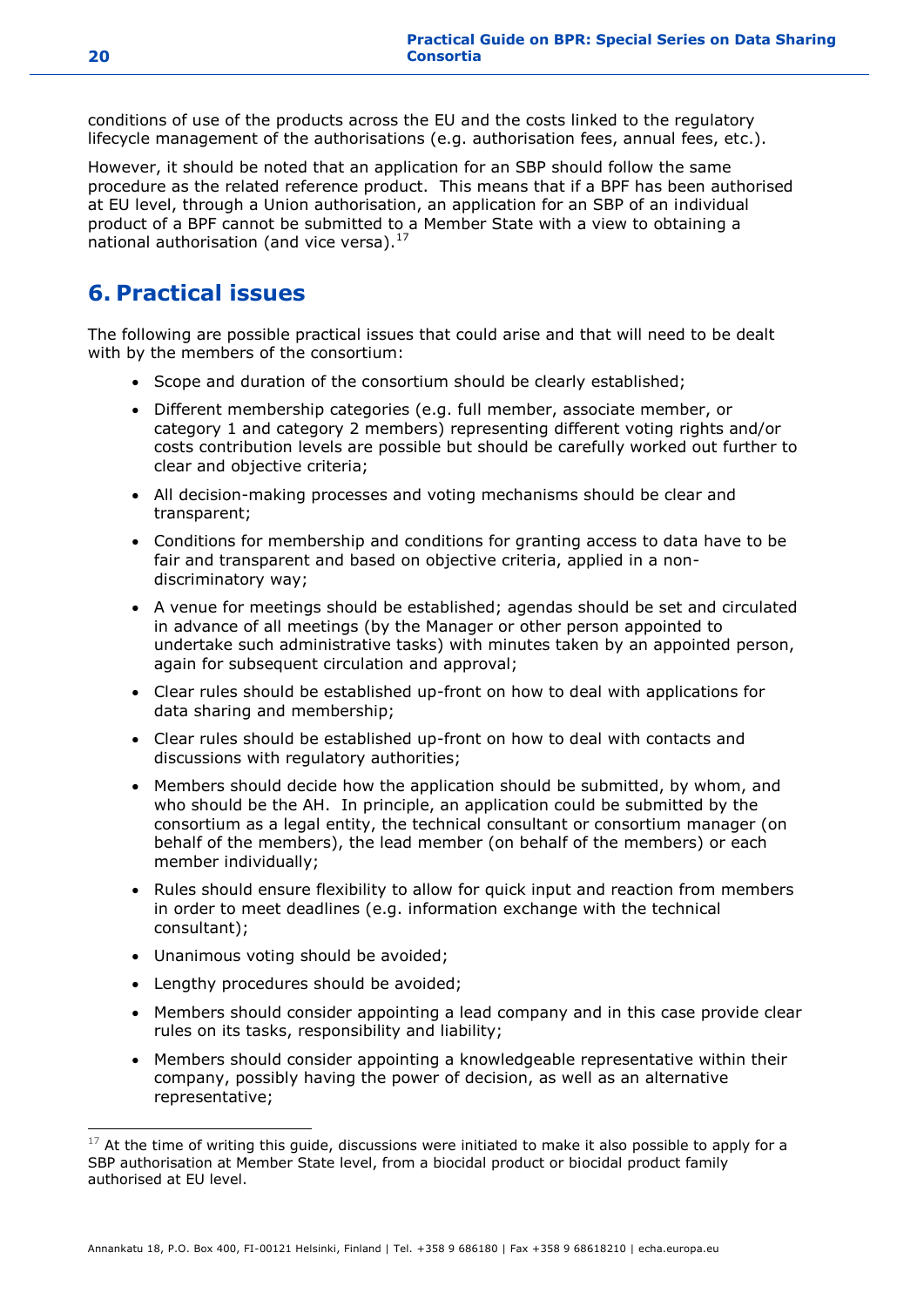- Members should decide how payments will be made (e.g. by the consortium as a legal entity, by the consortium manager/secretary/treasurer from the consortium account, by each member (split invoices), or by one member on behalf of the others);
- Rules should be established for the handling and re-distribution of funds which the consortium will receive either from membership fees or through the sale of LoAs. Taking into account that these funds may need to be deposited in escrow accounts, VAT rules may be applicable. Bear in mind that a consortium cannot be a profit-making exercise for the members;
- In case studies must be conducted by the consortium, the owner of the data should be clearly identified (e.g. whether it is the consortium itself or the consortium members);
- In case the consortium members need to obtain an LoA to the AS data, and the LoA is granted to the consortium itself, they should make sure that the consortium is allowed to give access to the AS data to the consortium members for their own individual applications or, where relevant, to third parties (e.g. an SME not being a consortium member); and
- In case the consortium members need to be included in the list of suppliers published by ECHA in accordance with Article 95 of the BPR, it should be noted that the submissions should be made individually by each member of the Consortium and that a fee will be charged per submission. $^{18}$

### <span id="page-20-0"></span>**7. Competition law issues**

-

Compliance with competition law is a requirement regardless of the nature of your business. The aim of competition law is essentially to ensure that there is sufficient competition in terms of pricing, quality, quantity, etc, of services and products on the marketplace, all of which are considered ultimately to be of benefit to the customer/consumer.

It is not the place for this Practical Guide to explain the ins and outs of competition law as it is applied under Articles 101 and 102 of the Treaty on the Functioning of the European Union. Suffice it to say that competition law fully applies to all activities undertaken by companies/persons or associations of companies/persons under the BPR and, therefore, also to the formation and operation of consortia.

The fact of forming a consortium is a legitimate exercise under the BPR. It is, however, the way that the coming together of the relevant companies/persons takes place, and the subsequent operations of the consortia, that could raise concerns.

So what are those concerns?<sup>19</sup> There are two principal ones, and they are addressed in turn.

#### **First: Sharing of Information**

Potential or actual competitors cannot in the main – share information that is confidential to them where that information is commercially sensitive. Put differently, such

<sup>18</sup> See the Agency's *"Guidance on active substances and suppliers (Article 95 list)"*, Version 2.0, December 2014, Section 3.1.7:

[http://echa.europa.eu/web/guest/guidance-documents/guidance-on-biocides](http://echa.europa.eu/web/guest/guidance-documents/guidance-on-biocides-legislation?panel=vol5partB#vol5partB)[legislation?panel=vol5partB#vol5partB.](http://echa.europa.eu/web/guest/guidance-documents/guidance-on-biocides-legislation?panel=vol5partB#vol5partB)

<sup>19</sup> The European Commission has adopted detailed "*Guidelines on the Applicability of Article 101 TFEU to horizontal co-operation agreements*", OJ C 11, 14.1.2011, p. 1, which readers should refer to.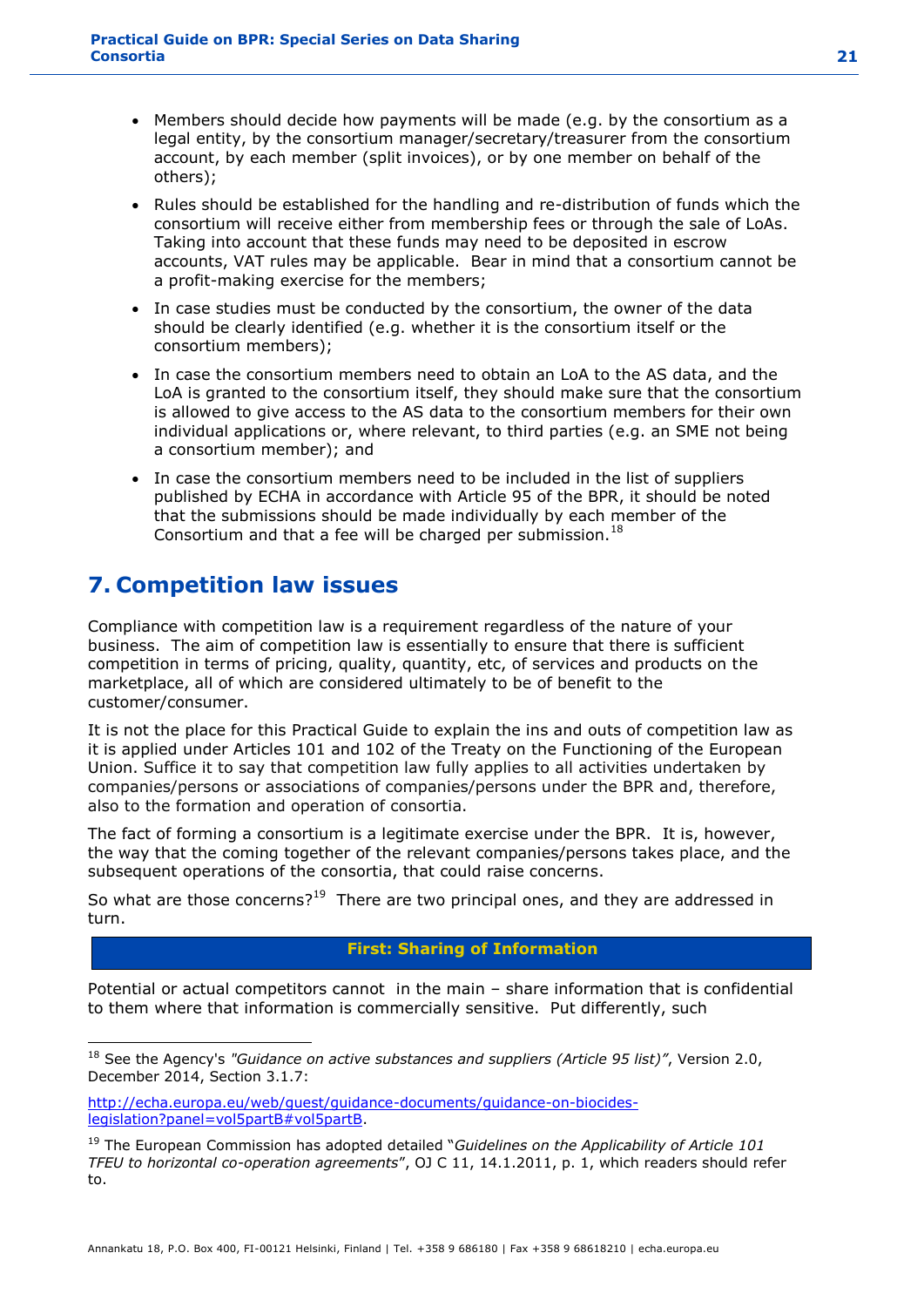companies/persons cannot give any information of whatever quality or size about their recent, current and future commercial strategy to a competitor without running the risk of infringing competition law.

The situations in which companies/persons may have to share information if they are to set up or join consortia under the BPR are as follows:

#### **Establishing which companies/persons wish to set up a consortium for a BPR purpose**

Clearly, companies/persons looking to set up a consortium need to approach other likeminded companies/persons. The process of doing that means potentially discovering the commercial intentions of a competitor, and that could raise concerns under competition law. Accordingly, below are some "dos and don'ts" guidance which may be of assistance.

| DO                                                                                                                                                                                                                                                                                                                                                        | <b>DO NOT</b>                                                                                                                                                               |
|-----------------------------------------------------------------------------------------------------------------------------------------------------------------------------------------------------------------------------------------------------------------------------------------------------------------------------------------------------------|-----------------------------------------------------------------------------------------------------------------------------------------------------------------------------|
| Review the companies/persons (substance or<br>product suppliers) that are supporting the same<br>active substance/product type combinations in the<br>review programme                                                                                                                                                                                    | X Cold-call a company/person or contact a<br>company/person you know well and ask what their<br>intentions are                                                              |
| ✔ Review the Article 95 BPR List for the<br>companies/persons that are included there by the<br>Agency                                                                                                                                                                                                                                                    | X Ask for, or offer, any information about your<br>intentions beyond what is necessary to establish<br>whether they wish to set up a consortium for a<br><b>BPR</b> purpose |
| ✔ Discuss with technical consultants or industry<br>organisations and ask them to coordinate contacts<br>without revealing the identities of interested<br>companies/persons until such time as a non-<br>disclosure agreement is signed by each party (see<br>Appendix 3 of the Practical Guide on Data Sharing<br>for a template of one such agreement) |                                                                                                                                                                             |
| ✔ Approach those companies/persons identified<br>with a request limited to asking about their<br>intentions under the BPR                                                                                                                                                                                                                                 |                                                                                                                                                                             |
| ✔ Ensure that all approaches are documented,<br>even where done by telephone or in a<br>conversation                                                                                                                                                                                                                                                      |                                                                                                                                                                             |
| Reject - and be seen to reject - any information<br>that is given to you by the other company/person<br>which you believe could be confidential and<br>commercially sensitive                                                                                                                                                                             |                                                                                                                                                                             |

#### **Information discussed at consortium meetings/during consortium activities**

Once the consortium is set up, all discussions/conversations/meetings/decisions, etc, that take place must be limited to the legitimate purpose for which the consortium exists. It is inappropriate to discuss prices or customer terms and conditions or costs or investment plans or other commercial intentions regarding how or where you are selling or going to sell your product. The discussions, etc, must be tightly aligned with the BPR purpose.

That said, it is clear that once the consortium is established, certain information that competitors would otherwise not have revealed to one another may need to be revealed in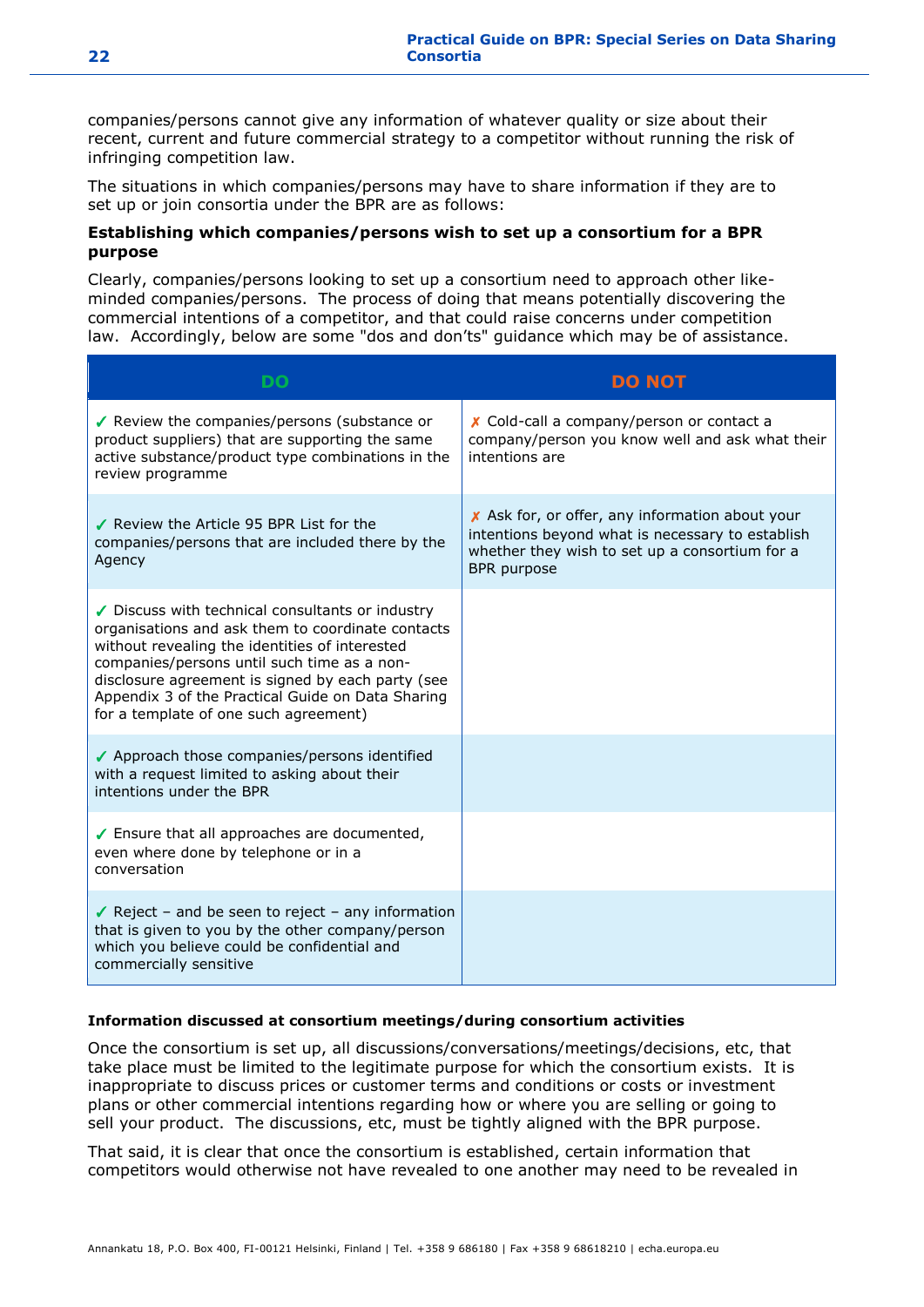order for the consortium to be able to function. For example, where the mechanism used to calculate each member's cost contribution is based on the volume of the product placed on the EU market by each member, it is inevitable that – regardless of the precautions that are taken – a greater degree of transparency than that which existed beforehand will result. While that may be inevitable, the members will have to take all necessary precautions to ensure that the risk of transparency is reduced to the minimum. So, for example, any volume data should be aggregated; they should relate to old data (more than two years' old) and, if presented to the wider group, the figures should not be attributable to any member. The information provided by the members could also be handled by an independent third party such as a trustee.

Below are dos and don'ts guidance which may be of some assistance.

|                                                                                                                                                                                                                                                                                                                             | <b>DO NOT</b>                                                                                                                                |
|-----------------------------------------------------------------------------------------------------------------------------------------------------------------------------------------------------------------------------------------------------------------------------------------------------------------------------|----------------------------------------------------------------------------------------------------------------------------------------------|
| ✔ Draft agendas for all meetings and stick to<br>them; and draft and circulate the minutes to all<br>members                                                                                                                                                                                                                | X Attend any meetings without an agenda                                                                                                      |
| ✔ Accurately document all meetings,<br>conversations, decisions, etc                                                                                                                                                                                                                                                        | X Allow members to speak off agenda                                                                                                          |
| ✔ Consider using an independent third party to<br>collect commercially sensitive information (such as<br>volume sales) where that is objectively required<br>for the consortium to operate; have the data<br>aggregated; and try to make sure that they are<br>"old", not current and certainly never future<br>predictions | $\chi$ Discuss any information other than information<br>which is necessary for the purpose for which the<br>consortium has been established |
| Reject – and be seen to reject – any unilateral<br>announcement, however made, by a member<br>where that reveals commercially sensitive<br>information                                                                                                                                                                      |                                                                                                                                              |

#### **Membership Criteria**

Consortium membership may give rise to certain exclusionary concerns when the consortium has access to particular testing data, commercial resources and other materials that cannot be duplicated readily by other competitors.

In that situation, members of a consortium need to be careful as to how they treat other companies/persons which wish to join as a (late-coming) member. If such third parties are not treated in a transparent, objectively justifiable manner, the consortium runs a risk of being accused of infringing competition law. The basis of that accusation would be, for example, that the consortium is preventing the third party from having access to something which is necessary for its entry or continued presence on the given market.

Accordingly, it is important for the consortium to ensure the following:

- Membership rules should be sufficiently flexible in order to allow new members to join at a later date under the same conditions as existing members; if the same conditions do not apply, an objective justification must be found (for example, risk premium, interest adjustment, etc).
- Conditions and the procedure for membership applications should be clearly provided, avoiding unanimity voting, and they should be subject to a credible appeal process where the application is rejected at the first attempt.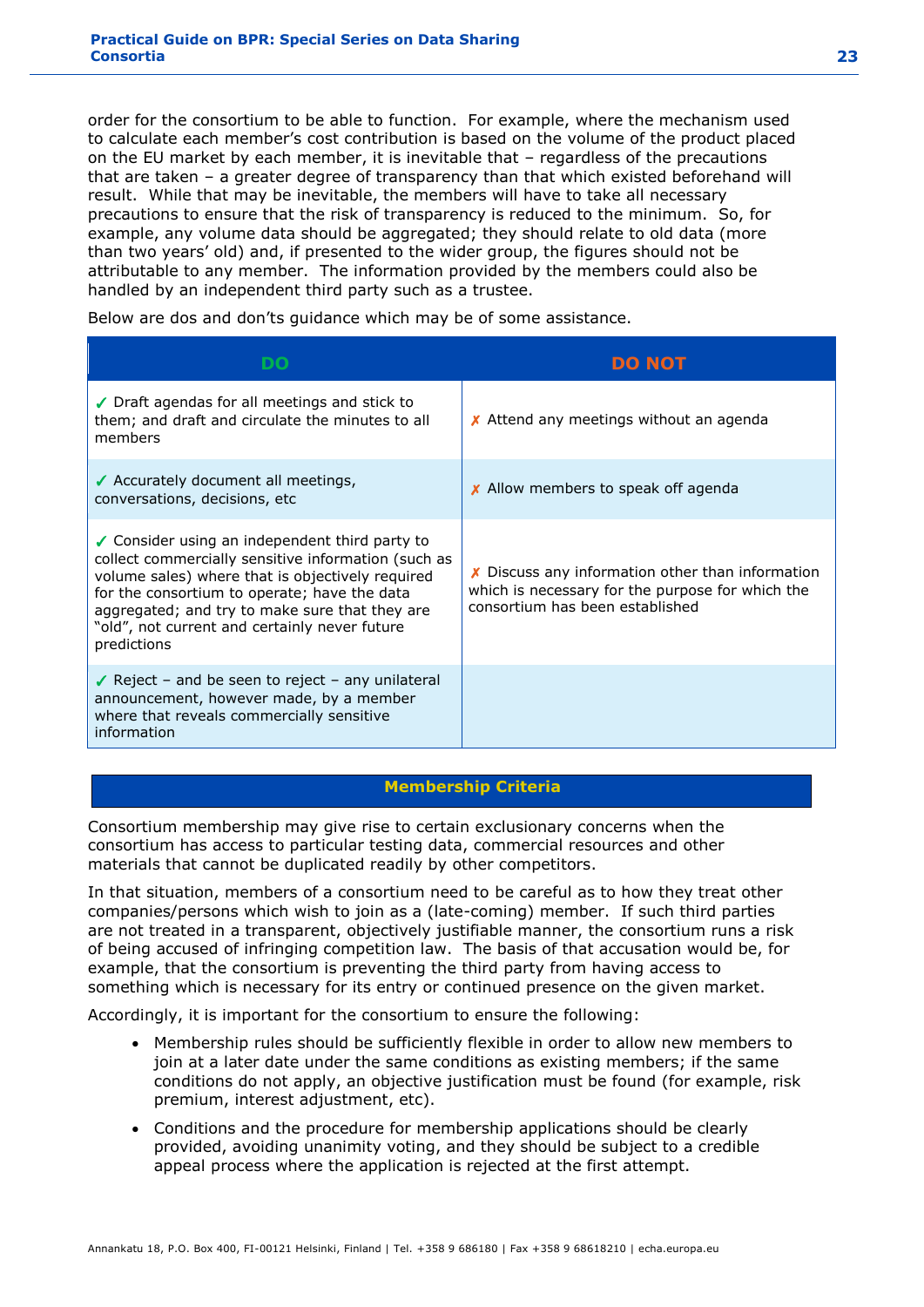In principle, all members should share the costs for the development of the dossier and the registration equally, unless there is an objective justification for treating specific members differently. Reference is made to [section 2](https://activity.echa.europa.eu/sites/act-5/process-5-3/docs/01_Biocides/Practical%20Guides/ECHA%20documents/ECHA_PG_Consortia_v2.docx#_Hlk415232286) above on suggestions as to alternatives to a simple *pro rata* split.

#### **Miscellaneous Points**

- Collective bargaining: there is nothing under competition law that prevents consortia negotiating access on behalf of all of its members from a data owner (which itself could be a consortium). Such represents economies of scale savings, apart from anything else. The key, from a competition law point of view, is to ensure that the discussions occur between designated parties (so a representative of the consortium), both parties possibly being subject to confidentiality/nondisclosure agreements. That way, already the circulation of use to which any information gleaned can be put is restricted. However, data owners must treat all applicants equally, which means that the members will not be able to benefit from specific deductions due to the fact that several companies are applying for data access at the same time.
- Liability: all members of the consortium are individually liable should a competition law infringement be established. Even those neutral officers who are appointed to assist in running the consortium, for example, may be personally liable for any anti-competitive decision ultimately taken by the consortium.

### <span id="page-23-0"></span>**8. Summary of BPR consortia Dos and Don'ts**

| <b>DO</b>                                                                                                                        | <b>DO NOT</b>                                                                                                                                        |
|----------------------------------------------------------------------------------------------------------------------------------|------------------------------------------------------------------------------------------------------------------------------------------------------|
| ◆ Do ensure that a comprehensive and<br>detailed written agreement is in place<br>establishing the consortium                    | $x$ Share confidential information with the<br>other members                                                                                         |
| ✔ Provide clear rules for decision-making                                                                                        | X Make a distinction amongst members<br>on their membership in another<br>based<br>association or consortium                                         |
| √ Treat all prospective applicants (for<br>rules<br>to<br>everyone, unless justification<br>the<br>same<br>objectively justified | membership or data sharing) equally – apply $\vert x \vert$ Refuse membership without objective                                                      |
| ✔ Establish clear and fair rules for calculation<br>of compensation for membership and LoA<br>fees                               | Accept too many<br>members<br>-if<br>$\mathsf{X}$<br>not<br>practically feasible (still on the basis of<br>objective criteria)                       |
| Define the rights for each member on the<br>data jointly developed                                                               | X Duplicate vertebrate data                                                                                                                          |
| ✔ If you restrict membership, offer access to<br>your data in a fair, transparent and non-<br>discriminatory way                 | X Apply unanimity voting                                                                                                                             |
| ✔ Make every effort to reach an agreement<br>on data sharing in case a request is made by<br>a third party                       | X Apply lengthy procedures, notably for<br>information exchange with the technical<br>consultant or decisions related to the dossier<br>and strategy |
| ✔ Share all vertebrate data                                                                                                      | Discriminate between members and/or                                                                                                                  |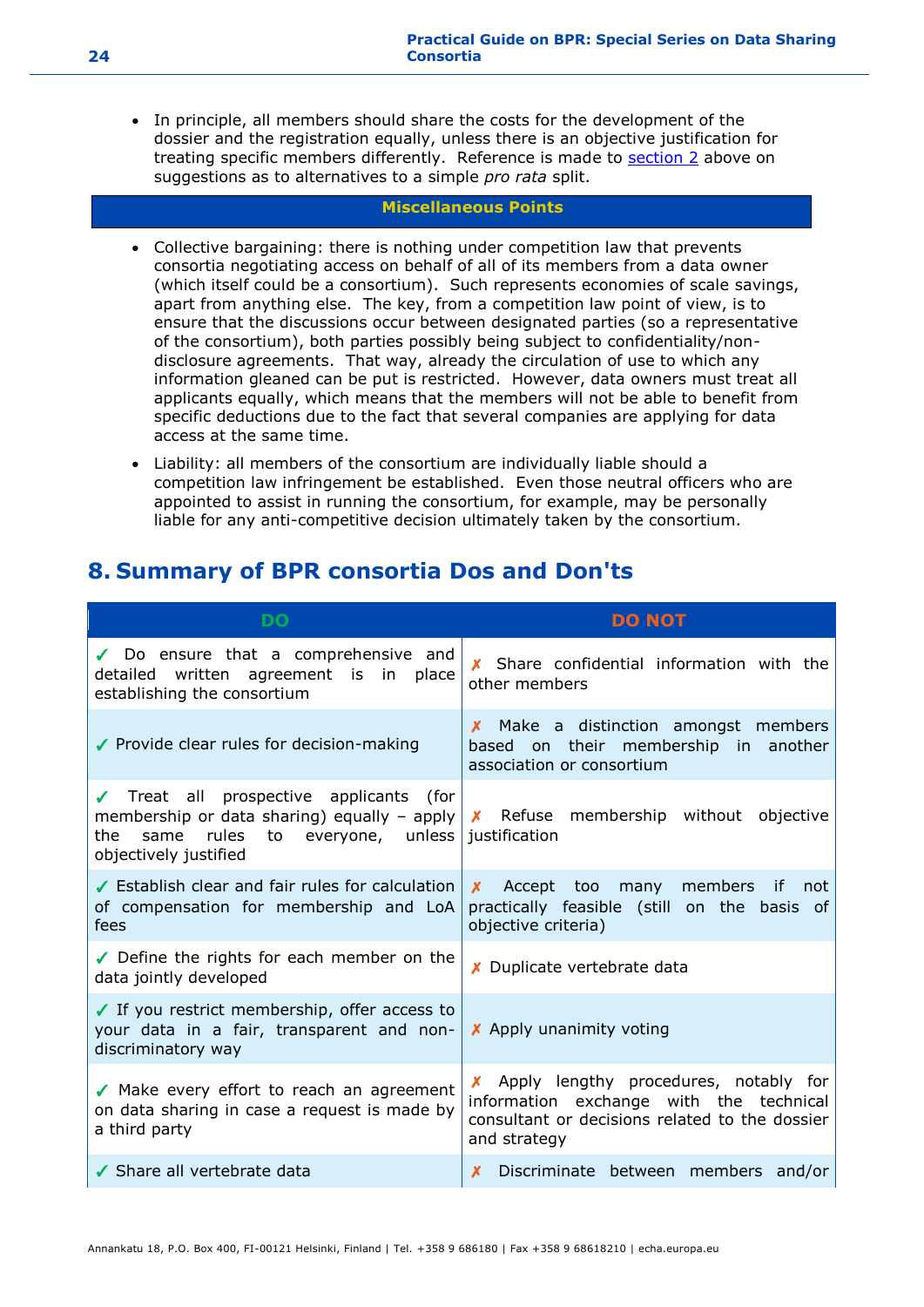|                                                                                              | third parties by applying different costs or<br>fees without objective justification |
|----------------------------------------------------------------------------------------------|--------------------------------------------------------------------------------------|
| ✔ Provide for an agreed dispute resolution<br>procedure, e.g. arbitration or national courts | X Apply unfair costs or fees which are not<br>objectively justified                  |
| ✔ Provide conditions and procedure for<br>membership                                         |                                                                                      |
| ✔ Appoint a dedicated and knowledgeable<br>representative                                    |                                                                                      |
| Decide how the application will be<br>submitted and by whom                                  |                                                                                      |

### <span id="page-24-0"></span>**9. Frequently asked questions on consortia**

#### **What is a consortium? (see [section 1.1\)](https://activity.echa.europa.eu/sites/act-5/process-5-3/docs/01_Biocides/Practical%20Guides/ECHA%20documents/ECHA_PG_Consortia_v2.docx#_Hlk415232664)**

A consortium is a gathering of more than two companies/persons with the aim of achieving a common goal. Most often a consortium is no more than a contract between the members (referred to as, e.g. task force agreement, memorandum of understanding, operating rules) but it can also take the form of a legal entity separate from the members (for example, a European Economic Interest Grouping).

#### **Is it a legal term? (see [section 1.1\)](https://activity.echa.europa.eu/sites/act-5/process-5-3/docs/01_Biocides/Practical%20Guides/ECHA%20documents/ECHA_PG_Consortia_v2.docx#_Hlk415232664)**

No. The word consortium is chosen for this Practical Guide because it is the word commonly chosen by industry when more than 2 companies/persons come together to achieve a common goal under the BPR. Other terms such as cooperation agreement, task force and registration group are just as legitimate.

#### **What is the greatest benefit of being part of a consortium? (see [section 1.4\)](https://activity.echa.europa.eu/sites/act-5/process-5-3/docs/01_Biocides/Practical%20Guides/ECHA%20documents/ECHA_PG_Consortia_v2.docx#OLE_LINK1)**

For companies/persons, it is the savings made in spreading the costs of generating tests/studies, hiring technical consultants/other consultants, etc, across a number of likeminded companies/persons. For the relevant regulatory authorities, consortia reduce the likelihood of duplicative testing and of multiple assessments.

#### **Name some of the other advantages (see [section 1.4](https://activity.echa.europa.eu/sites/act-5/process-5-3/docs/01_Biocides/Practical%20Guides/ECHA%20documents/ECHA_PG_Consortia_v2.docx#OLE_LINK1) and [section 3\)](https://activity.echa.europa.eu/sites/act-5/process-5-3/docs/01_Biocides/Practical%20Guides/ECHA%20documents/ECHA_PG_Consortia_v2.docx#_Hlk415232910)**

In effect, it is a question of economies of scale:

- Human resource/time savings (the workload can be shared);
- Pooling of expertise/sharing of knowledge; and
- Depending on the type of consortium, the ability to collectively defend a position.

#### **What is the biggest downside to being part of a consortium? (see [section 3\)](https://activity.echa.europa.eu/sites/act-5/process-5-3/docs/01_Biocides/Practical%20Guides/ECHA%20documents/ECHA_PG_Consortia_v2.docx#_Hlk415232910)**

There is always going to be potential for the consortium to work only as fast as its slowest member; so lack of flexibility and adaptability may be a hindrance.

#### **Name some of the other disadvantages (see [section 3\)](https://activity.echa.europa.eu/sites/act-5/process-5-3/docs/01_Biocides/Practical%20Guides/ECHA%20documents/ECHA_PG_Consortia_v2.docx#_Hlk415232910)**

In effect, it may be a question of relationships between member companies/persons:

- There may be tension between members, in particular where they are actual or potential competitors; there may be intractable divergences of opinion which take up a lot of management and external consultant time to resolve;
- It may take a long time to set up the consortium and get it up and running; and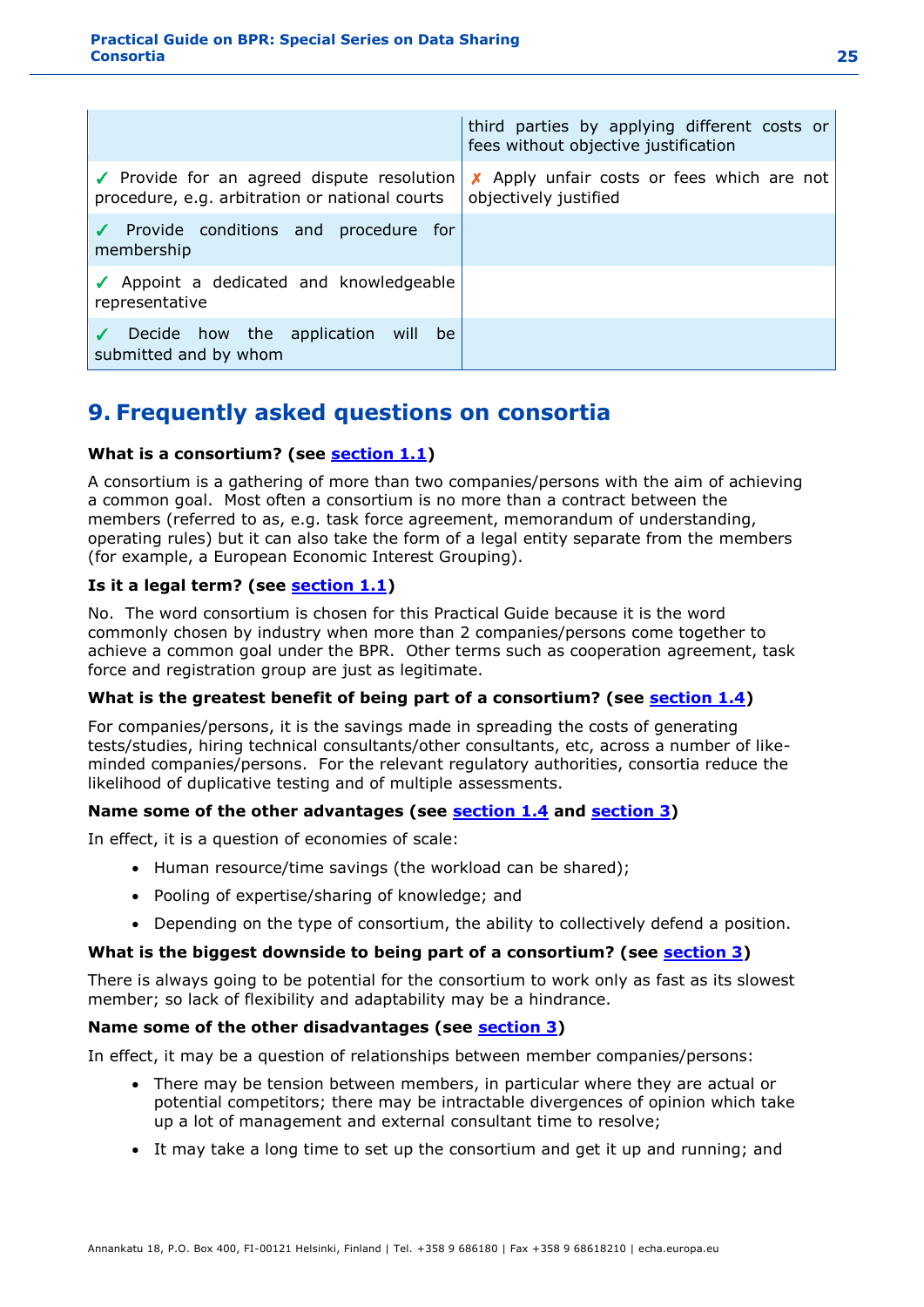• By bringing companies/persons together, there is an increased risk of competition law non-compliance if members are not fully aware of their rights and obligations in that regard.

#### **What form does a consortium have to take? (see [section 1.2](https://activity.echa.europa.eu/sites/act-5/process-5-3/docs/01_Biocides/Practical%20Guides/ECHA%20documents/ECHA_PG_Consortia_v2.docx#_Hlk415233047) and [section 1.3\)](https://activity.echa.europa.eu/sites/act-5/process-5-3/docs/01_Biocides/Practical%20Guides/ECHA%20documents/ECHA_PG_Consortia_v2.docx#_Hlk415233120)**

None. This is an issue for the members to decide. It can range from an *ad hoc* grouping with no strict rules (not recommended) to a clearly delineated agreement between members with defined roles, structures, liability, membership rules, etc, (which is recommended) to a fully-fledged separate legal entity with its own legal personality (and rights and obligations).

#### **What rules do consortia have to abide by? (see [section 2\)](https://activity.echa.europa.eu/sites/act-5/process-5-3/docs/01_Biocides/Practical%20Guides/ECHA%20documents/ECHA_PG_Consortia_v2.docx#_Hlk415233182)**

EU and Member State competition law applies regardless of the form of consortium chosen. All members must abide by competition law at all times.

The consortium (depending on its activities) must also abide by the BPR's provisions. If the consortium is a legal entity, the rules of the Member State under whose laws the legal entity has been established must be complied with as well.

Other than that, the consortium's members are free to decide how the consortium should be run, in terms of number of meetings, quorum for attendance, hiring of consultants, membership rules, etc.

#### **What opportunities are there to set up a consortium in the context of the BPR? (see [section 1.2](https://activity.echa.europa.eu/sites/act-5/process-5-3/docs/01_Biocides/Practical%20Guides/ECHA%20documents/ECHA_PG_Consortia_v2.docx#_Hlk415233047) and [section](https://activity.echa.europa.eu/sites/act-5/process-5-3/docs/01_Biocides/Practical%20Guides/ECHA%20documents/ECHA_PG_Consortia_v2.docx#_Hlk415233289) 5)**

Consortia can be set up under the BPR for a variety of purposes, amongst others, as a vehicle allowing members to jointly work on and apply for a biocidal product (family) authorisation (where relevant, in connection with SBP applications) and, in doing so, realise cost savings and economies of scale.

#### **Can a consortium approach a data owner on behalf of all members to negotiate access to data for all the members? (see [section 7\)](https://activity.echa.europa.eu/sites/act-5/process-5-3/docs/01_Biocides/Practical%20Guides/ECHA%20documents/ECHA_PG_Consortia_v2.docx#_Hlk415232179)**

Yes, as a rule it is possible to engage in collective bargaining for members of a consortium but ultimately, if successful, each member will need to obtain an individual LoA or sign an individual data sharing agreement (where needed). For Article 95 purposes, individual submissions to the Agency are required.

#### **Can a consortium negotiate as data owner if it receives requests to do so from prospective applicants? (see [section 2](https://activity.echa.europa.eu/sites/act-5/process-5-3/docs/01_Biocides/Practical%20Guides/ECHA%20documents/ECHA_PG_Consortia_v2.docx#_Hlk415233182) and [section 5\)](https://activity.echa.europa.eu/sites/act-5/process-5-3/docs/01_Biocides/Practical%20Guides/ECHA%20documents/ECHA_PG_Consortia_v2.docx#_Hlk415233289)**

Yes, this is possible and happens quite often.

#### **Can a consortium itself grant an LoA to prospective applicants? (see [section 2](https://activity.echa.europa.eu/sites/act-5/process-5-3/docs/01_Biocides/Practical%20Guides/ECHA%20documents/ECHA_PG_Consortia_v2.docx#_Hlk415233182) and [section 5\)](https://activity.echa.europa.eu/sites/act-5/process-5-3/docs/01_Biocides/Practical%20Guides/ECHA%20documents/ECHA_PG_Consortia_v2.docx#_Hlk415233289)**

Yes, the consortium (established as a legal entity) acting as representative of the data owner(s) can sign an LoA, either to consortium members or third parties (e.g. an SME that is not member of the consortium).

#### **Can a consultant act as an applicant either for joint or individual applications? (see [section 5\)](https://activity.echa.europa.eu/sites/act-5/process-5-3/docs/01_Biocides/Practical%20Guides/ECHA%20documents/ECHA_PG_Consortia_v2.docx#_Hlk415233289)**

Yes, this is possible and, again, common practice in many consortia. It also helps the members to abide by competition law.

#### **Can a consultant to the consortium be the AH? (see [section 5\)](https://activity.echa.europa.eu/sites/act-5/process-5-3/docs/01_Biocides/Practical%20Guides/ECHA%20documents/ECHA_PG_Consortia_v2.docx#_Hlk415233289)**

Albeit not directly provided in the BPR, nothing prevents an independent third party acting in agreement with the consortium members (for example, a consultant) from being the AH of a biocidal product authorisation. In such a situation, he would act "on behalf of" or pursuant to a mandate of the consortium members.

#### **Can a consortium be an AH? (see [section 5\)](https://activity.echa.europa.eu/sites/act-5/process-5-3/docs/01_Biocides/Practical%20Guides/ECHA%20documents/ECHA_PG_Consortia_v2.docx#_Hlk415233289)**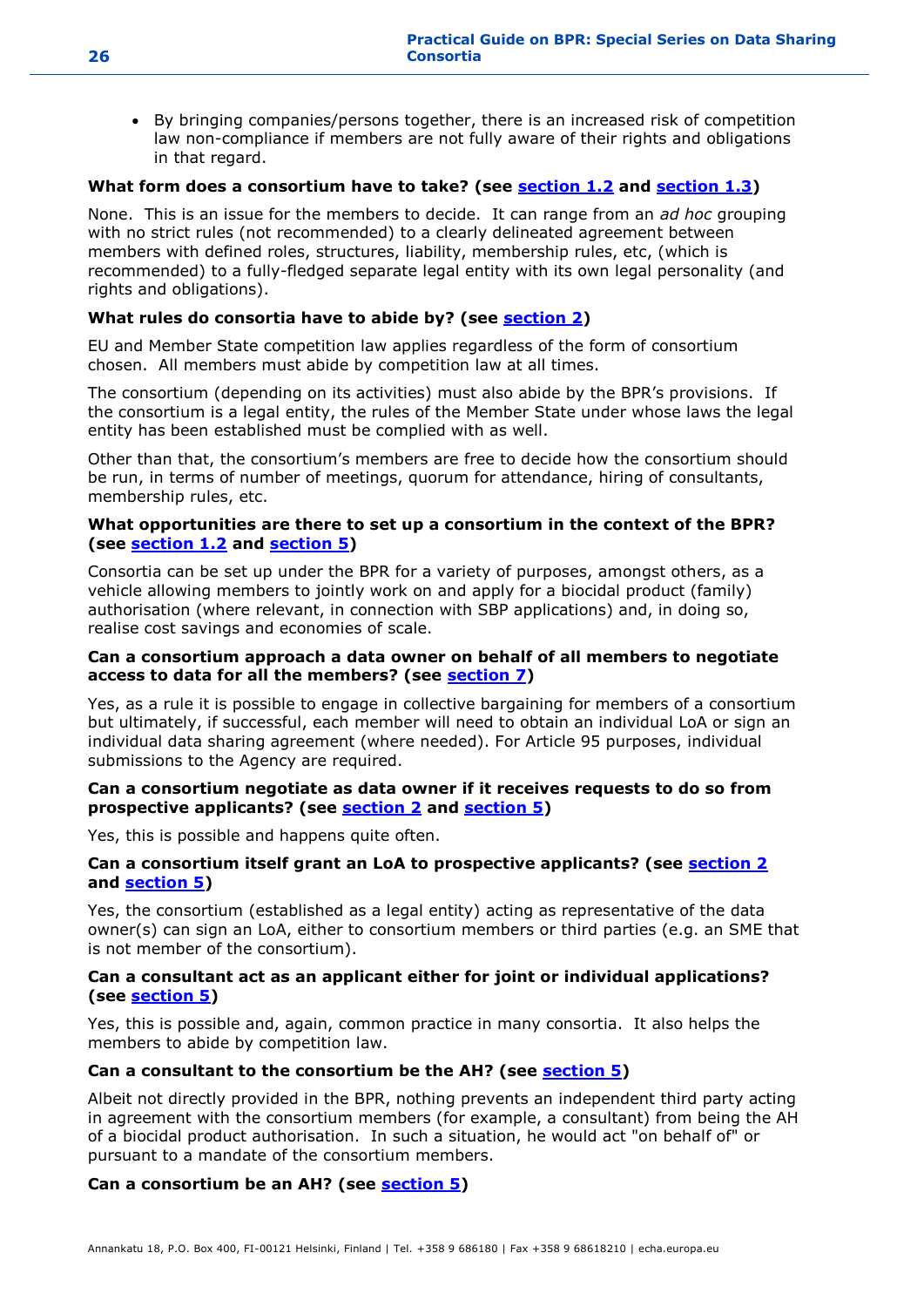The same answer applies here: nothing in the BPR prevents a consortium established as a legal entity from being the AH of a biocidal product authorisation if it is set up as a legal entity by the members for that purpose. In this case, the consortium itself will need to be the beneficiary of any LoA it relies on.

#### **What responsibilities, under the BPR, could a consortium have as AH? (see [section 5\)](https://activity.echa.europa.eu/sites/act-5/process-5-3/docs/01_Biocides/Practical%20Guides/ECHA%20documents/ECHA_PG_Consortia_v2.docx#_Hlk415233289)**

Where the consortium is a legal entity, it will have the same rights and obligations as any other AH (e.g. obligation for notification of unexpected or adverse effects, etc). However, where the products are not placed on the market, these responsibilities would be limited in practice to the regulatory maintenance of the products authorisation (e.g. changes, if any, renewals, annual fees, etc).

#### **Can a consortium have a single active substance supplier? (see [section 5\)](https://activity.echa.europa.eu/sites/act-5/process-5-3/docs/01_Biocides/Practical%20Guides/ECHA%20documents/ECHA_PG_Consortia_v2.docx#_Hlk415233289)**

This can be the case, but must not necessarily be so. For competition law and freedom of contract reasons, members to a consortium should be free to source their active substances as they want and as fits their needs. Therefore, practically speaking, it seems rather unlikely that all members will have one and the same source. The downside of having multiple sources, however, is that members will need to establish the technical equivalence of their sources, within the context of, for example, a joint BPF or SBP authorisation. This requires the involvement of the Agency and payment of a fee.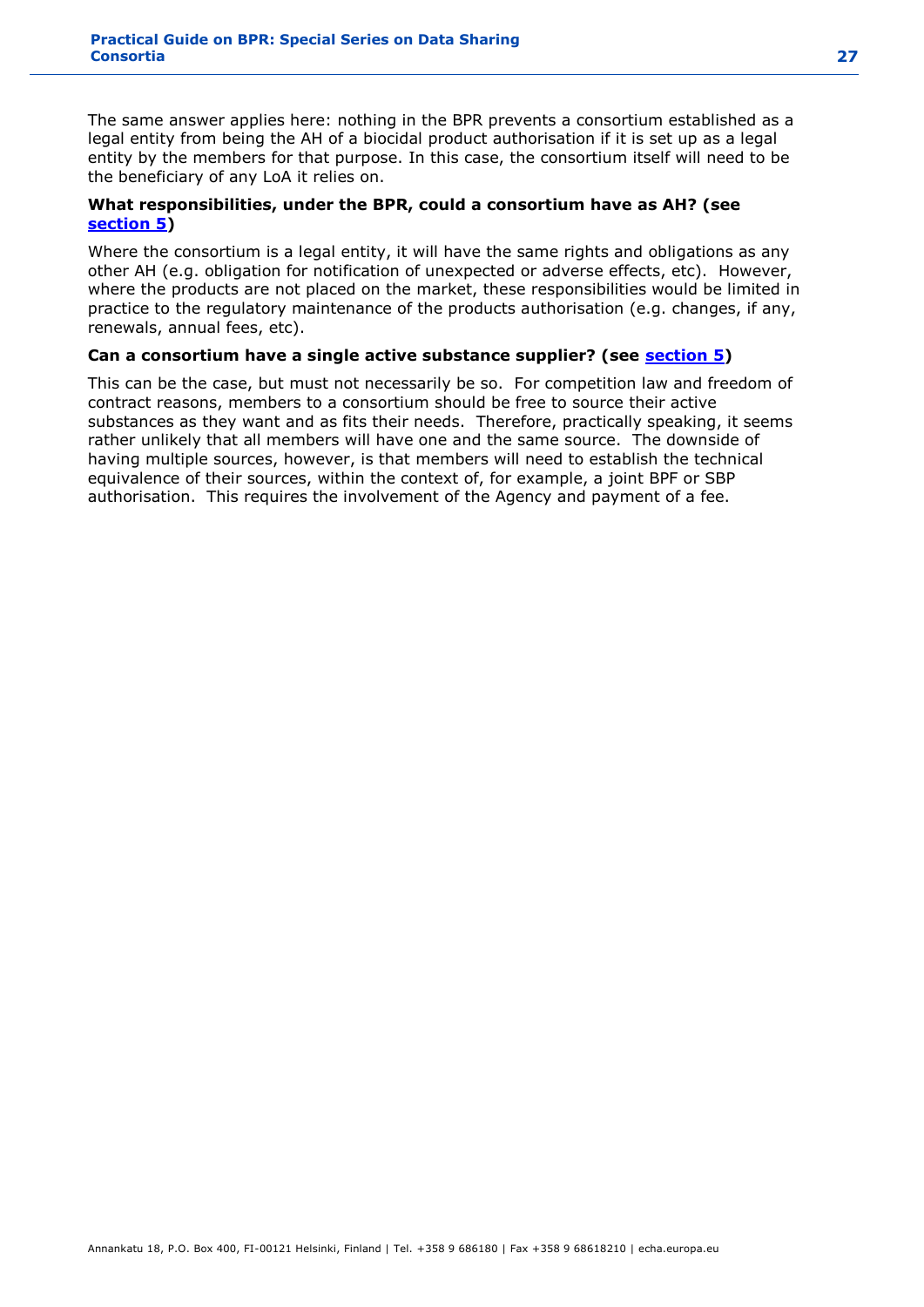### <span id="page-27-0"></span>**Appendix 1. Template product consortium agreement**

**NOTE to the reader: Appendix 1 has four Annexes.**

**Skeleton Outline for a Biocidal Product Consortium Agreement**

**Under the BPR**

The present outline for a consortium agreement has been drafted on the basis of BPR requirements.

This outline is by no means intended to be mandatory or prescriptive. It should rather serve primarily as a guideline or prompt for discussion in order to ensure that all interested parties address a range of aspects when considering consortia formation.

Ultimately, it is for a group of companies to assess the appropriateness of the provisions on a case-by-case basis and decide what elements they wish to adopt (and at what level), also in consideration of the relevant national contract law (which will vary depending on the choice of law agreed by the parties).

Companies/persons are to apply this outline at their own risk and neither the European Commission nor the European Chemicals Agency will accept any liabilities or warranties resulting from the use of or reliance on this document and its application.

#### **Consortium Agreement**

#### **Between**

| (1) |     | ], whose registered office is at [ |  |
|-----|-----|------------------------------------|--|
|     | And |                                    |  |
| (2) |     | ], whose registered office is at [ |  |
|     | And |                                    |  |
| (3) |     | ], whose registered office is at [ |  |

Hereinafter individually referred to as a "**Member**" and collectively referred to as the "**Members**".

#### **Preamble**

*The Preamble sets the scene and places the agreement in context. It is usually a list of descriptions. It may cover some or all of the following points: the approval status of the substance; a reference to the principle that biocidal products may not be made available on the market or used unless authorized; a reference to the parties as wishing to avoid duplicating efforts.* 

*The following are examples of phrases which may be relevant:*

- Whereas the Members are manufacturers or suppliers of biocidal products containing the active substance [*Substance*];
- Whereas the Substance has been approved under the Biocidal Products Regulation (EU) No 528/2012 (the "**BPR**") by Commission Implementing Regulation [reference], with date of approval of [*Date*], and has been included in the Union list of approved active substances;

Δ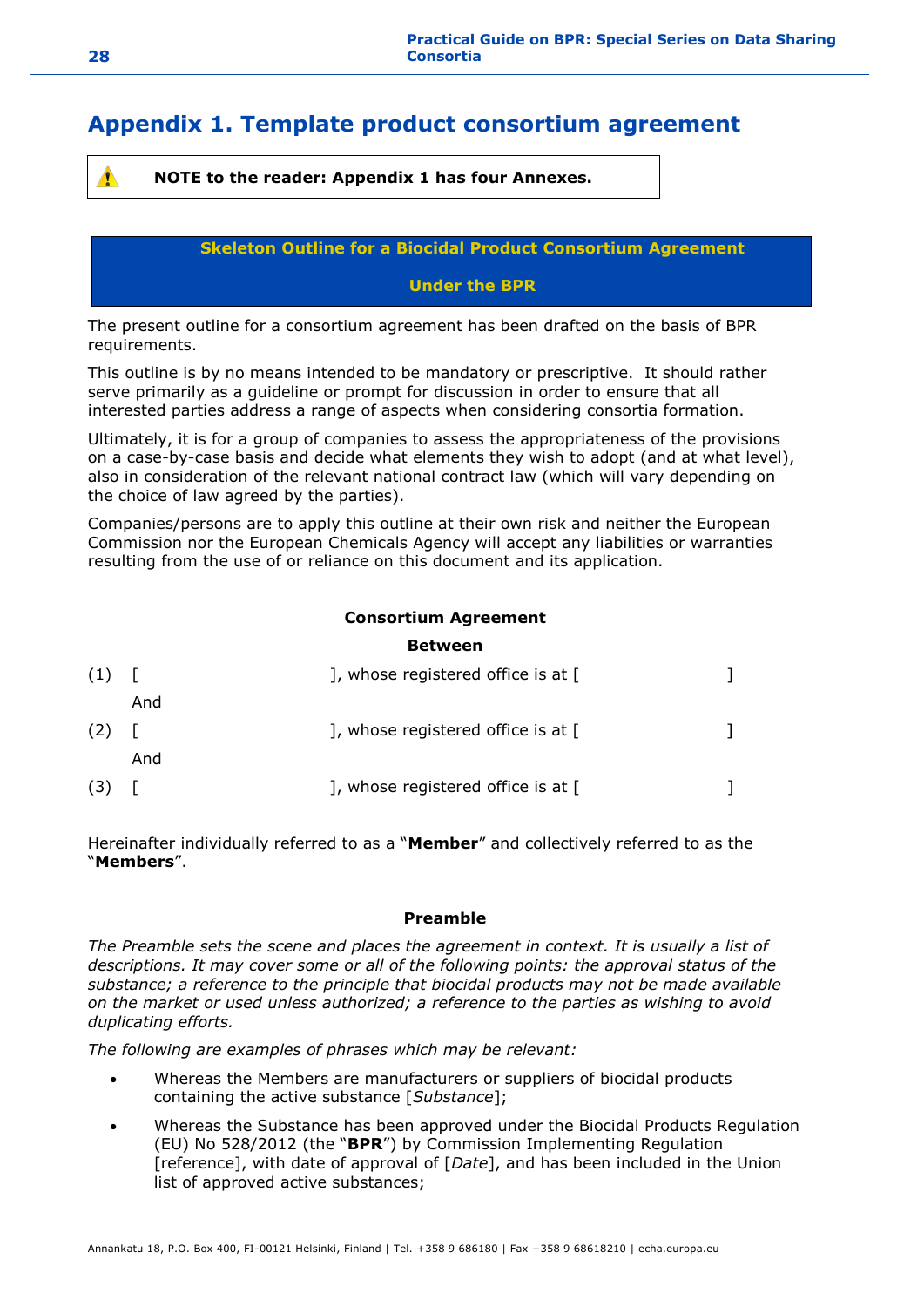- Whereas the BPR provides that biocidal products shall not be made available on the market or used unless authorised in accordance with the BPR;
- Whereas an application for authorisation must be submitted by [date] to the European Chemicals Agency (the "**Agency**") or to a Member State Competent Authority (an "**MSCA**") in order to keep the product on the market;
- Whereas considering the effort required by regulatory obligations the Members consider it necessary to increase the efficiency of generation of information, to avoid duplication of work and to reduce associated costs as well as to submit a harmonised set of data to the Agency or the MSCA;
- Whereas the Members agree not to disclose, or discuss or exchange with one another or any parties to which their discussions and/or cooperation may be subsequently extended, any competitive or otherwise sensitive market information; and
- Whereas the Members agree to share data and costs in a fair, transparent and non-discriminatory way.
- Therefore, with a view to fulfilling their regulatory obligations under the BPR in respect to the biocidal products containing the Substance, the Members wish to cooperate in the form of a consortium (a "**Consortium**") subject to the criteria defined hereunder.

#### **THE MEMBERS HAVE AGREED UPON THE FOLLOWING:**

#### **AGREEMENT**

#### **Article I. Definitions**

*Consider including appropriate definitions for words that are used often throughout the agreement which could include the following*

1. The following terms and expressions shall have the meaning assigned to them below:

Affiliate / Applicant / Chairman / Consortium Manager / Customer / Data Submitter / Deadline for Application / Information or Data / Joint Product Authorisation Dossier / Members / Product(s) / Steering Committee / Study / Substance(s) / Technical Consultant / Territory / Trustee (etc)

2. Otherwise any definitions specified in the BPR shall apply to this Agreement.

#### **Article II. Purpose and Objectives**

*The following are proposed as examples of the type of purposes and objectives that a consortium can be established for; they are neither an exhaustive nor a required list*

- 1. The Members undertake to cooperate and share human and financial resources in order to comply with the requirements of the BPR for product authorisation (the "**Purpose**"). In particular, they undertake to pursue jointly the following objectives:
	- a. Development of the Joint Product Authorisation Dossier for the Products, including:
		- i. Gathering and assessing Existing Studies on the Substance or the Product individually held by the Members or third parties as well as any data in the public domain.
		- ii. Identification of data gaps between the Existing Studies gathered pursuant to the previous point and the requirements of Article 20 of the BPR.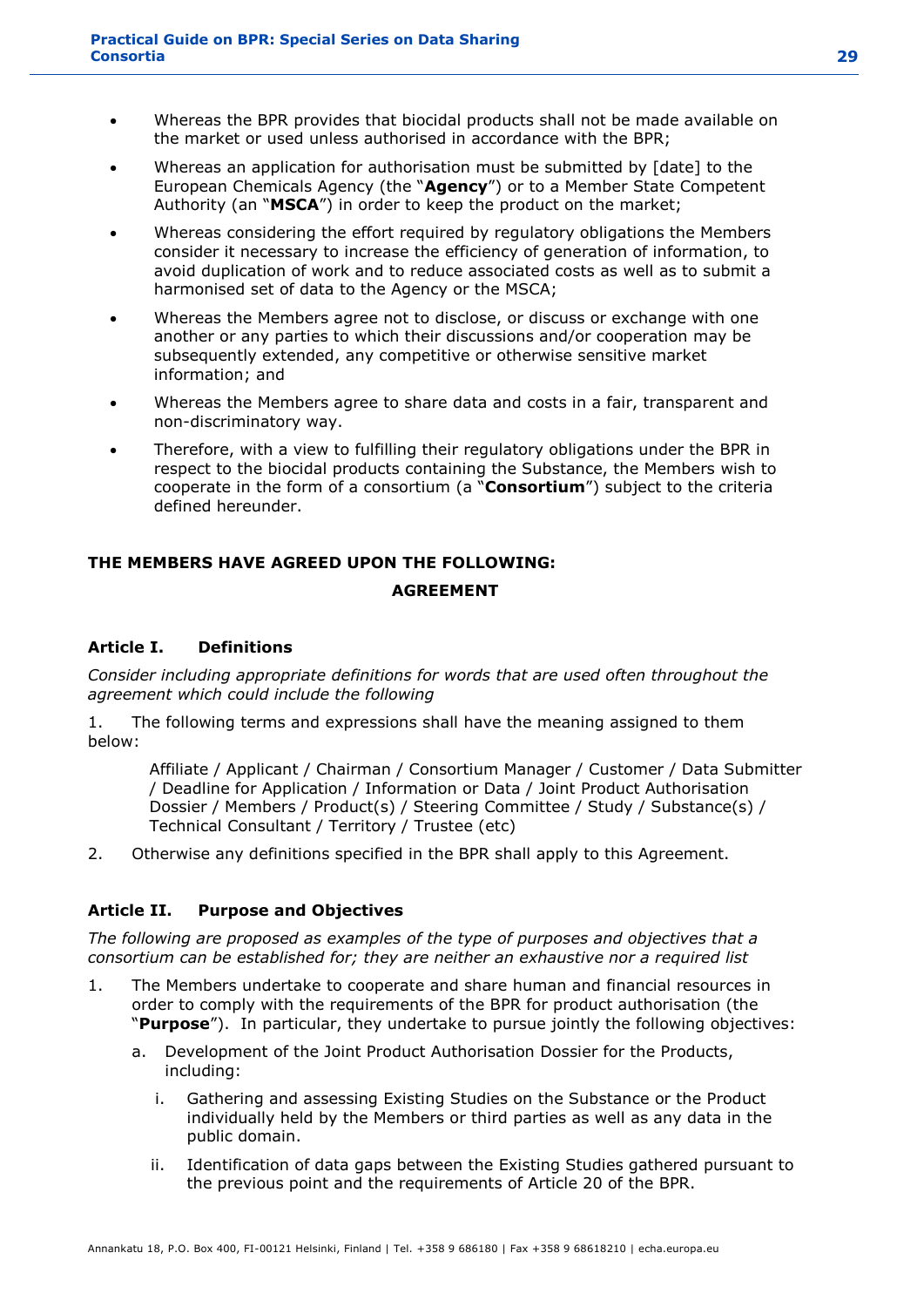- iii. Development of read-across approach where possible.
- iv. Carrying out testing to close the data gaps identified in relation to Article 20 of the BPR.
- v. Gathering information on use and exposure of the Products.
- vi. Performing a risk assessment.
- vii. Submission of the Joint Product Authorisation Dossier to [the Agency / the MSCA *delete as appropriate*] by [*complete*] on behalf of the Members before the Deadline for Application – or – The individual submission of the application for authorisation shall be done individually by each Member for its Products.
- viii. Agreement on the establishment of technical equivalence, if needed and required by the BPR, and submission of the request(s) to the Agency for the establishment of the technical equivalence of the Substance, according to Article 54 of the BPR.
- ix. Continuation of the cooperation contemplated herein during the evaluation of the application.
- x. Continuation of the cooperation contemplated herein after authorisation of the Products.

#### **Article III. Membership**

*Membership criteria must be open, objectively justified and non-discriminatory*

#### **1. General**

Membership shall be open to any applicant who fulfils the membership criteria and is committed to pay the financial contribution as laid down in this Article.

#### **2. Membership**

Membership shall be open to manufacturers and suppliers of biocidal products containing the Substance [*optional: and used for Product Type X*] and who are subject to the authorisation requirements pursuant to the BPR.

#### **3. Criteria for membership**

*The following points can be considered and appropriate provisions added:*

- a. Criteria and procedure for admission of new Members, including cost allocation [see Annex IV]
- b. Transfer of membership
- c. Withdrawal of membership
- d. Exclusion of members
- e. Appeal mechanisms for exclusions
- f. Consequences of withdrawal and exclusion

#### **Article IV. Confidentiality**

*This is an example of a generic clause that can be found in many different types of agreements*

- 1. The Members shall:
	- a. Treat all Information as confidential and not disclose it to third parties, unless legal disclosure requirements require that disclosure. Each Member shall advise immediately the other Members in writing of any disclosure or misuse by any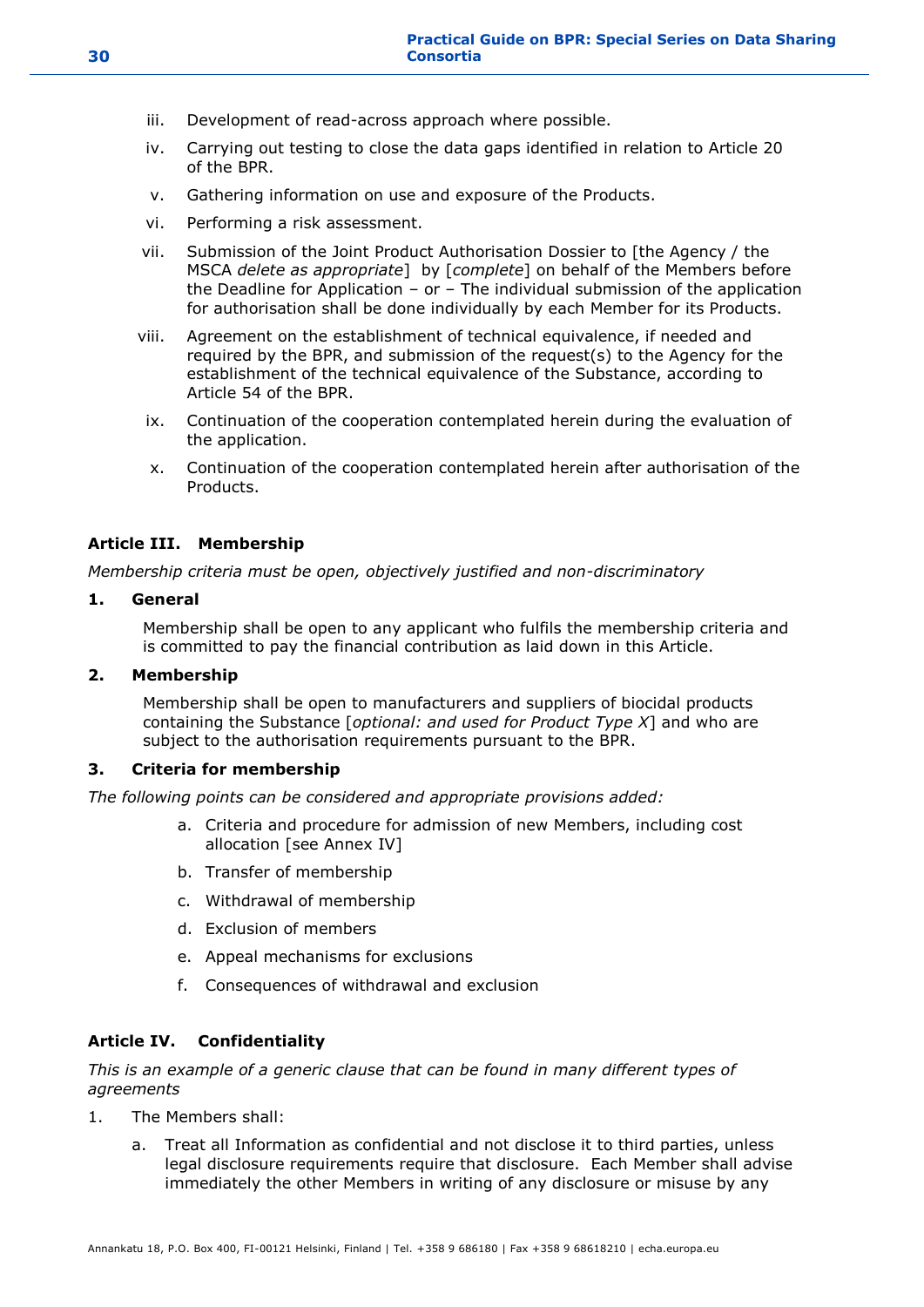Member or a third party of Information, as well as of any request by relevant regulatory authorities relating to the disclosure of that Information.

- b. Use the Information only for the Purpose or otherwise as permitted under or in accordance with this Agreement.
- c. Disseminate the Information to their employees, Affiliates or external experts and/or consultants only on a need to know basis and only to the extent absolutely necessary for the Purpose or otherwise as permitted under or in accordance with this Agreement if those are contractually or otherwise obliged to keep the Information confidential.
- 2. The obligations specified in the preceding article shall not apply to Information for which the receiving Member can reasonably demonstrate that such Information:
	- a. was known to the receiving Member on a non-confidential basis prior to its disclosure pursuant to this Agreement; or
	- b. is publicly known at the time of disclosure or thereafter becomes publicly known without breach of the terms of this Agreement on the part of the receiving Member; or
	- c. becomes known to the receiving Member through disclosure by sources other than the disclosing Member, having a right to disclose such Information; or
	- d. was independently developed by the receiving Member without access to the disclosing Member's Information, as evidenced by documentary records.
- 3. These confidentiality provisions shall survive the term of this Agreement, and any Member who leaves the Consortium of its own accord or otherwise continues to be bound to these provisions.

#### **Article V. Ownership and use of Information**

*Below are examples of the type of ownership and use rights that Members to the consortium can agree to; again they are neither required nor prescriptive; it is up to the Members to decide between themselves the extent of shared rights*

#### **1. New Studies**

- a. Any Information generated or developed jointly by the Members in accordance with this Agreement shall be owned jointly by the Members provided that the individual Members have contributed to the costs thereof in accordance with the cost allocation method set out in Article [ ] and Annex III of this Agreement. Each of the joint owners shall obtain a copy of the full Study report.
- *b. Provide rules on the use of the New Studies by the Members (e.g. for which use, in which territory) and by their Affiliates and customers*

#### **2. Existing Studies**

*a. Provide rules on the reporting and selecting of relevant Existing Studies owned by Members and on the rights provided to the other Members (e.g. letter of access or ownership, for which use, in which territory) and to their Affiliates and customer*

#### **3. Third parties**

a. Upon request, any prospective applicant may be granted [*via a data sharing agreement*] a non-exclusive [*and transferable/non-transferable*] right to use or to refer to part or all of the Joint Product Authorisation Dossier including to particular Studies in accordance with Article [ ] of this Agreement.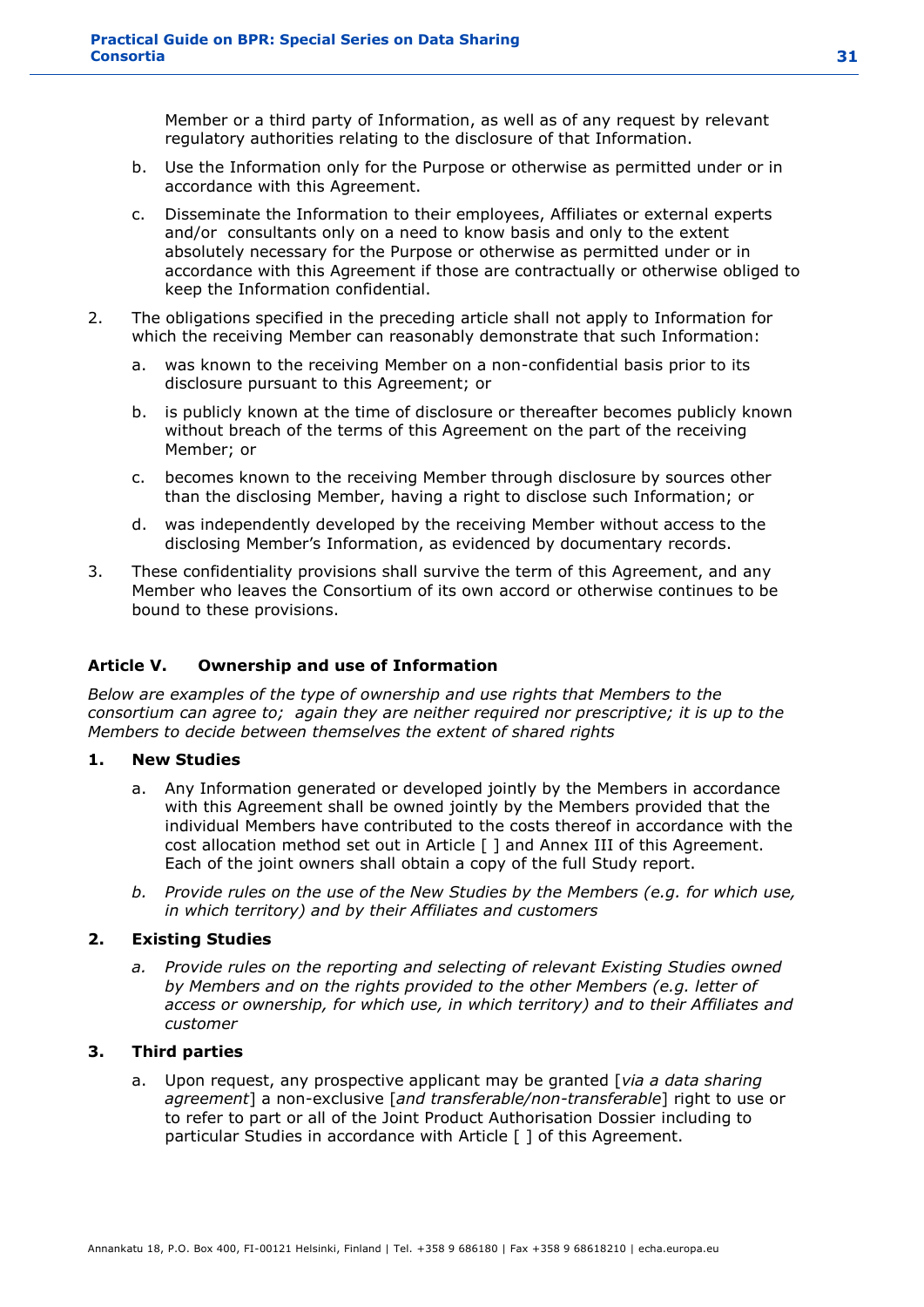b. [*The Consortium Manager/the Data Submitter*] is granted by the Members of the Consortium, the rights to act in data sharing negotiation in the name and on behalf of all Members of the Consortium.

#### **Article VI. Third party requests for access to Existing and New Studies under the BPR**

*Provide rules on the procedure for the handling of requests for data sharing from third parties, including the role of the Consortium Manager, on the procedure for the granting of the Letter of Access [see Annex II] and on the conditions to be offered to third parties [see Annex IV]*

#### **Article VII. Organisation**

*Depending on how the Members agree to structure themselves, some or all of the clauses below may assist.*

#### **1. Legal personality**

This Agreement and the cooperation contemplated herein shall not constitute, or be deemed to constitute a legal entity or partnership between the Members nor make a Member the agent or representative of another Member unless expressly stated otherwise. In its external relations, the Consortium will not act independently of its Members or under its own name. Where a Consortium Manager is appointed by the Members, each Member agrees that the Consortium Manager will act in its own name on behalf of all Members concerned.

*Only where a consortium is proposed as prospective AH of a product authorisation will it need to have a legal entity within the EU*

#### **2. Committees**

#### *Depending on how the Members agree to organise the consortium, the following committee structure may be helpful.*

The bodies of the Consortium will be the Steering Committee and the Technical Committee. In order to fulfil the Purpose, the Steering Committee shall be empowered to set up any necessary committees, groups and task forces, the composition, mandate, duration and rules of which shall be determined by the Steering Committee in accordance with the rules specified hereunder.

#### **3. Steering Committee**

- a. The Consortium shall operate through a Steering Committee which will exercise overall direction and control over the Consortium. The Members shall meet in the Steering Committee in person, by telephone or video conference in order to take decisions on the overall organisation and activities of the Consortium.
- b. The Members of the Steering Committee shall jointly elect a Chairman who shall provide support to the Consortium Manager for organising meetings and taking minutes.
- c. *Include rules on the decision-making process, voting rights, convening of meetings, preparation of agenda and attendance of meetings.*
- d. The Steering Committee shall have all powers and make all decisions necessary to ensure that the Purpose is achieved. The tasks of the Steering Committee may include the following: [*complete with list of tasks*]*.*

#### **4. Technical Committee**

a. The Technical Committee shall consist of representatives of the Members and shall take decisions by [*unanimous/2/3/simple majority*] vote. The Members of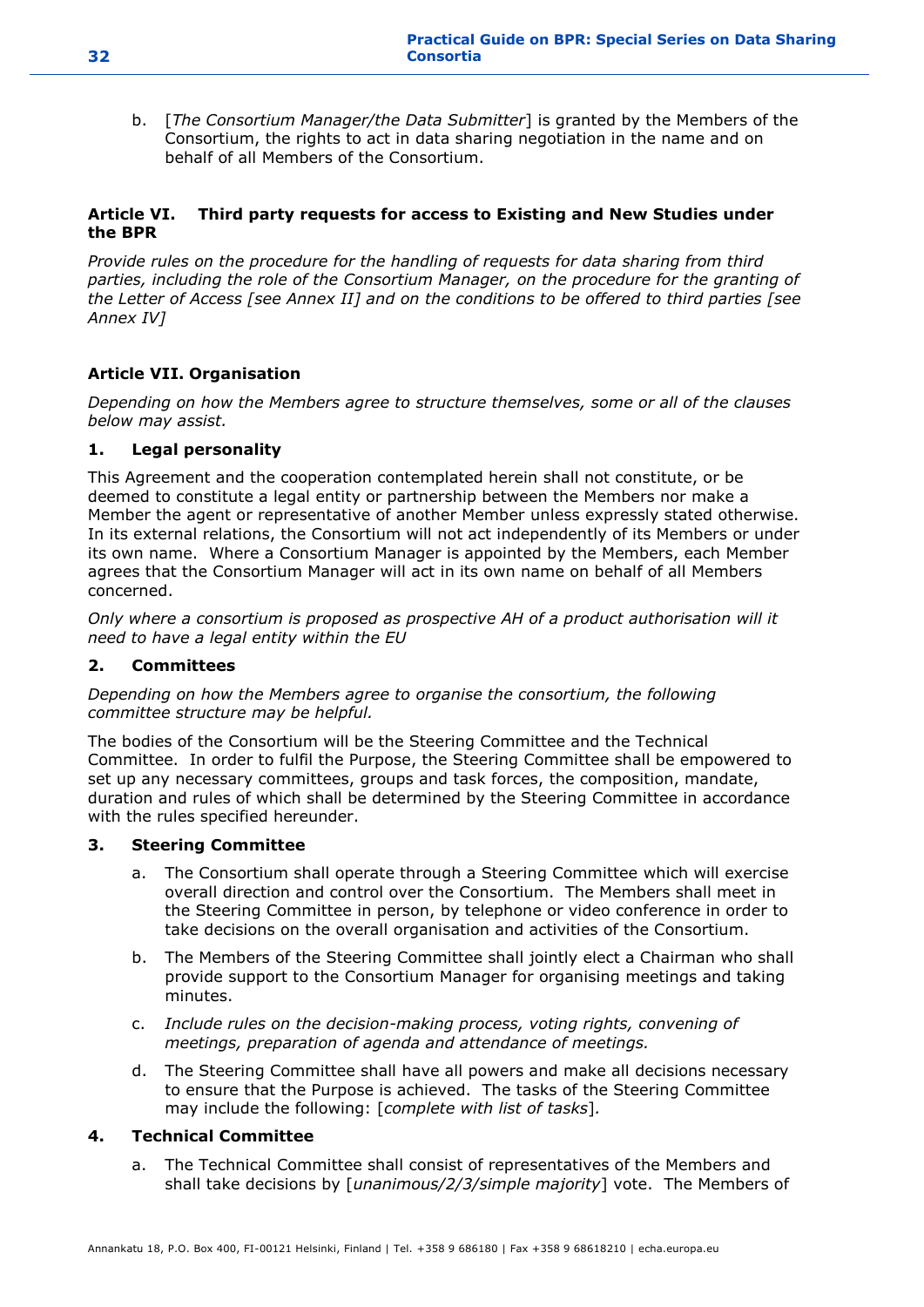the Technical Committee shall jointly elect a Chairman who shall organise meetings and report to the Steering Committee.

b. The tasks of the Technical Committee shall be directed by the Steering Committee and may include, inter alia, the following: [*complete with list of tasks*].

#### **5. Consortium Manager**

- a. *Option 1 (external manager):* the appointment of the Consortium Manager is decided by the Steering Committee. The Consortium Manager signs a separate agreement with each individual Consortium Member setting out the tasks and responsibilities listed below including a confidentiality obligation to ensure that he does not misuse any sensitive data he receives.
- b. *Option 2 (company member of the consortium):* the Consortium Manager is appointed by the Steering Committee among the Members of the Consortium. The Consortium Manager is accountable to the Steering Committee.
- c. The Consortium Manager shall be responsible for daily management and external representation of the Members of the Consortium. The Consortium Manager shall conduct all normal business of the Consortium, to the exclusion of strategic activities exclusively attributed to the Steering Committee, and shall in this regard deal particularly with the following: [*complete with list of tasks, for example these could include responsibility for handling requests made by Third Parties for access to the Information or for membership, including holding the escrow account where funds resulting from such requests will be deposited*.
- d. The Consortium Manager, upon prior approval of the Steering Committee, may sign all contracts with external consultants, experts, including the laboratories, to perform technical and scientific tasks, in its own name but on the account of the Members.
- e. The Consortium Manager is empowered to represent the Members for all acts necessary to achieve the Purpose, unless stated otherwise in this Agreement, and shall fully and timely comply, on behalf of the Members, with the relevant provisions of the BPR in this respect.

#### **6. Treasurer**

The Steering Committee may decide to elect a Treasurer in order to maintain the financial books and records of the Consortium, which shall be open to inspection by any Member.

#### **7. Confidential information**

The Technical Consultant, the Consortium Manager, as the case may be, shall collect any information that must be submitted by the Members for the purposes of this Agreement. Such information may include the lists of company-specific information held by individual Members (including any summary information and protocols), the average annual quantities of Products placed on the market by each Member, the specifications on their product types of interest and other sensitive market information. The Technical Consultant, the Consortium Manager shall at all times maintain the confidentiality of this information, also *vis-à-vis* the other Members, and only disclose it to relevant regulatory authorities to the extent this is required for the Purpose.

#### **8. Representation and activities in relation to third parties**

No contractual commitments with third parties in relation to the Purpose of this Agreement shall be entered into by any Member on behalf of the other Members of the Consortium without the prior approval of the Steering Committee. The Consortium shall be represented with respect to the third parties by the Consortium Manager.

#### **9. Working language**

The working language of the Consortium shall be [*English*].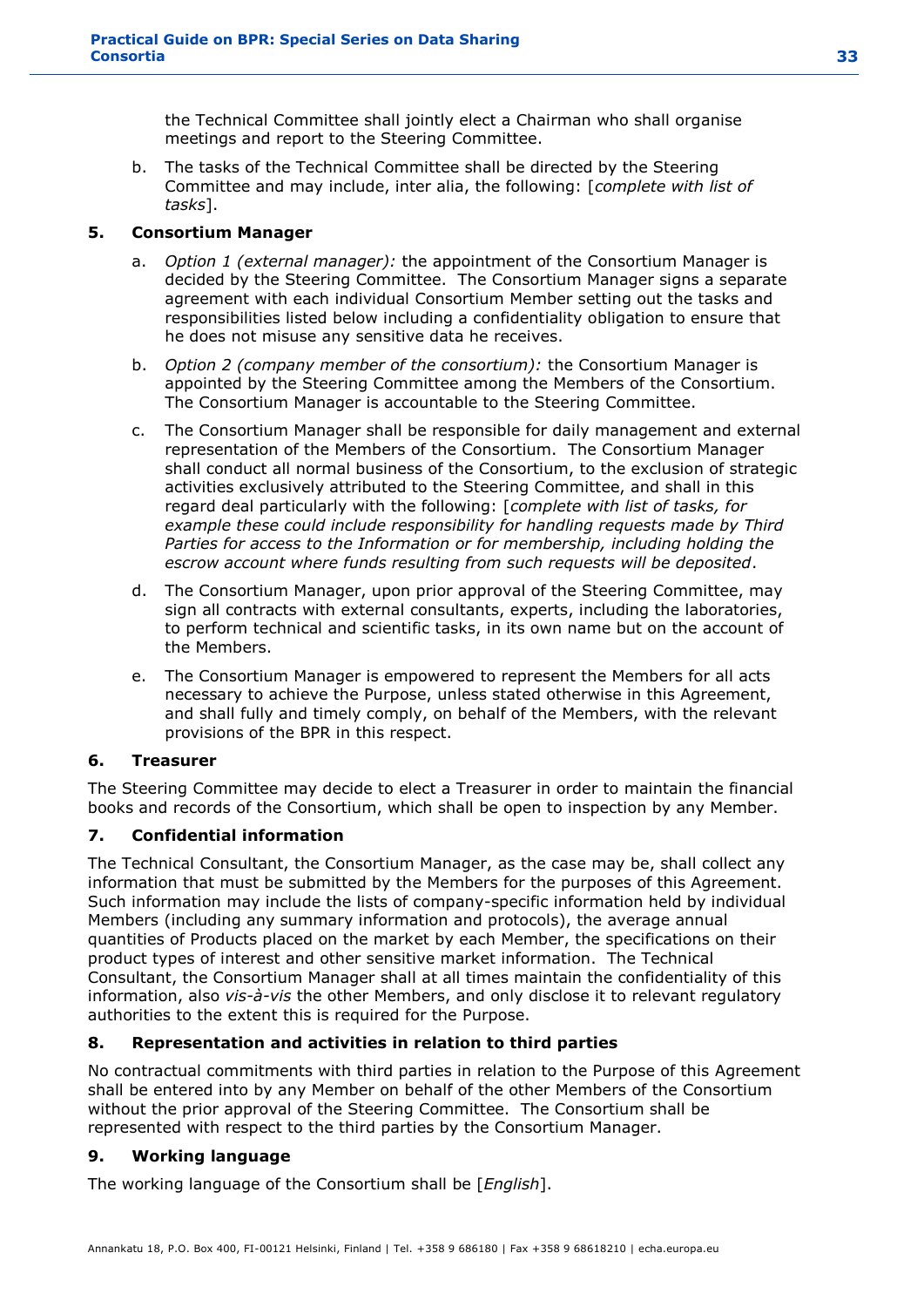#### **Article VIII. Definition of costs and cost allocation**

*Cost sharing in a consortium can be complex and requires a good understanding by all; some or all of the clauses below may assist*

#### **1. Valuation of Existing Studies**

The value of Existing Studies made available by a Member to other Members shall be determined by the Steering Committee on the basis of an evaluation of the scientific quality, adequacy and relevance in relation to the achievement of the Purpose, in accordance with rules laid down in Annex III.

#### **2. Cost sharing principles**

- a. The following costs shall be shared between the Members: [*complete with list of costs to be shared by Members, e.g. administrative expenses, compensation for Existing Studies, costs of New Studies, etc*].
- b. Other costs incurred by the Members in the context of this Agreement shall not be compensated unless agreed by the Steering Committee.
- c. The costs referred to at (a) above shall be allocated to the Members equally, among all Members of the Consortium, unless otherwise decided by the Steering Committee.
- d. All payments due hereunder shall be net payments, i.e. free of any bank or transfer charges or similar charges and without deduction of any taxes, levies or other dues payable. If payer is required to withhold any tax or to make any other deduction from any such payments, then the said payments shall be increased to the extent necessary to ensure that, after making the required deduction or withholding, payee receives and retains (free from any liability in respect of any such deduction or withholding) a net sum equal to the sum which it would have received and so retained had no such deduction or withholding been made or required to be made (gross-up amount). If upon application of the beneficiary any withholding tax can be reduced, or refunded, or an exemption from withholding tax is granted, payer shall file on behalf of payee for such reduction, refund or exemption. Payee shall render any assistance to payer to obtain such withholding tax reduction, refund or exemption. Payer shall be entitled to any refund of withholding taxes.
- d. Indirect Taxes, including but not limited to Value Added Tax (VAT), Goods and Service Tax (GST), Service Tax, and Business Tax, as applicable pursuant to the relevant tax law, shall be borne by payer. However, payer is entitled to withhold any payment of indirect taxes unless payee has provided payer with a sufficient invoice for the purposes of indirect taxation.

#### **Article IX. Individual obligations**

- 1. The Members undertake to make all reasonable efforts to ensure the appropriate and timely achievement of the Purpose. In particular, each Member shall:
	- a. Observe and comply with the provisions of this Agreement;

[*complete*]

2. Each Member is responsible for observing its rights and obligations pursuant to the BPR, in as much as these rights and obligations are not observed by the Members of the Consortium in accordance with this Agreement. This applies, in particular, to [*complete*]*.*

*The following Articles X onwards are standard type clauses that can be found in many different types of agreement*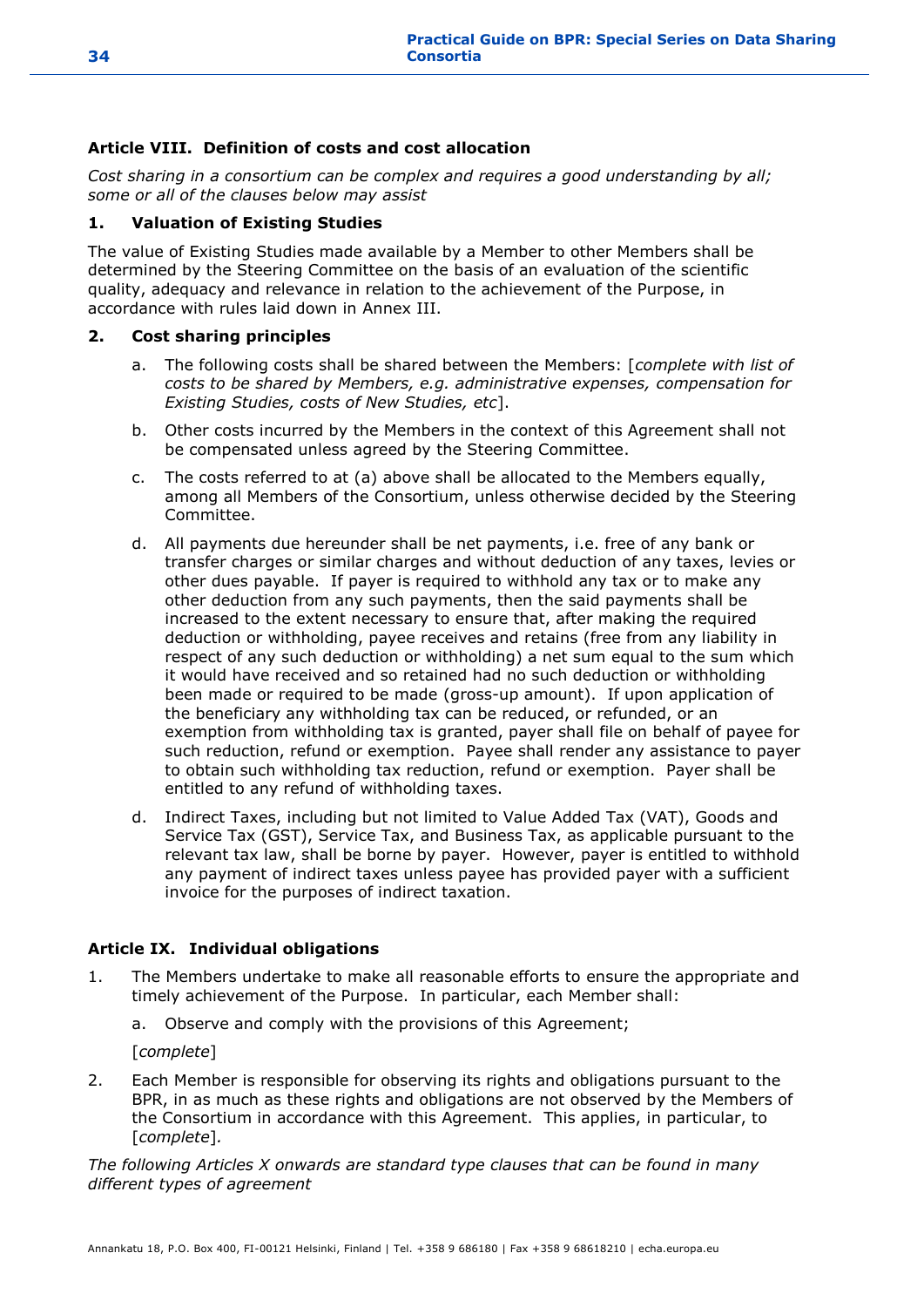#### **Article X. Competition law compliance**

The Members acknowledge that any activities carried out under this Agreement have to be carried out in full compliance with EU competition law, in particular but not limited to Articles 101 and 102 of the Treaty on the Functioning of the European Union as well as any applicable national laws. The Members explicitly agree to observe the competition law compliance policy provided in Annex I to this Agreement.

#### **Article XI. Administration & Reporting of costs, billing and books of account**

*Provide rules for the keeping of records or expenses and credits, administration and payment of invoices, preparation of budget, handling of consortium account, handling of disbursements, handling of books of account, reimbursement to Members and voting majority for decisions on financial matters*

#### **Article XII. Limitation of liability**

- 1. The Members shall undertake their Purpose-related activities specified hereunder in good faith and according to all applicable laws and regulations, and they shall use all reasonable endeavours to ensure the best possible results based on the information, methods and techniques known at the time.
- 2. Each Member having submitted a study which has been used in the Joint Product Authorisation Dossier represents to the others: (i) that it is the rightful owner or grantee of the study(ies) and free to grant rights therein; (ii) that, to the knowledge of this Member, these studies do not infringe on the rights, in particular, but without limitation, intellectual property rights, of any third party; and (iii) that this Member has not received a claim or notice of any alleged infringement.
- 3. It is the individual responsibility of each Member to assess the Information that is generated or that is made available. Each Member assumes the full responsibility for its own use of the Information so developed or received.

*Consider adding other provisions on liability, in particular where the consortium is the AH of a product authorisation*

#### **Article XIII. Assignment**

A Member may assign its Membership in the Consortium. A Member may not transfer a partial interest in the Consortium. An assignment shall not be effective until the assignee agrees in writing to assume the responsibilities of the assignor in accordance with this Agreement.

#### **Article XIV. Duration, termination and amendments to the Agreement**

- 1. This Agreement shall enter into force as from [*date*]. The Consortium shall be formed for the duration necessary to achieve the Purpose, or until the period of data protection applying to the Information and the Studies in the Joint Product Authorisation Dossier has come to an end, in accordance with Article 60 and Article 95 of the BPR, unless otherwise decided by the Steering Committee.
- 2. Upon achievement of the Purpose the Consortium can be terminated by a majority decision of the Steering Committee. Prior to that date, the Consortium may only be dissolved by a [*unanimous/2/3/majority vote*] decision of the Members.
- 3. This Article and the provisions relating to the protection of confidentiality (Article [ ]), ownership and use of Information (Article [ ]), dispute resolution and applicable law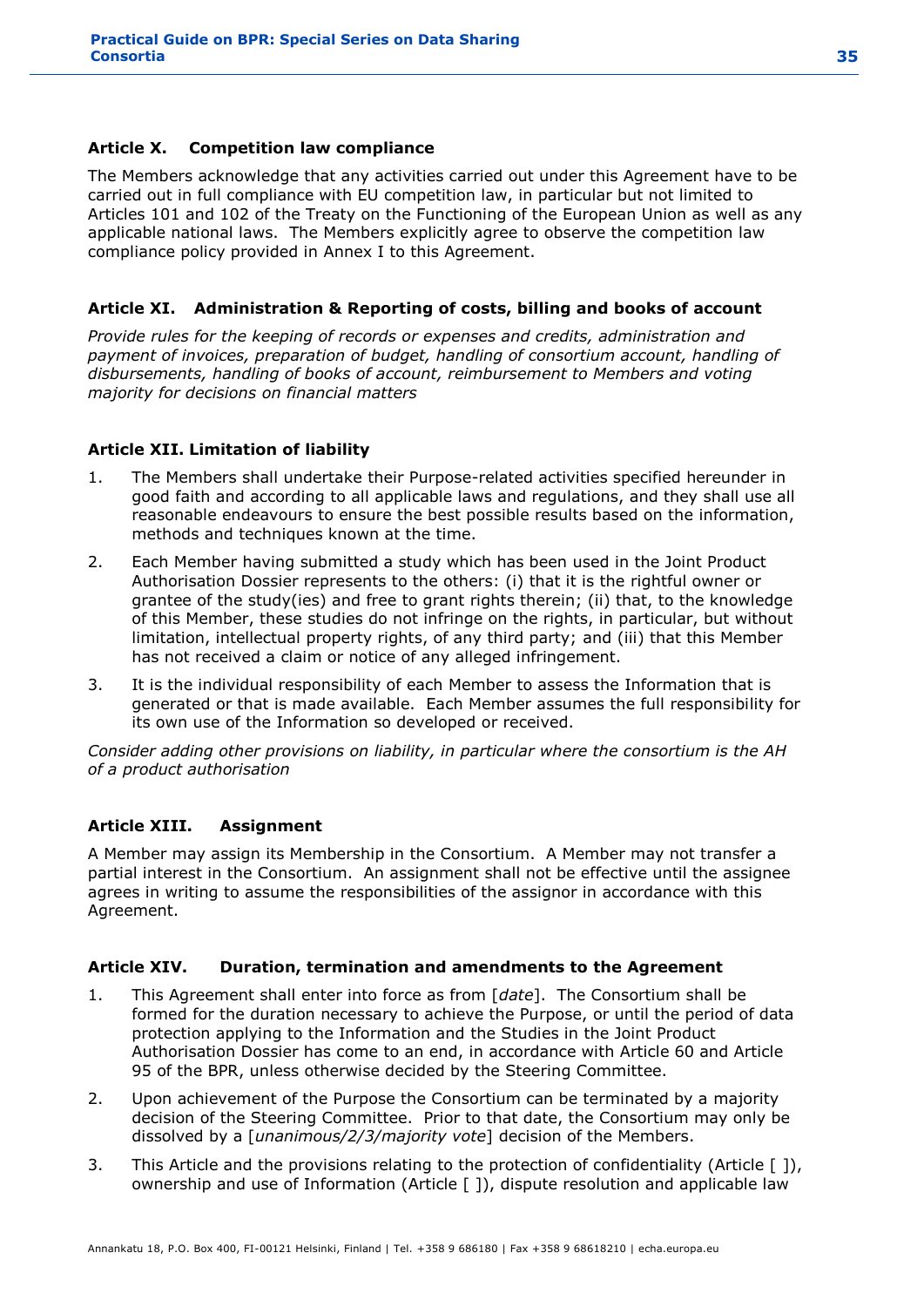(Article [ ]) and limitation of liability (Article [ ]) shall survive the termination of this Agreement.

- 4. Upon termination of the Consortium and after payment of all obligations of any kind to or by the Members, the [*Steering Committee*] shall decide on the method of liquidation and the distribution of the earnings still on the Consortium's account. Before dissolution or termination of the Consortium all remaining joint and severable rights and obligations of the Members resulting from this Agreement shall be settled.
- 5. Amendments to this Agreement (which includes its Annexes) must be subject to a written amendment signed by all Members to be effective.

#### **Article XV. Dispute resolution and applicable law**

- 1. The Members shall first attempt to settle amicably any dispute arising out of this Agreement.
- 2. If differences remain, each Member shall have the right to submit its observations in writing to the [*Steering Committee*], which shall have to reply in writing stating the reasons for the decision within 3 months.
- 3. Should such amicable settlement fail, the dispute shall be resolved by [*arbitration/jurisdiction by ordinary courts*]. The place of any hearing shall be [*complete*]*.*
- 4. This Agreement shall be governed by the laws of [*include the name of the country*]*.*
- 5. If at any time any provision of this Agreement is or becomes invalid or illegal in any respect, this shall have no effect on the validity of the remaining contractual provisions. The invalid provisions are to be replaced, backdated to the time of their becoming ineffective, by provisions which come closest to achieving their objective.
- 6. This Agreement constitutes the entire agreement and supersedes all other prior agreements and understandings, both written and oral, between the Members with respect to the subject matter hereof.

This Agreement may be executed in any number of counterparts each of which when executed and delivered will be an original, but all of the counterparts together will together constitute one and the same agreement.

| For and on behalf of            | For and on behalf of            |
|---------------------------------|---------------------------------|
| Signature: ____________________ | Signature: ____________________ |
| Name:                           | Name:                           |
| Title:                          | Title:                          |
| Date:                           | Date:                           |
| For and on behalf of            |                                 |
| Signature: ____________________ |                                 |
| Name:                           |                                 |
| Title:                          |                                 |

Date: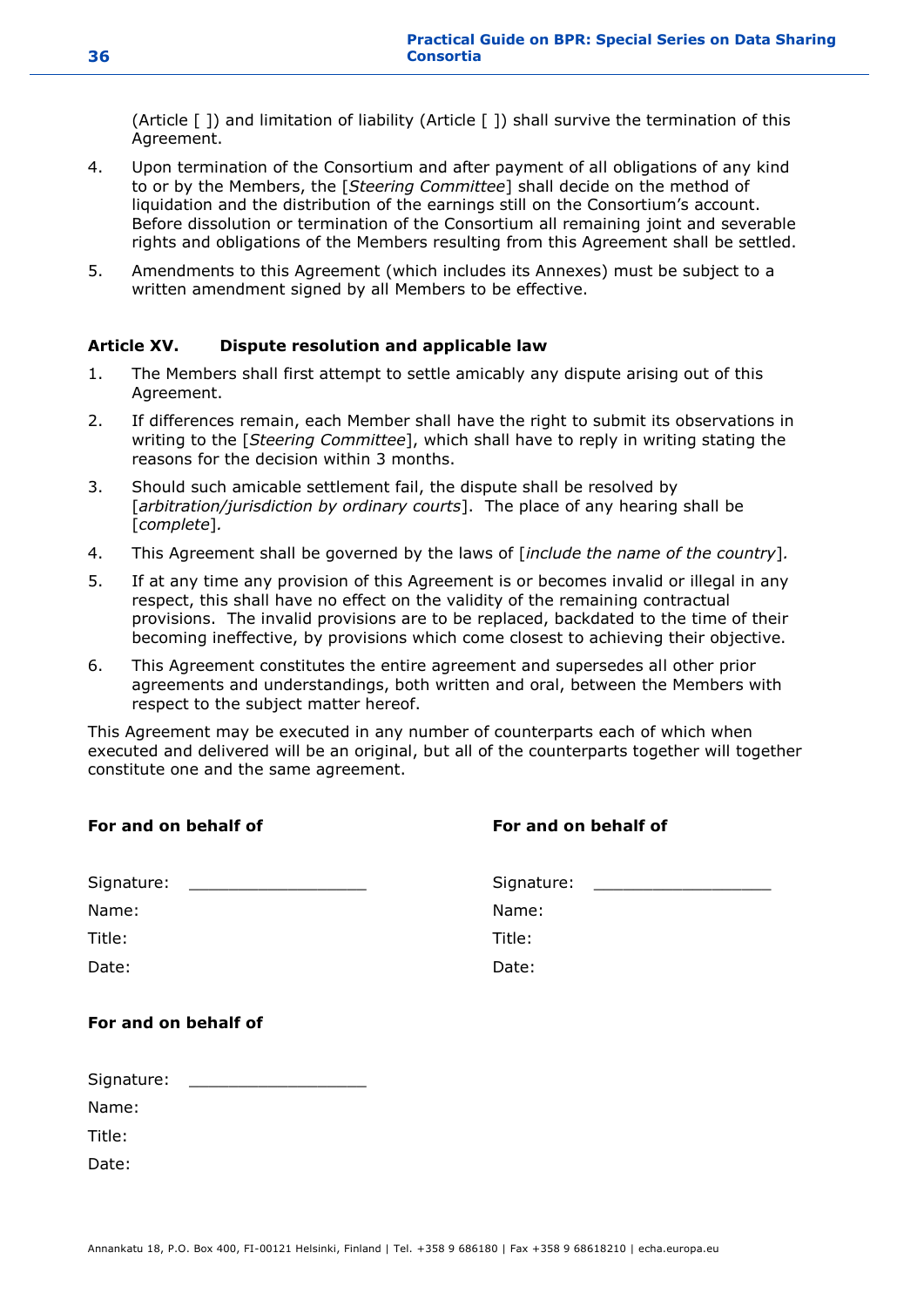### **Annex I Competition Law Compliance Policy**

In order to avoid any violation of competition law and/or regulations, the Members, *(the Steering Committee representatives)*, *(the Consortium Manager)* and (*the Technical Consultant)* agree that the following activities shall be avoided:

Discussion or exchange of information concerning:

- company pricing policies and customer credit terms;
- production costs, capacity and sales volumes;
- plans for production, distribution and marketing;
- changes in industry production;
- transportation rates, zone prices and freight equalization;
- company bids on new and existing contracts, company procedures for responding to bid invitations;
- marketing plans and strategies; and
- information about raw material suppliers.

The Members further agree to:

- acknowledge the policy before each [*Steering Committee*] meeting;
- inform other company personnel involved in the work of the Consortium about the rules of antitrust policy;
- limit all discussions during meetings to the topics on the agreed agenda;
- protest immediately should the discussion or any meeting activity appear to fall within the scope of the above mentioned activities to be avoided; and
- maintain a good record of all meetings.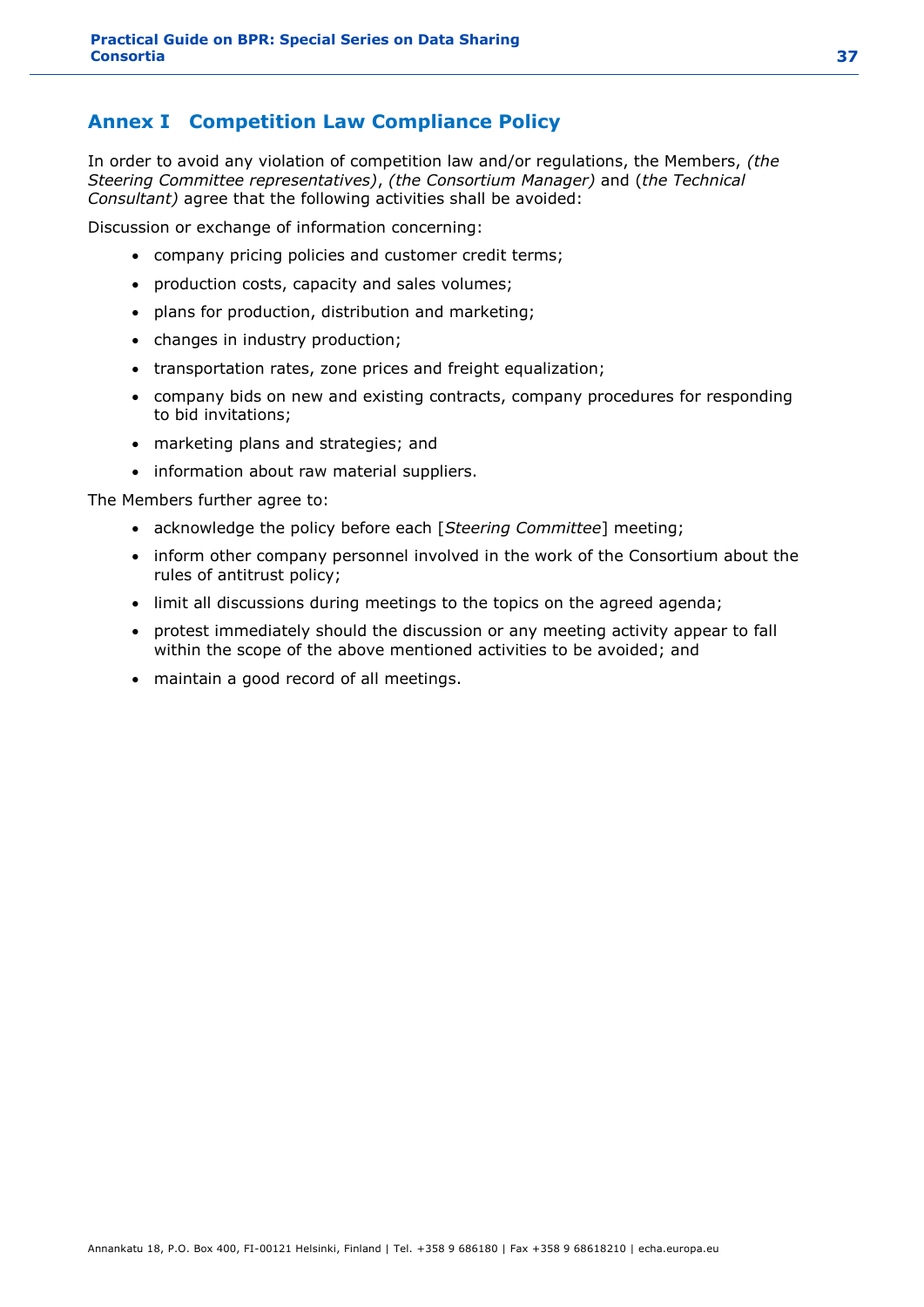### **Annex II Letter of Access Template**

Refer to template Letter of Access in the Practical Guide on Letters of Access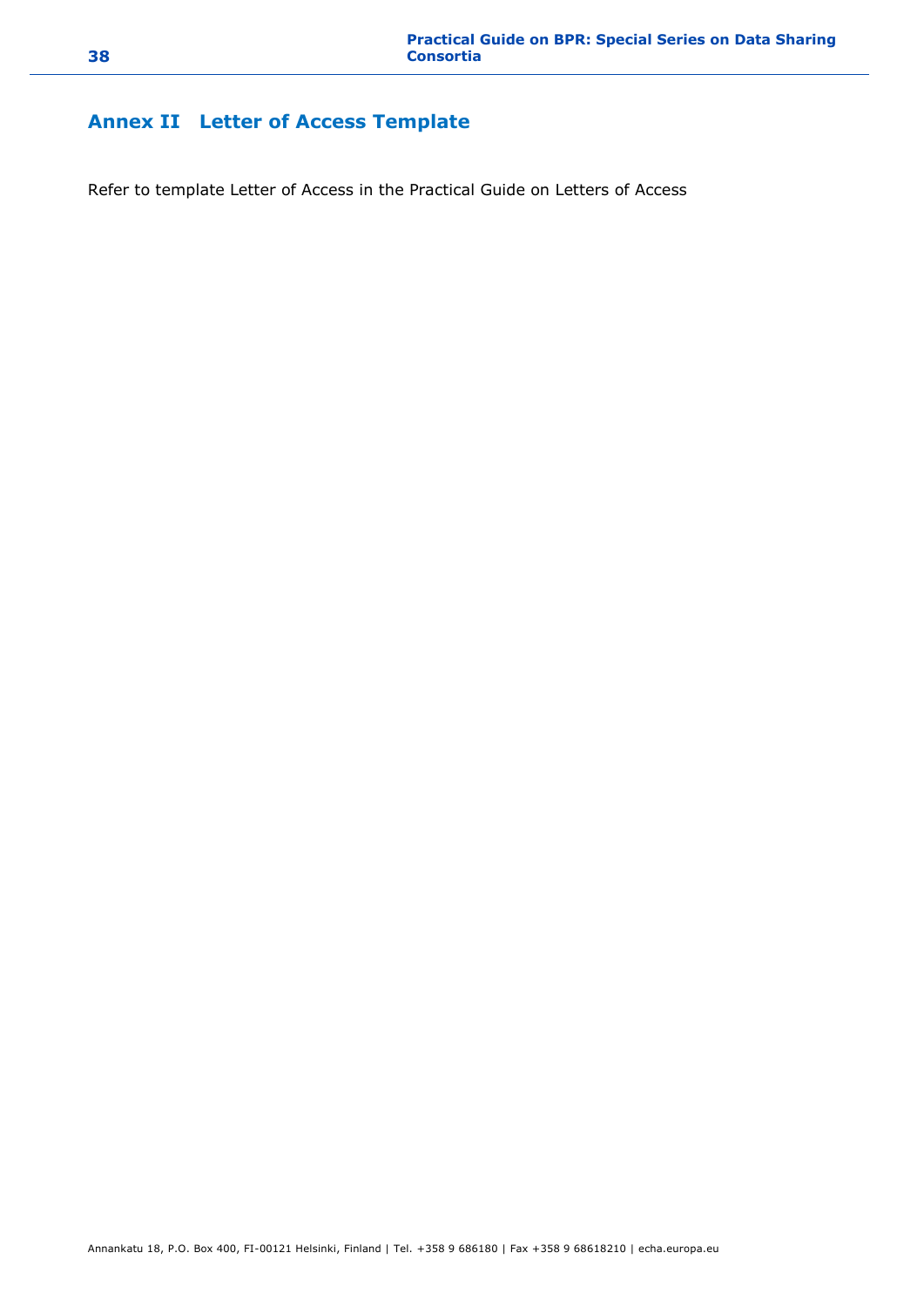### **Annex III Value of studies – valuation rules**

#### **NOTE to the reader:**

 $\mathbf{A}$ 

**This is an example only. Other guidance on valuation of studies can be obtained from the Practical Guide on Data Sharing.**

The Members shall decide on financial valuation rules of existing Studies pursuant to the BPR requirements.

The value of a Study should in principle be based on the costs actually borne by the data owner at the time they were incurred [*replacement costs are another valid option –see Practical Guide on Data Sharing*]. The laboratory costs should be vouched according to invoices and proof of payment of the invoice.

Where the costs cannot be vouched because the specific invoicing documentation is missing or the data are relatively old, or if the data were generated in-house, an agreement shall be reached on the estimated replacement value. The following factors shall be taken into account:

- the same test would have to be considered (notwithstanding advances in scientific progress over the years);
- the same type and quality of laboratory would have to be considered;
- the average of three independent quotations should be used; and
- a third party should, as far as possible, be asked to conduct the assessment of replacement costs.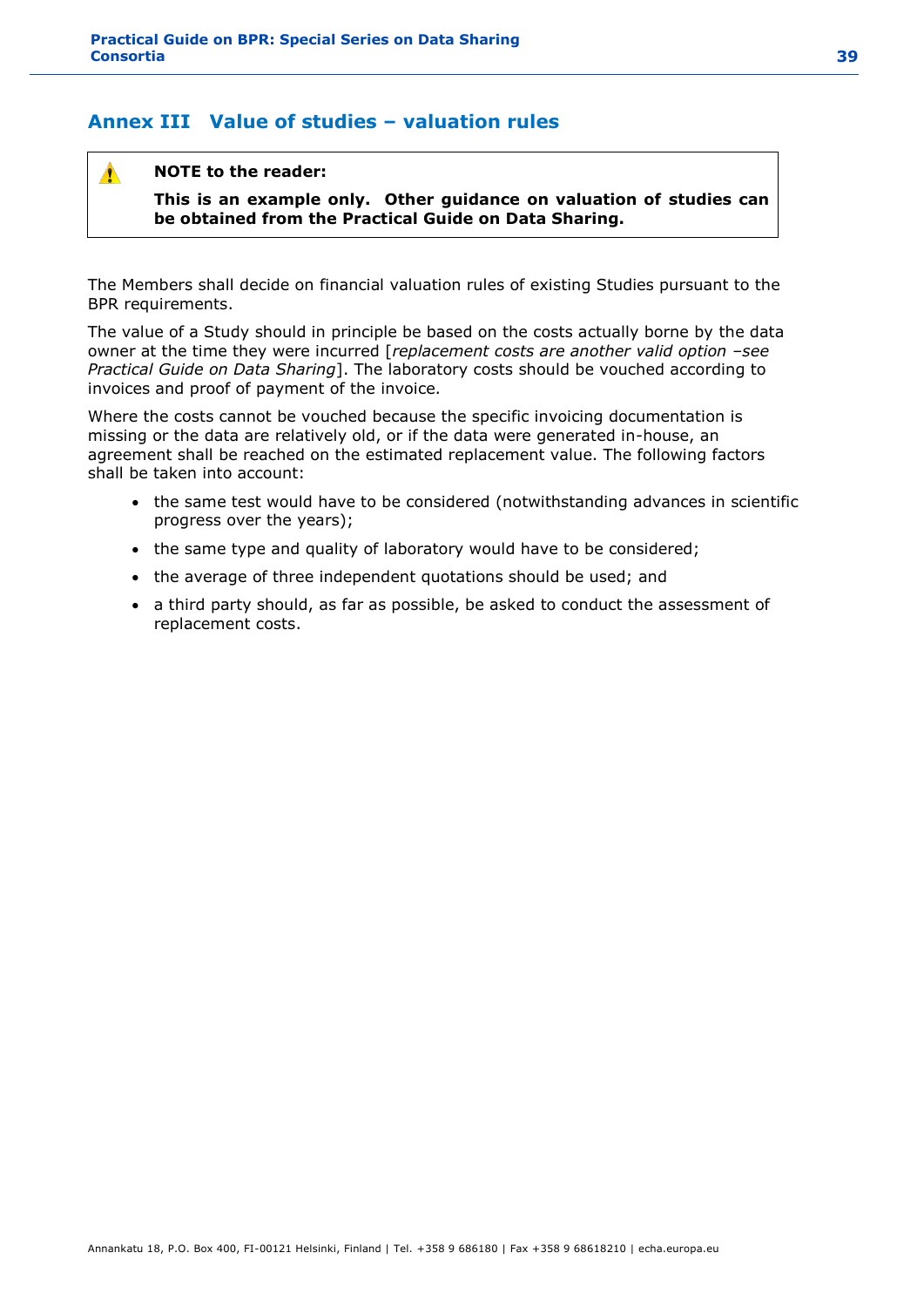### **Annex IV Cost allocation**

#### **NOTE to the reader:**   $\blacktriangle$

**This is an example only. Other guidance on cost calculation can be obtained from the Practical Guide on Data Sharing.**

The BPR requires that costs for data should be shared in a fair, transparent and nondiscriminatory way. In the absence of specific rules, the Members are free to select any cost allocation and compensation mechanism that they consider fair, transparent and nondiscriminatory.

In principle, costs for data shall be shared equally, based on the number of parties involved.

The overall admission contribution by new Members, shall be calculated taking account of the following:

[*complete with elements to be included in the cost calculation, e.g. costs for existing data, costs for new data, administrative expenses, consultancy fees, etc - for guidance, see Practical Guide on Data Sharing*]

The above overall admission contribution by new Members shall be the basis for an offer of a LoA made to a Third Party on request for a BPR purpose, without prejudice to Article 63 of the BPR.